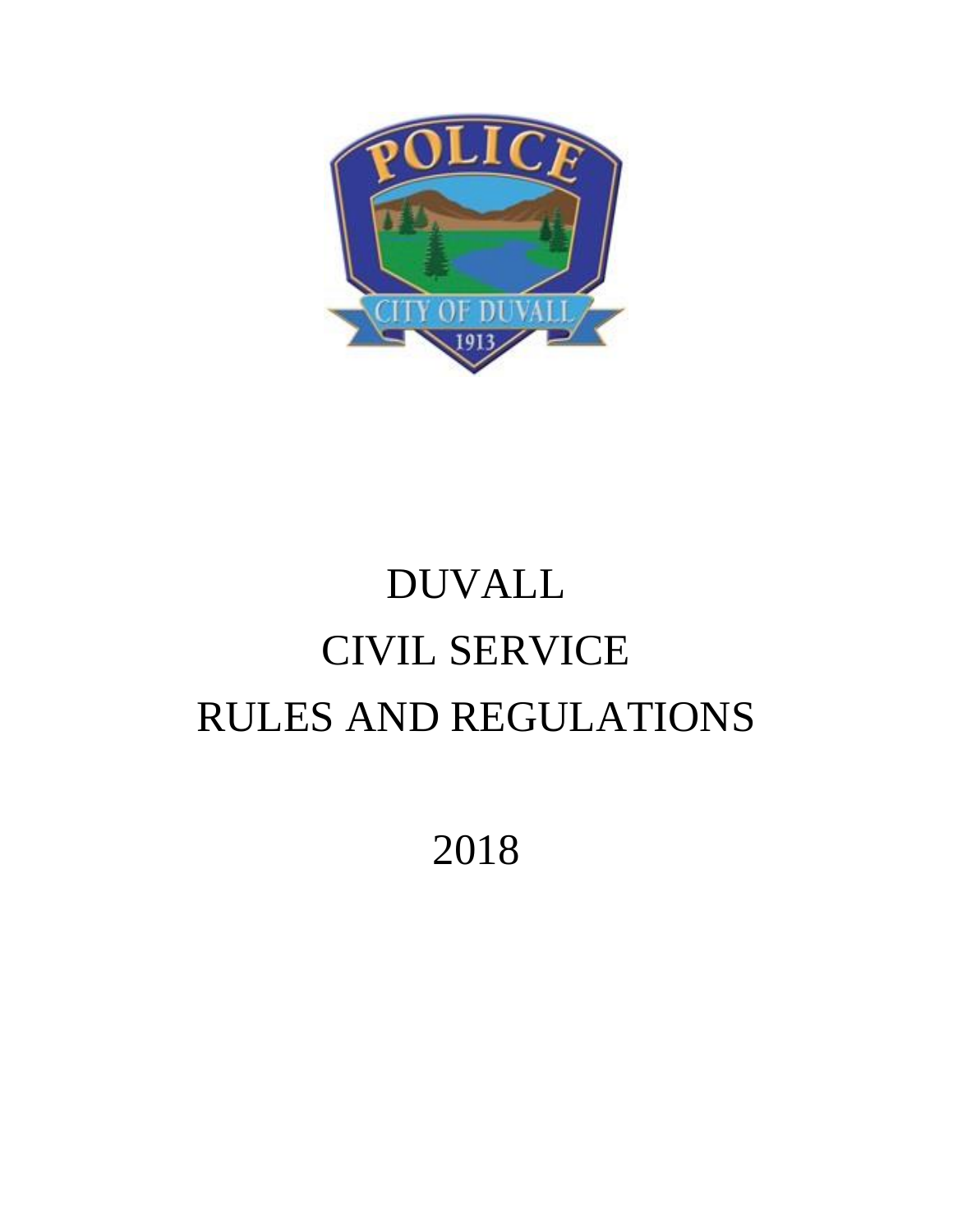#### TABLE OF CONTENTS

| RULE 1:    | <b>AUTHORITY AND PURPOSE</b> |                             |   |
|------------|------------------------------|-----------------------------|---|
|            | 1.01                         | <b>Rules Prescribed</b>     | 8 |
|            | 1.02                         | Purpose                     | 8 |
|            | 1.03                         | <b>Employment Practices</b> | 8 |
|            | 1.04                         | Severability                | 8 |
| RULE $2$ : | <b>DEFINITIONS</b>           |                             | 9 |
| RULE 3:    | <b>ADMINISTRATION</b>        |                             |   |
|            | 2 N1                         | Election of Chairman        | 1 |

| 3.01 | Election of Chairman           | 12 |
|------|--------------------------------|----|
| 3.02 | Duties of Chairman             | 12 |
| 3.03 | Chairman Pro Tem               | 12 |
| 3.04 | Secretary Chief Examiner       | 12 |
| 3.05 | Secretary Pro Tem              | 13 |
| 3.06 | <b>Amendments of Rules</b>     | 13 |
| 3.07 | <b>Effective Date of Rules</b> | 13 |
| 3.08 | Copies of Rules                | 13 |

## RULE 4: MEETINGS OF THE COMMISSION

| 4.01 | <b>Regular Meetings</b>           | 14 |
|------|-----------------------------------|----|
| 4.02 | <b>Adjourned Regular Meetings</b> | 14 |
| 4.03 | <b>Special Meetings</b>           | 14 |
| 4.04 | <b>Place of Meetings</b>          | 14 |
| 4.05 | <b>Emergency Meetings</b>         | 14 |
| 4.06 | <b>Public Meetings</b>            | 14 |
| 4.07 | <b>Executive Sessions</b>         | 14 |
| 4.08 | Rules of Order                    | 15 |
| 4.09 | Quorum                            | 15 |
| 4.10 | Communications                    | 15 |
| 4.11 | <b>Minutes</b>                    | 15 |

## RULE 5: HEARINGS

| 5.01 Right to a Hearing   | 16 |
|---------------------------|----|
| 5.02 Petition for Hearing | 16 |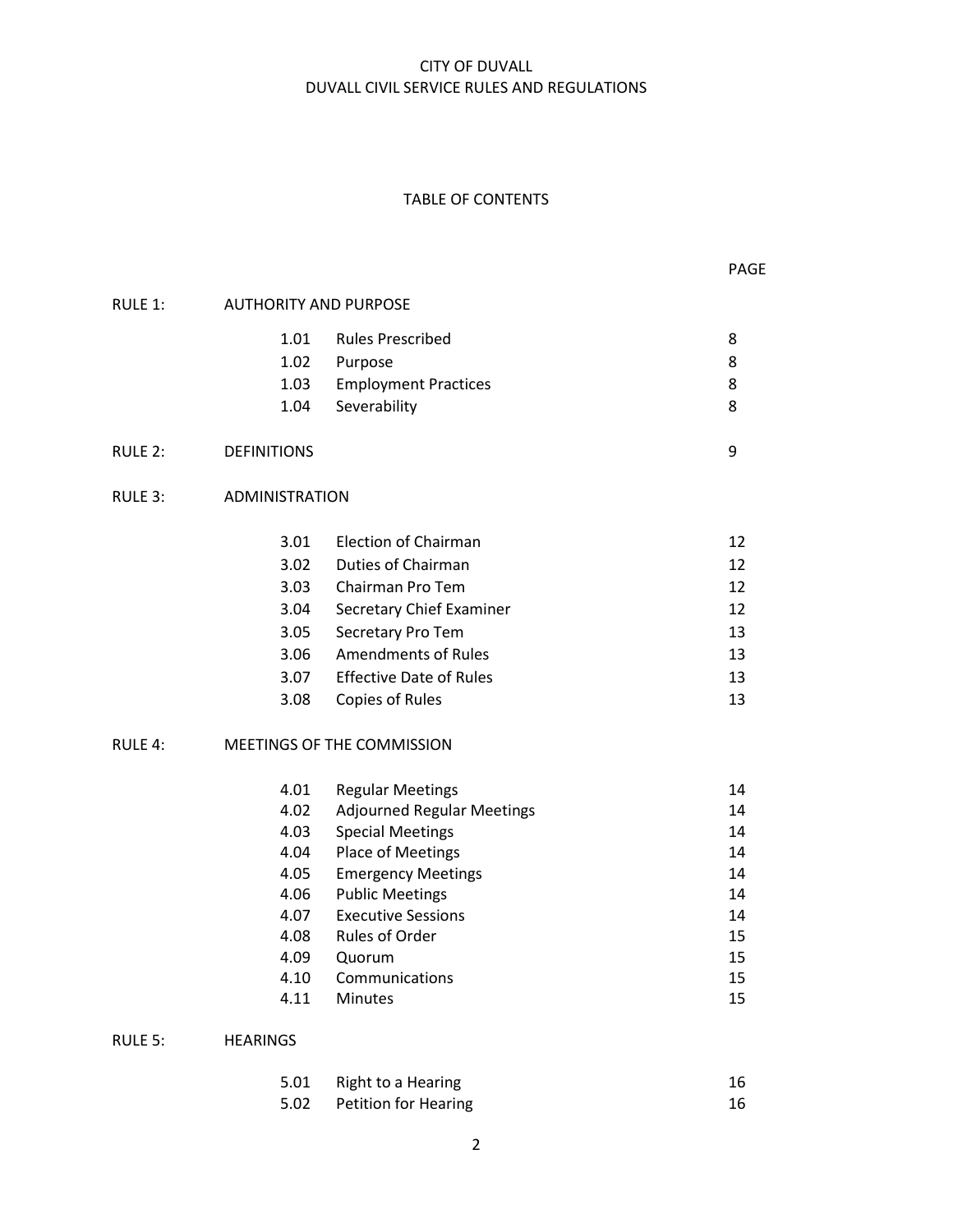| 5.03 Time Limits to File Petitions |  |
|------------------------------------|--|
| 5.04 Hearing Board or Officer      |  |

5.05 Notice 17

PAGE

## 5.06 Rights of Petitioner 17 5.07 Failure of Petitioner to Appear 17 5.08 Evidence 18 5.09 Exclusion of Witness 18 5.10 Testimony of Petitioner 18 5.11 Burden of Proof 18 5.12 Findings and Decision 18 5.13 Reports of Hearings 19 5.14 Transcripts of Hearings 19 RULE 6: CLASSIFICATION

RULE 5: HEARINGS

| 6.01 | <b>Classification Plan</b>                    | 20 |
|------|-----------------------------------------------|----|
| 6.02 | Review and Appeals                            | 20 |
| 6.03 | Effect of Classification Changes on Incumbent | 20 |

#### RULE 7: APPLICATIONS AND APPLICANT

| 7.01 | <b>Qualifications of Applicants</b>     | 21 |
|------|-----------------------------------------|----|
| 7.02 | Filing Time for Application             | 21 |
| 7.03 | Non-Acceptance of Applicant             | 22 |
| 7.04 | Notice of Non-Acceptance                | 22 |
| 7.05 | Appeals                                 | 23 |
| 7.06 | Admission to Examination Pending Appeal | 23 |
| 7.07 | <b>Amendment of Applications</b>        | 23 |
| 7.08 | Applications not Returned               | 23 |

#### RULE 8: COMPETITIVE & PROMOTIONAL EXAMINATIONS

| 8.01 | <b>Ordering Examinations</b>                | 24 |
|------|---------------------------------------------|----|
| 8.02 | <b>Periodic Examining Programs</b>          | 24 |
| 8.03 | Notice of Examination                       | 24 |
| 8.04 | Time and Place of Examinations              | 24 |
| 8.05 | Postponement or Cancellation of Examination | 24 |
| 8.06 | Late Applicants                             | 24 |
| 8.07 | Parts and Weight                            | 25 |
| 8.08 | <b>Passing Grades</b>                       | 25 |
| 8.09 | <b>Selection Process</b>                    | 25 |
| 8.10 | <b>Examination Components</b>               | 26 |
| 8.11 | <b>Veterans Credit</b>                      | 26 |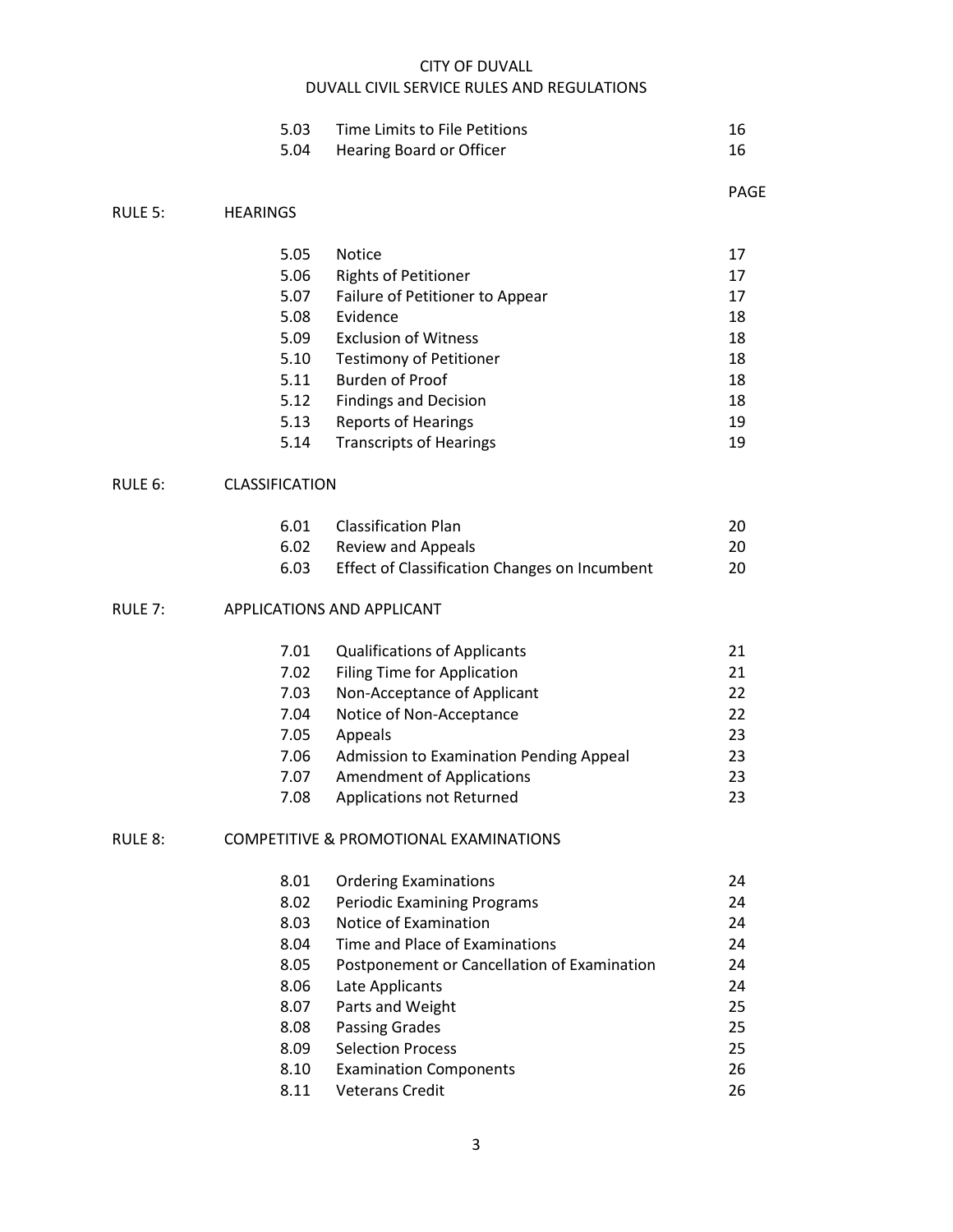|                 | 8.12                             | <b>Educational Credit</b>                         | 26          |
|-----------------|----------------------------------|---------------------------------------------------|-------------|
|                 |                                  |                                                   | <b>PAGE</b> |
| RULE 8:         |                                  | <b>COMPETITIVE &amp; PROMOTIONAL EXAMINATIONS</b> |             |
|                 | 8.12a                            | <b>Current Employee Credit</b>                    | 27          |
|                 | 8.13                             | <b>Promotional Examinations</b>                   | 27          |
|                 | 8.14                             | Chief, Special Requirements                       | 27          |
|                 | 8.15                             | <b>Effective Date of Lists</b>                    | 27          |
|                 | 8.16                             | Inspection of Rating Standards and Scoring Key    | 27          |
|                 | 8.17                             | Protests against Ratings to the                   |             |
|                 |                                  | <b>Secretary Chief Examiner</b>                   | 28          |
|                 | 8.18                             | <b>Report of Examination</b>                      | 28          |
|                 | 8.19                             | Appeal to Commission                              | 28          |
|                 | 8.20                             | <b>Correction of Clerical Errors</b>              | 28          |
|                 | 8.21                             | Permanent Record of Examination                   | 28          |
|                 | 8.22                             | <b>Other Records of Examination</b>               | 29          |
|                 | 8.23                             | Examination to be Impartial                       | 29          |
| RULE 9:         |                                  | <b>SUBSCRIPTION TESTING SERVICES</b>              |             |
|                 | 9.00                             | <b>Subscription Testing Services Authorized</b>   | 30          |
|                 | 9.01                             | Definition of Testing Service                     | 30          |
|                 | 9.02                             | <b>Process Verification</b>                       | 30          |
|                 | 9.03                             | Certification                                     | 30          |
|                 | 9.04                             | <b>Contract Register</b>                          | 30          |
|                 | 9.05                             | <b>Additional Testing</b>                         | 31          |
| <b>RULE 10:</b> | <b>CONTINUOUS TESTING</b>        |                                                   |             |
|                 | 10.01                            | <b>Continuous Testing Eligibility List</b>        | 32          |
|                 | 10.02                            | <b>Continuous Testing Defined</b>                 | 32          |
|                 | 10.03                            | Certification                                     | 32          |
|                 | 10.04                            | <b>Additional Testing</b>                         | 32          |
|                 | 10.05                            | <b>Removal of Names</b>                           | 32          |
| <b>RULE 11:</b> | MEDICAL STANDARDS FOR EMPLOYMENT |                                                   |             |
|                 | 11.01                            | <b>Medical Standards</b>                          | 33          |
|                 | 11.02                            | Meeting the Medical Standard                      | 33          |
|                 | 11.03                            | <b>Failure to meet Medical Standards</b>          | 33          |
|                 | 11.04                            | <b>Special Medical Reevaluation</b>               | 33          |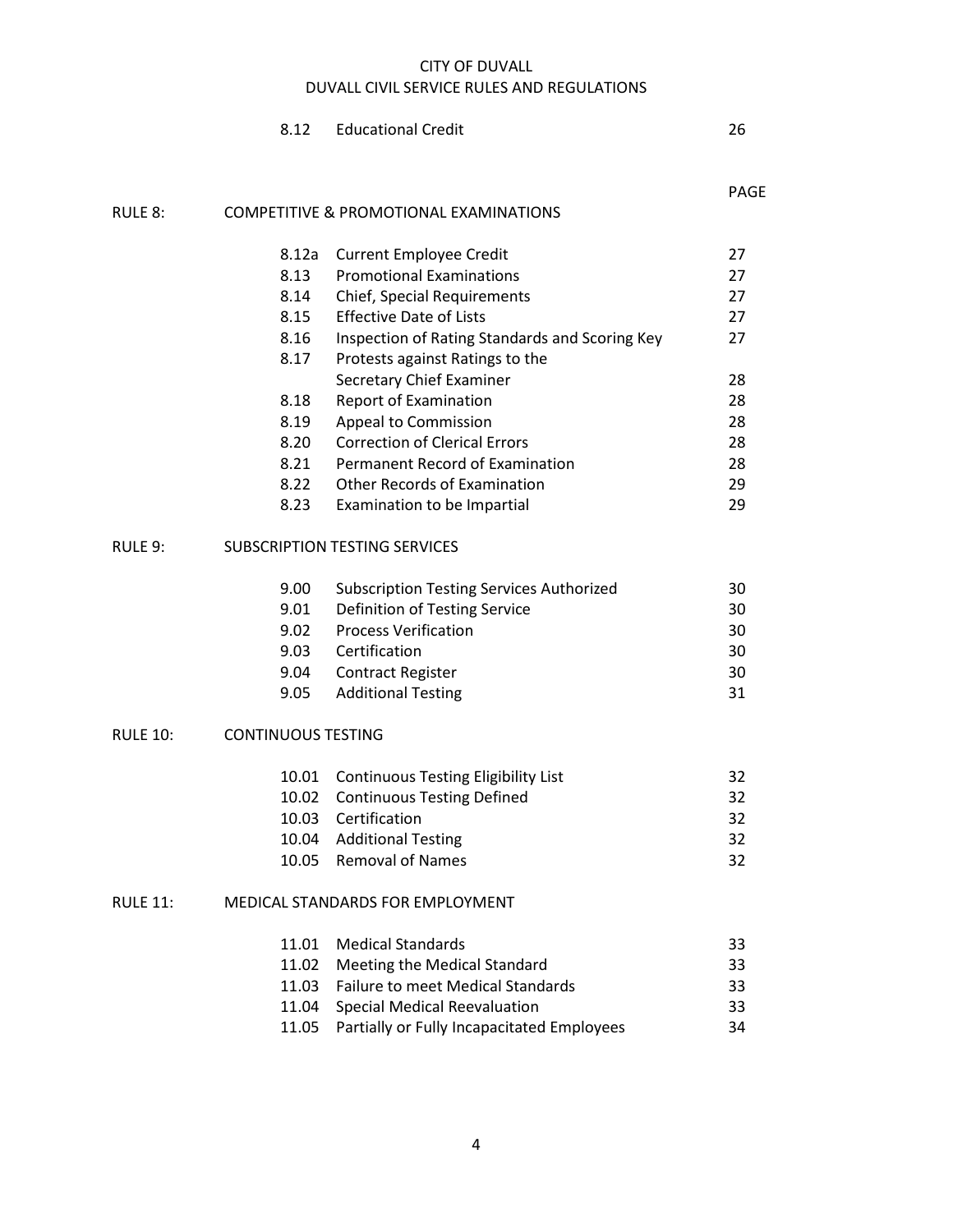|                 |                          |                                                              | PAGE |
|-----------------|--------------------------|--------------------------------------------------------------|------|
| <b>RULE 12:</b> |                          | PHYSICAL STANDARDS FOR UNIFORMED POLICE SERVICE              |      |
|                 |                          | 12.01 Requirement                                            | 35   |
|                 | 12.02                    | Procedure                                                    | 35   |
| <b>RULE 13:</b> | <b>ELIGIBILITY LISTS</b> |                                                              |      |
|                 |                          | 13.01 Eligibility Lists Created                              | 36   |
|                 | 13.02                    | Order of Names on Eligibility Lists                          | 36   |
|                 | 13.03                    | Tie Scores on Entry Level Examinations                       | 36   |
|                 | 13.04                    | Disclosure of Names of Persons on Eligibility Lists          | 36   |
|                 |                          | 13.05 Duration of Eligibility Lists                          | 36   |
|                 | 13.06                    | Rejection of Candidate                                       | 37   |
|                 |                          | 13.07 Effect pf Appeals                                      | 37   |
|                 | 13.08                    | <b>Removal of Names from Lists</b>                           | 37   |
| <b>RULE 14:</b> |                          | <b>CERTIFICATION AND APPOINTMENT</b>                         |      |
|                 |                          | 14.01 Certification from Eligibility List                    | 38   |
|                 |                          | 14.02 Certification of Protected Class from Eligibility List | 38   |
|                 |                          | 14.03 Priority Lists                                         | 38   |
|                 | 14.04                    | <b>Withholding Names/Removing Names</b>                      | 38   |
|                 | 14.05                    | <b>Restoration to Certification</b>                          | 39   |
|                 | 14.06                    | <b>Effect of Removal or Restoration</b>                      | 40   |
|                 | 14.07                    | <b>Appointment of Candidates</b>                             | 40   |
| <b>RULE 15:</b> | PROBATIONARY PERIOD      |                                                              |      |
|                 |                          | 15.01 Purpose                                                | 41   |
|                 |                          | 15.02 Length of Period                                       | 41   |
|                 |                          | 15.03 Dismissal during Probation                             | 41   |
|                 |                          | 15.04 Unsatisfactory Performance                             | 41   |
|                 |                          | 15.05 Termination of Probationary Period                     | 41   |
|                 | 15.06                    | <b>Termination of Probationary Status</b>                    | 42   |
|                 | 15.07                    | <b>Termination after Probation</b>                           | 42   |
|                 | 15.08                    | Removal from Eligibility List                                | 42   |
|                 | 15.09                    | <b>Acting or Temporary Appointments</b>                      | 42   |
| <b>RULE 16:</b> |                          | TEMPORARY AND PROVISIONAL APPOINTMENTS                       |      |
|                 | 16.01                    | <b>Temporary Appointments</b>                                | 43   |
|                 | 16.02                    | <b>Provisional Appointments</b>                              | 43   |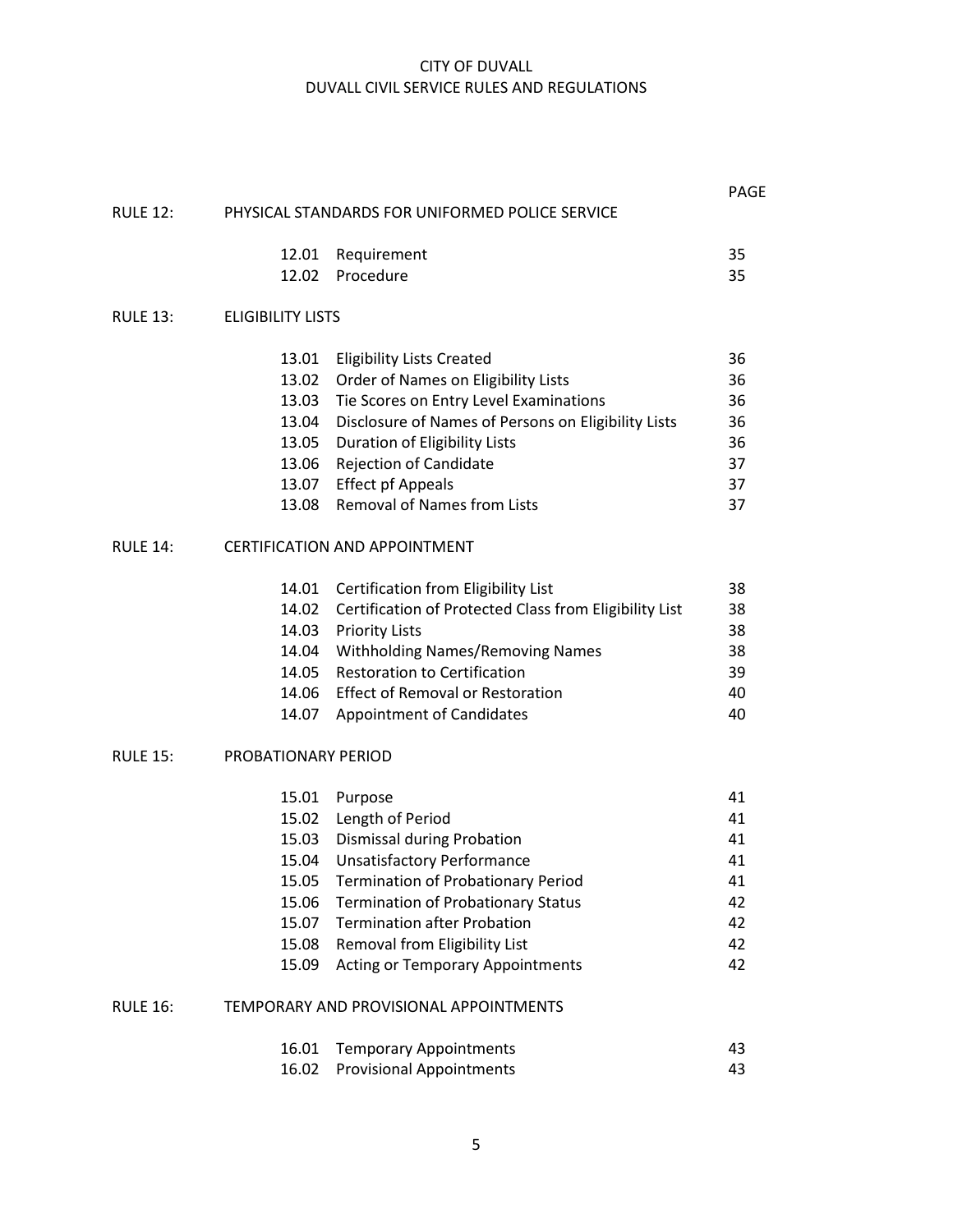|                 |                         |                                                                                 | <b>PAGE</b> |
|-----------------|-------------------------|---------------------------------------------------------------------------------|-------------|
| <b>RULE 17:</b> |                         | ASSIGNMENTS, TRANSFERS AND REASSIGNMNENTS                                       |             |
|                 | 17.01                   | Assignments                                                                     | 44          |
| <b>RULE 18:</b> | <b>LEAVE OF ABSENCE</b> |                                                                                 |             |
|                 |                         | 18.01 Leave of Absence without Pay                                              | 45          |
|                 | 18.02                   | Military Leave of Absence                                                       | 45          |
|                 | 18.03                   | Maternity Leave of Absence                                                      | 45          |
|                 | 18.04                   | Expiration or Termination of Leave of Absence                                   | 45          |
|                 | 18.05                   | Report of Leave of Absence                                                      | 45          |
| <b>RULE 19:</b> |                         | DISCHARGE, DEMOTION, SUSPENSION & OTHER<br>DISCIPLINARY ACTIONS AND REGULATIONS |             |
|                 | 19.01                   | Causes for Discharge, Demotion, Suspension and                                  |             |
|                 |                         | <b>Other Disciplinary Actions</b>                                               | 46          |
|                 | 19.02                   | Conditions of Discharge, Demotion, Suspension and                               |             |
|                 |                         | <b>Other Disciplinary Actions</b>                                               | 46          |
|                 | 19.03                   | Hearing on Reasons for Disciplinary Action                                      | 47          |
|                 | 19.04                   | <b>Criminal Acts</b>                                                            | 47          |
|                 | 19.05                   | Decision                                                                        | 47          |
|                 |                         | 19.06 Probationary Period Following First Appointment                           | 47          |
|                 | 19.07                   | Probationary Period Following Second Appointment                                | 48          |
|                 | 19.08                   | <b>Consent of Commission</b>                                                    | 48          |
|                 |                         | 19.09 Time for Discharge Probationer                                            | 48          |
|                 |                         | 19.10 Resignations                                                              | 49          |
|                 | 19.11                   | Charges Filed by a Citizen                                                      | 49          |
| <b>RULE 20:</b> |                         | LAYOFF AND REINSTATEMENT REGISTER                                               |             |
|                 | 20.01                   | Layoff                                                                          | 50          |
|                 | 20.02                   | Employment Status & Order of Layoff                                             | 50          |
|                 | 20.03                   | Reduction in lieu of Order                                                      | 50          |
|                 | 20.04                   | Transfer in lieu of Layoff                                                      | 50          |
|                 | 20.05                   | <b>Reinstatement List</b>                                                       | 50          |
|                 | 20.06                   | Name Dropped                                                                    | 51          |
|                 | 20.07                   | <b>Restoration to Reinstatement List</b>                                        | 51          |
| <b>RULE 21:</b> |                         | <b>CERTIFICATION OF SALARY ACCOUNTS</b>                                         |             |
|                 | 21.01                   | <b>Certification of Accounts</b>                                                | 52          |
|                 | 21.02                   | <b>Basis for Certification</b>                                                  | 52          |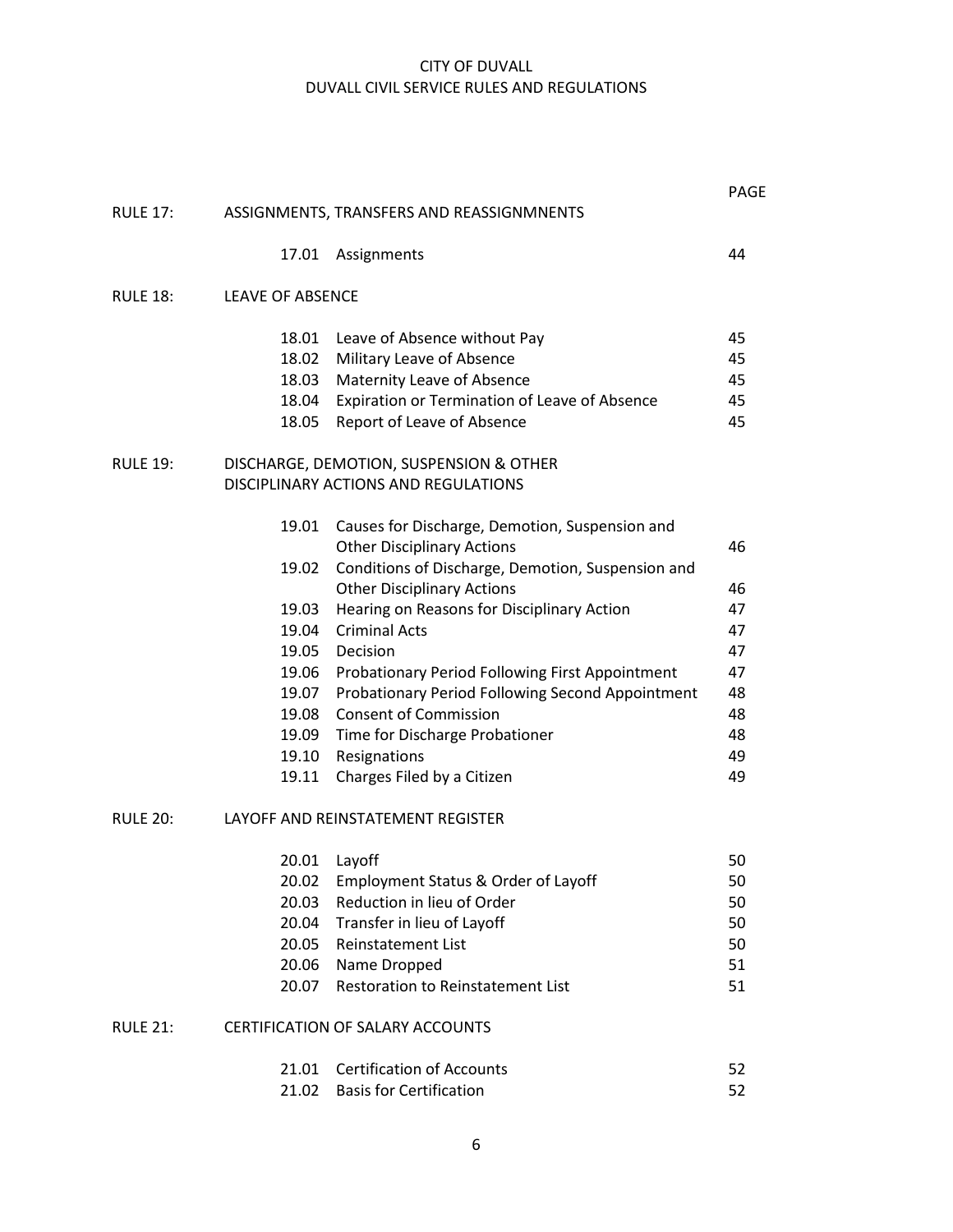| <b>RULE 22:</b> |                                                  | REPORTS FROM THE APPOINTING AUTHORITY/CHIEF                         | PAGF     |
|-----------------|--------------------------------------------------|---------------------------------------------------------------------|----------|
|                 | 22.01<br>22.02                                   | Reports from the Appointing Authority/Chief<br><b>Other Reports</b> | 53<br>53 |
| <b>RULE 23:</b> | PERFORMANCE EVALUATION                           |                                                                     |          |
|                 | 23.01                                            | <b>Performance Evaluation</b>                                       | 54       |
| <b>RULE 24:</b> | CLASS SPECIFICATION FOR UNIFORMED POLICE SERVICE |                                                                     |          |
|                 |                                                  | 24.01 Police Clerk-Secretary                                        | 55       |
|                 |                                                  | 24.02 Police Officer                                                | 55       |
|                 |                                                  | 24.03 Police Corporal                                               | 55       |
|                 |                                                  | 24.04 Police Sergeant                                               | 55       |
|                 |                                                  | 24.05 Police Lieutenant                                             | 55       |
|                 |                                                  | 24.06 Police Commander Removed (5-4-16)                             | 55       |
|                 | 24.07                                            | Police Chief Removed (5-4-16)                                       | 55       |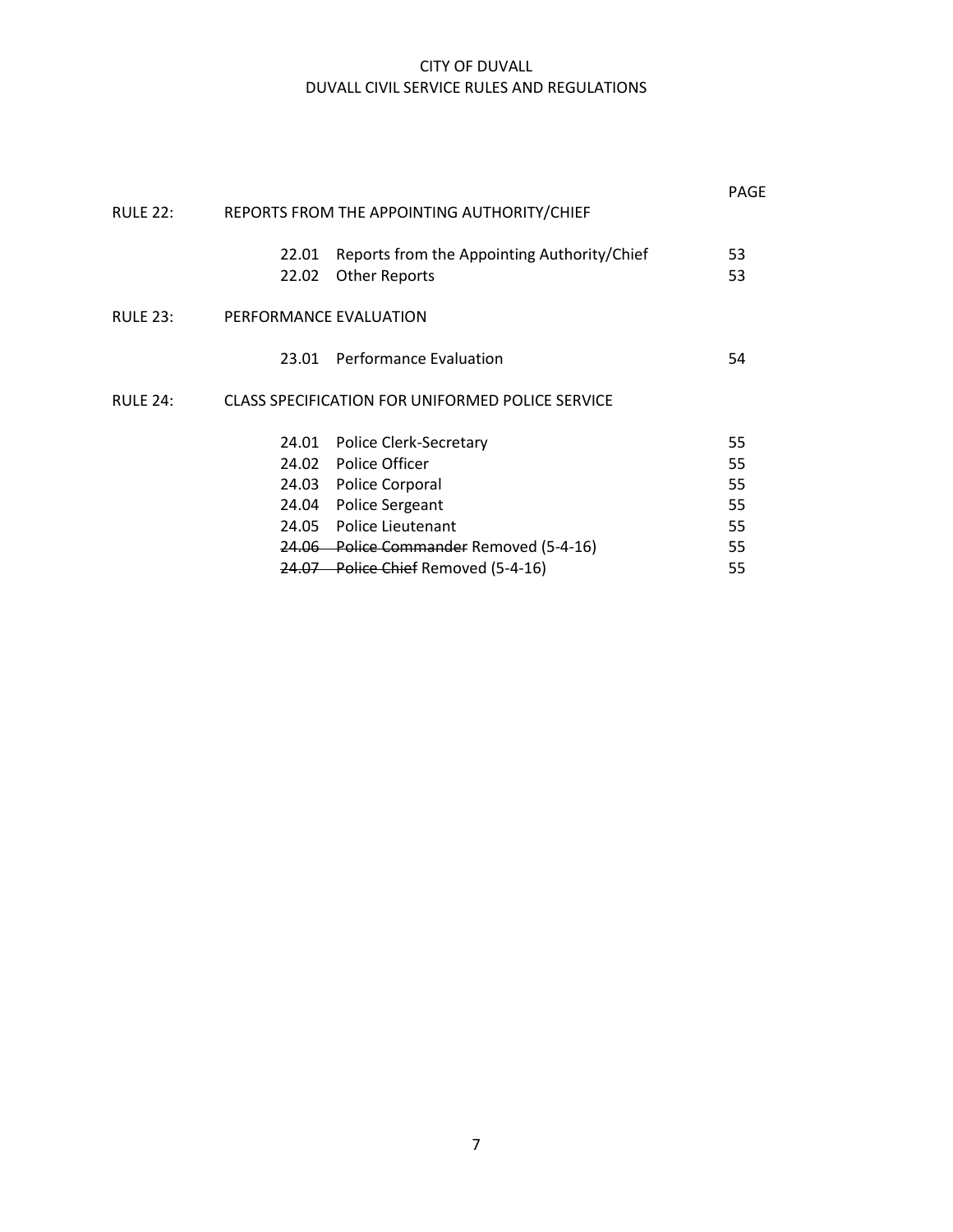## **RULE 1: AUTHORITY AND PURPOSE**

#### 1.01 RULES PRESCRIBED

In accordance with the provisions of RCW 41.12 of the laws of the State of Washington, the Civil Service Commission of the City of Duvall, a non-charter code city in said state, hereby adopts the following rules and regulations for carrying out the purposes of RCW 41.12, and City ordinance, and which shall have the force and effect of law.

#### 1.02 PURPOSE

These Rules are prescribed for the purpose of carrying out the provisions of the law, assuring the continuance of the civil service system, promoting efficiency in the dispatch of public business, selecting and promoting employees on the basis of merit, and assuring fair and impartial treatment for all classified civil service employees.

#### 1.03 EMPLOYMENT PRACTICES

No person in the classified civil service or seeking admission thereto shall be appointed, reduced, or removed, or any way favored or discriminated against in his employment or opportunity for employment because of his race, creed, age (except as indicated in Rule 7), color, religion, sex, marital status, or political opinions or affiliations, or because of physical or sensory disabilities as prescribed in RCW 49.60. Recruiting, hiring and appointment practices shall be in accordance with the Affirmative Action Plan and Statement of the Commission and Police Department, which is included in the City of Duvall Affirmative Action Plan document.

#### 1.04 SEVERABILITY

If any rule, section, paragraph, sentence, clause or phrase of these Rules is declared unconstitutional, illegal, or void for any reason, such decision shall not affect the validity of the remaining portion of these Rules. The Commission hereby declares that it would have prescribed and adopted these Rules and each rule, section, paragraph, sentence, clause and phrase thereof irrespective of the fact that any one or more ruled, sections, paragraphs, sentences, clauses or phrases be declared unconstitutional, illegal or void.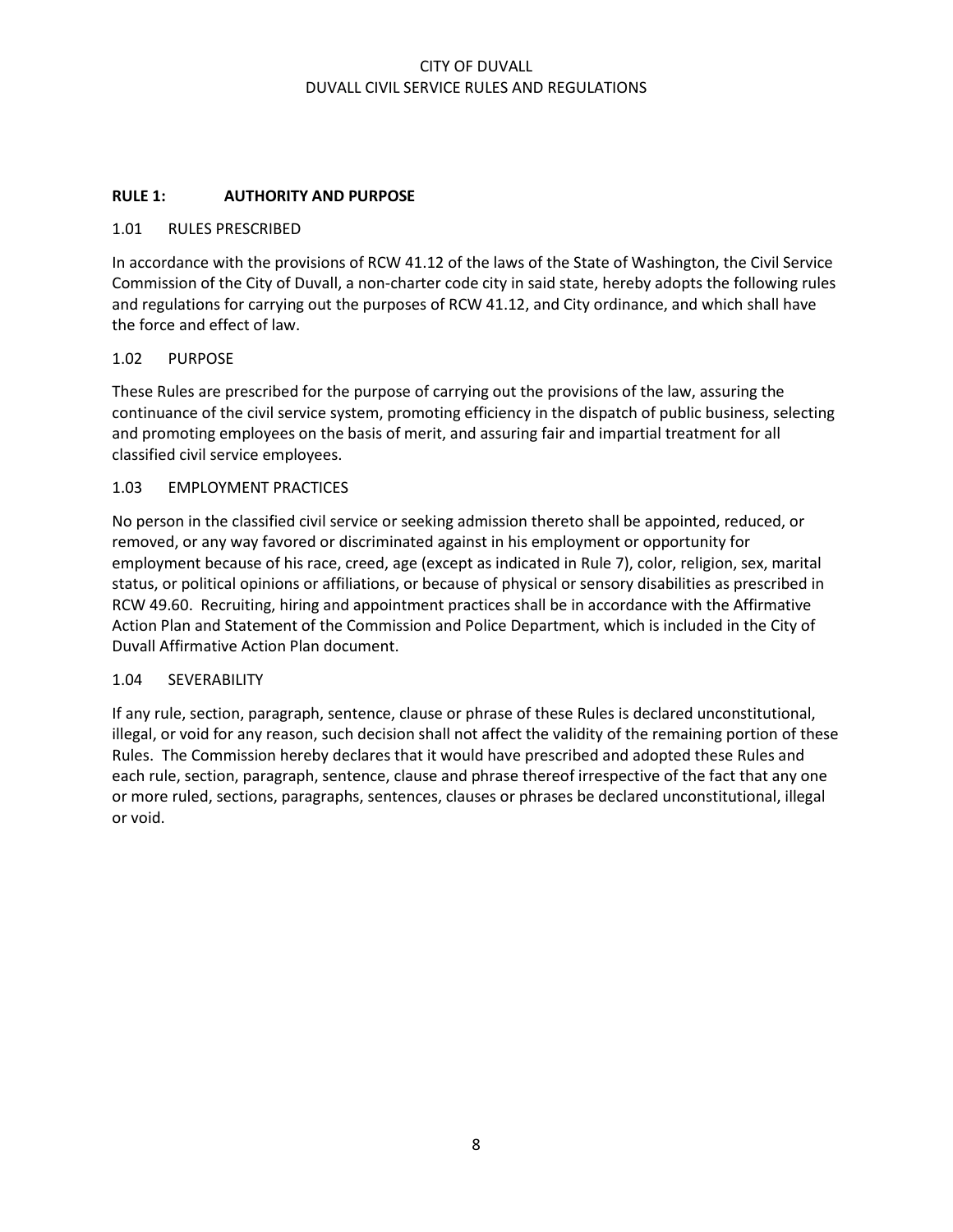#### **RULE 2: DEFINITIONS**

Unless otherwise required by context, words used in these Rules shall be understood to have the following special meanings:

- 2.01 ACTUAL SERVICE means time under civil service appointment engaged in the performance of the duties of a position or positions including absences with pay and successfully completed probationary time.
- 2.02 ALLOCATE means to locate or place a position in the appropriate class on the basis of similarity of duties and responsibilities or required qualifications.
- 2.03 APPLICANT means a person who has filed an application to take a Civil Service examination.
- 2.04 APPLICANTS FOR PROMOTION from within the Duvall Police Department shall be those individuals certified by the Chief (or designee) to the Chief Examiner as having the required minimum qualifications necessary to take a promotional examination.
- 2.05 APPOINTING AUTHORITY means the person, board, or Commission having authority to make appointments to and separations from a position.
- 2.06 APPOINTMENT PROVISIONAL means the appointment of a person to a position in the absence of an appropriate eligibility list for the class.
- 2.07 APPOINTMENT REGULAR means the tendering of an offer and acceptance of same by a person on an eligibility list, either on a regular of temporary basis.
- 2.08 BREAK IN SERVICE means any interruption in continuous service, except for absences on approved leave or absences to serve in the armed forces of the United States. Re-employment does not make the service continuous.
- 2.09 BUSINESS DAYS means calendar days exclusive of Saturdays, Sundays and legal holidays.
- 2.10 CANDIDATE means a person who has completed a civil service examination or is in the process of doing so.
- 2.11 CHAIRMAN means a person of either sex and is synonymous with chairperson.
- 2.12 CLASS means a group of positions sufficiently similar in respect of duties and responsibilities so that the same title may be applied to each position, the same qualifications may be required and approximately the same salary range may be applied with equity.
- 2.13 CLASSIFIED CIVIL SERVICE means all offices and positions in the service of the City under civil service.
- 2.14 COMMISSION means the Duvall Civil Service Commission.
- 2.15 CONTINUOUS SERVICE means employment without interruption except for absences on approved leave or absences to serve in the armed forces of the United States.
- 2.16 CITY means the City of Duvall.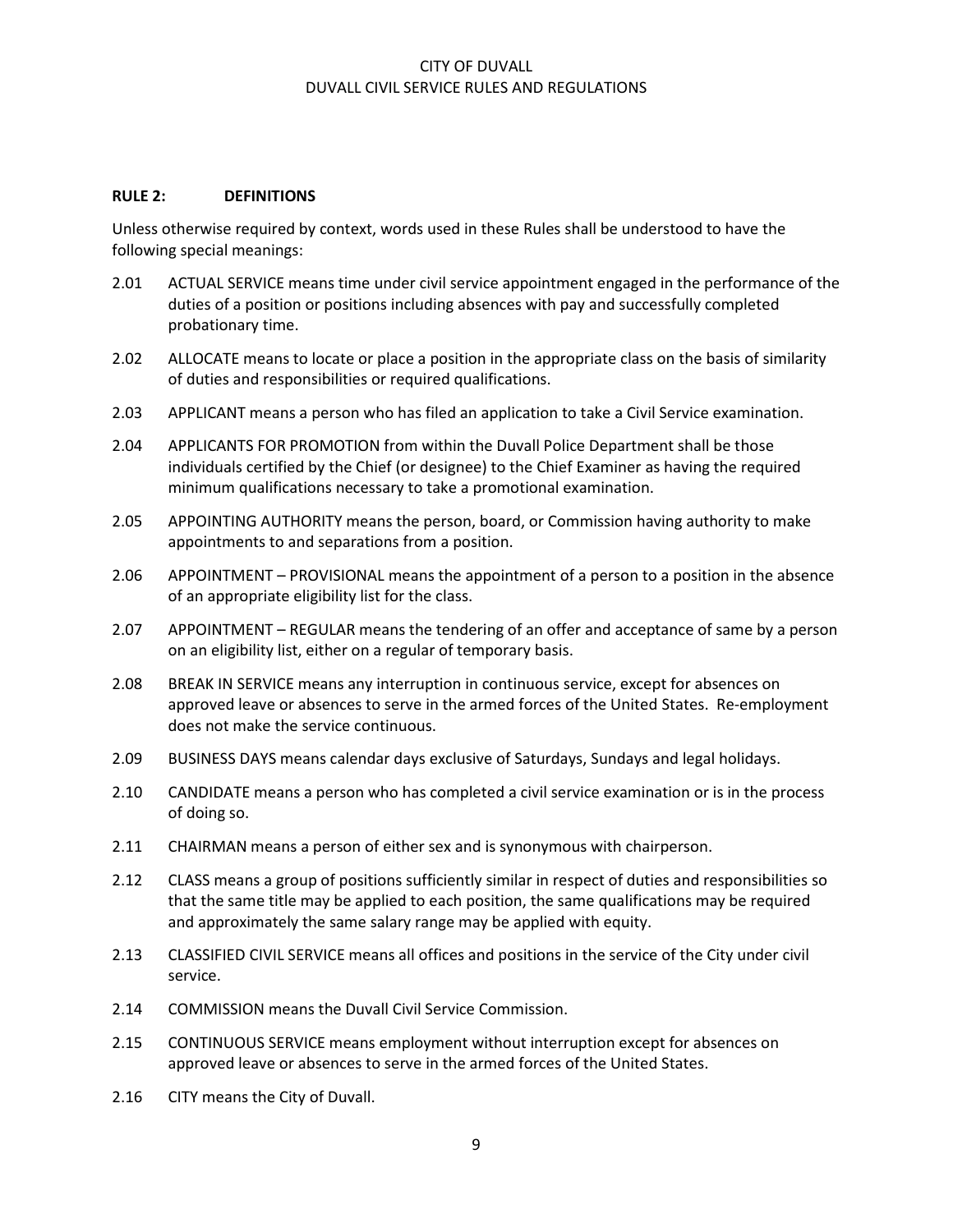2.17 DEMOTION means the reassignment of an employee from a higher to a lower class because of incapability, nonfeasance, misfeasance or malfeasance of office.

#### **RULE 2: DEFINITIONS cont.**

- 2.18 DEPARTMENT means a major, functional unit of the government of the City of Duvall.
- 2.19 DISCHARGE means separation from service cause.
- 2.20 EDUCATIONAL CREDIT means preference in examinations based on the furnishing of proof that the individual requesting such credit possesses a degree from a college or university in the field of law enforcement.
- 2.21 ELIGIBILITY LIST means a list of names of persons who have passed a civil service examination for a specific class.
- 2.22 EXAMINATION means a process of testing the fitness and qualifications of applicants for position in a specific class.
- 2.23 LATERAL ENTRY means transfer of a uniformed Police Officer from another jurisdiction to probation level.
- 2.24 LAYOFF means separation from a regular position due to lack of funds, lack of work, or abolishment of the position.
- 2.25 OFFICIAL BULLETIN BOARD is the bulletin board in the City Hall upon which all official notices of the Commission shall be posted.
- 2.26 OPEN EXAMINATION means an examination open to the public and not limited to applicants from among regular employees in the Duvall Police Department.
- 2.27 POSITION means any group of duties and responsibilities in the classified civil service of the department requiring the full or part time employment of one person.
- 2.28 PROBATION OR PROBATIONARY means the status of an employee during a trial period following an appointment. This trial period is a working test during which an employee is required to demonstrate, by performance of the duties, fitness for the position to which the person has been certified and appointed.
- 2.29 PROBATIONER means an employee who has probationary status.
- 2.30 QUALIFIED FEDERAL, STATE OR MUNICIPAL LAW ENFORCEMENT AGENCY shall include the FBI, the US Treasury Department, State Highway Patrol, a law enforcement agency of a Class A county or larger, a law enforcement agency of a municipality having a population of at least twenty thousand.
- 2.31 REDUCTION means the reassignment of an employee from a higher to a lower class in lieu of layoff or for other reasons not associated with demotion. Such reduction may be at the employee's request with the concurrence of the appointing authority and Commission.
- 2.32 REGULAR means continuing for an indefinite period. In reference to employment status, it means the employee has successfully completed a probationary period for a specific class.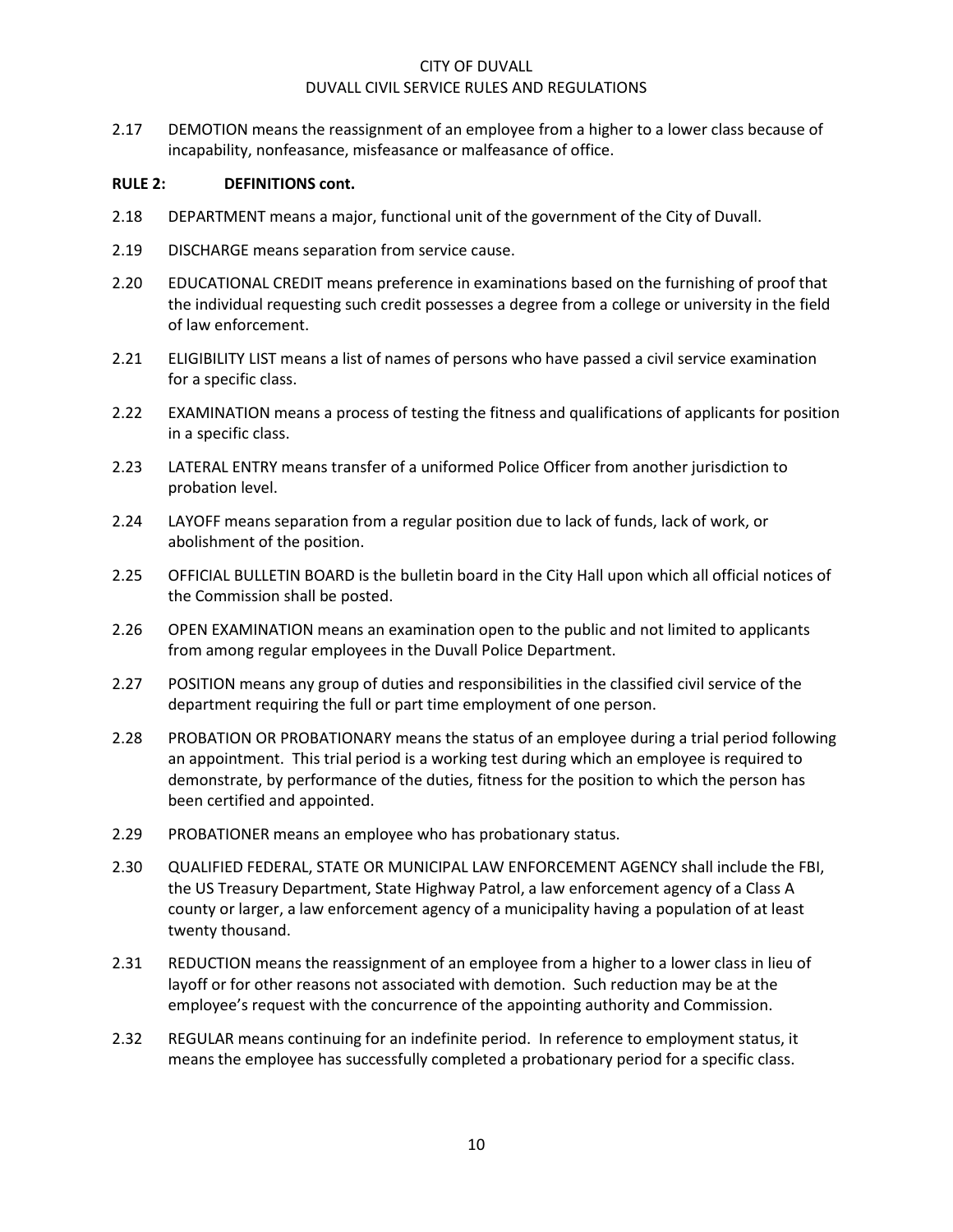2.33 REINSTATEMENT means reappointment after a break in service due to layoff, to a position in a class in which status was formerly held.

#### **RULE 2: DEFINITIONS cont.**

- 2.34 REINSTATEMENT RESISTER means a list of names of persons laid off from regular positions arranged in order of their right to reinstatement.
- 2.35 RULE OF FIVE means the appointing authority/Chief has the option of selecting a candidate to fill a vacancy from the five names standing highest of an eligibility list for the classification.
- 2.36 SENIORITY means the total amount of continuous service in a position or positions of a specific class. For purposes of layoff in a lower class, seniority in such class shall include any SERVICE in a higher class.
- 2.37 SEPARATION means having a position and includes resignation, discharge and layoff.
- 2.38 TEMPORARY means employment on a basis other than regular or probationary.
- 2.39 TRANSFER refers to the change of an employee from one position to a similar position in the same class within the department without examination.
- 2.40 VETERANS CREDIT means preference in examinations based on military service and provided and defined by Laws of the State of Washington.
- 2.41 ENTRY LEVEL Applicants interested in an entry level law enforcement position. (3-7-18)
- 2.42 EXCEPTIONAL ENTRY A candidate that has successfully completed the law enforcement academy but has not completed a twelve month probationary period with a law enforcement agency. (3-7-18)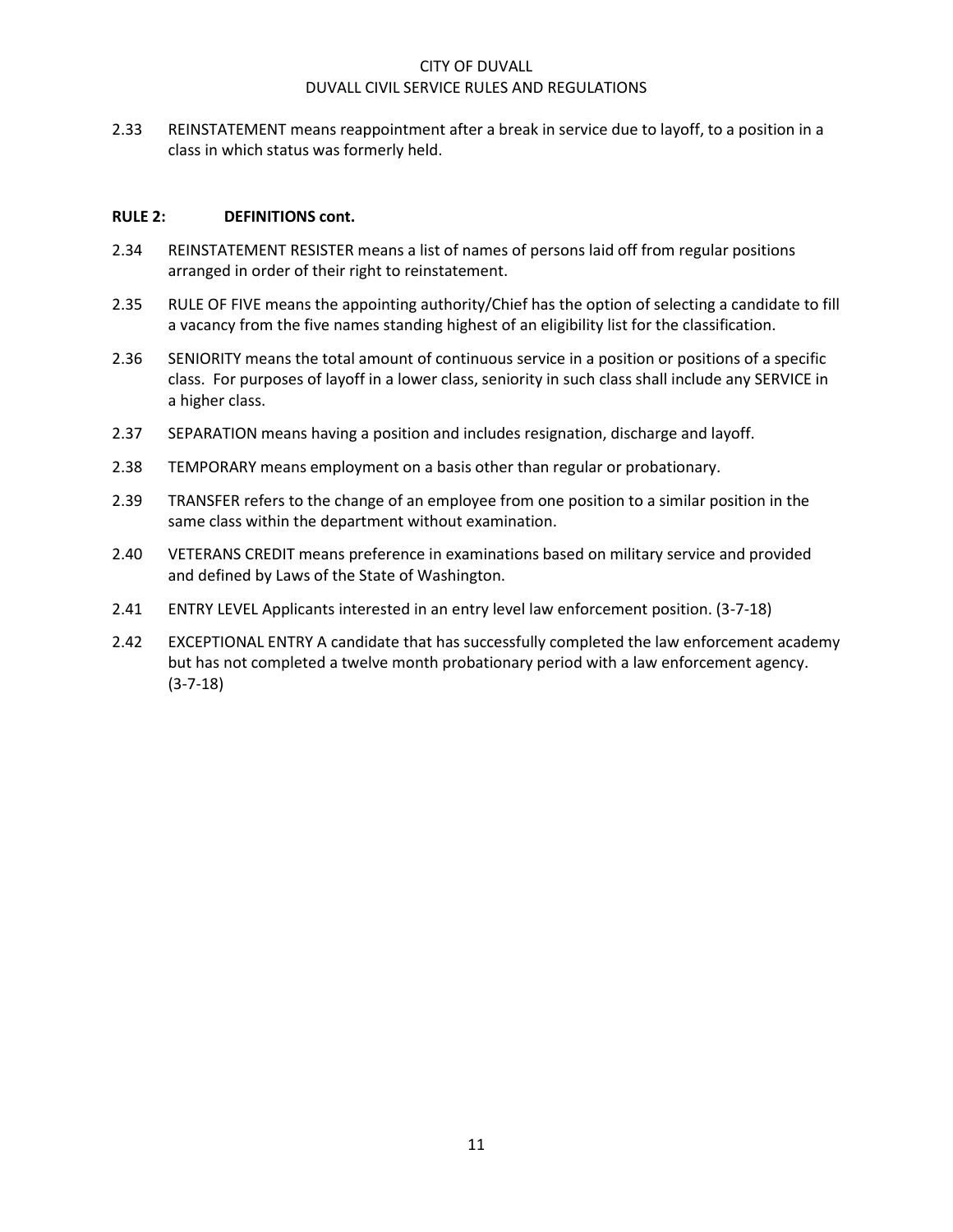#### **RULE 3: ADMINISTRATION**

#### 3.01 ELECTION OF CHAIRMAN

At the first regular meeting in January of each year, the Commission shall elect one of its members as Chairman to serve for a term of one year or until his/her successor is duly elected and qualified.

#### 3.02 DUTIES OF CHAIRMAN

The Chairman shall preside at all meetings of the Commission and act as spokesperson for the Commission.

#### 3.03 CHAIRMAN PRO TEM

The chairman shall designate one of the Commissioners to act as chairman pro tem during the absence of the chairman. If no such designation has been made, the three Commissioners present shall agree who shall act as chairman pro tem.

#### 3.04 SECRETARY CHIEF EXAMINER

The Secretary Chief Examiner appointed by the Commission shall carry out the following responsibilities in addition to acting as Secretary of the Commission:

- a. Be responsible to the Commission.
- b. Keep the minutes and records of the Commission and certify to the same when required.
- c. Administer and enforce the provisions of these Rules.
- d. Make the recommendations to the Commission relative to matters of policy and for necessary amendments to these Rules.
- e. Report to the Commission from time to time, as directed, concerning the details of the work to be performed.
- f. Prepare the budget for the Commission, approve accounts and generally administer the expenditure of funds appropriate for the operation of the Commission.
- g. Prepare for testing in an orderly fashion, including the following duties:
	- 1. Determine the examinations to be conducted.
	- 2. Order or prepare appropriate tests.
	- 3. Prepare and post bulletins announcing examinations.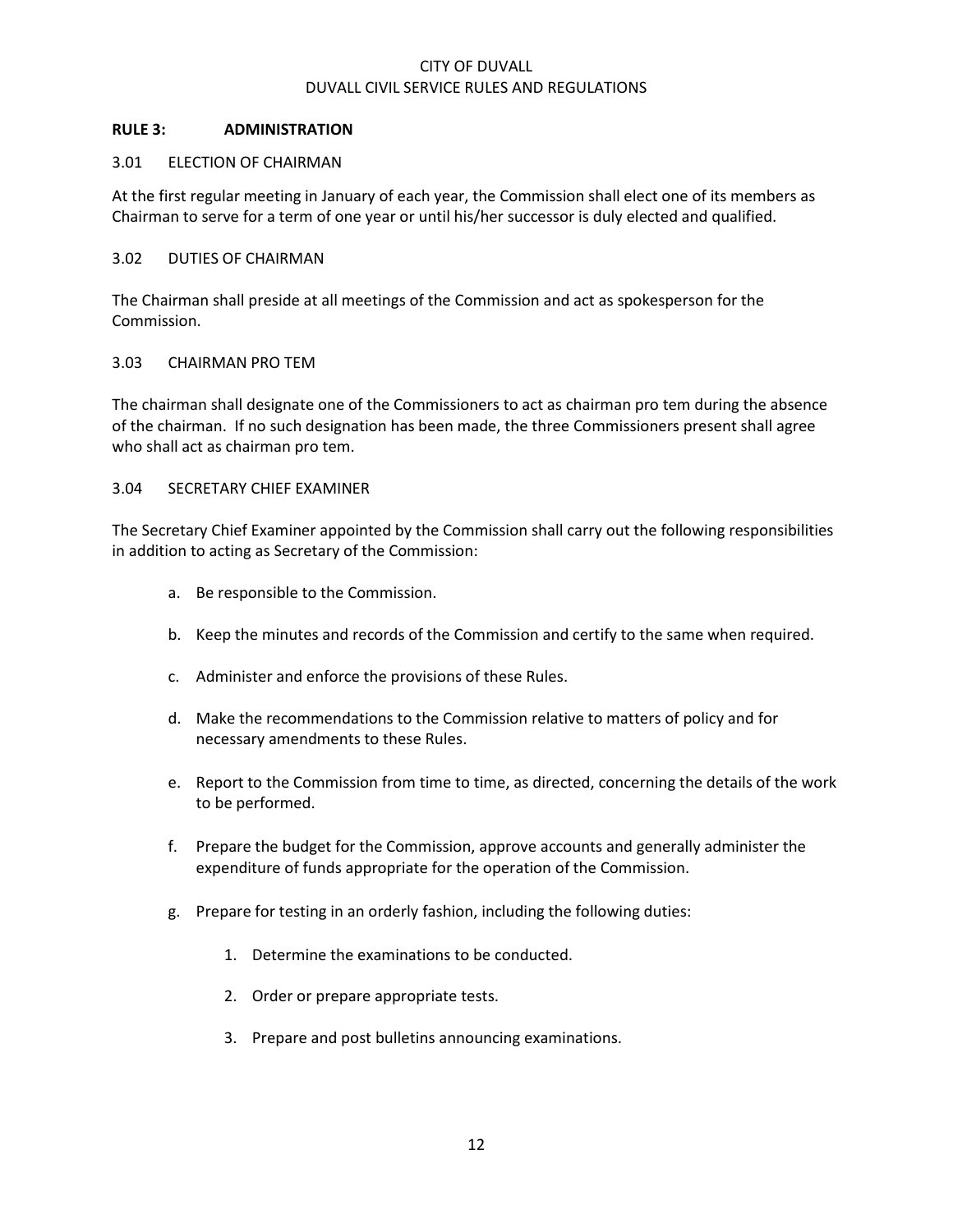#### **RULE 3: ADMINISTRATION cont.**

- 4. Make arrangements for the examinations; make recommendations or select experts/special examiners to evaluate applicants for appointment.
- 5. Review all questions relating to the eligibility of applicants, except the minimum requirements for those who have served in the Duvall Police Department as certified by the Chief or designee.
- 6. Grade or have graded all written examination papers and establish a list of successful candidates.
- 7. Prepare a complete report of each examination for submittal to the Commission together with a report on all appeals from the Secretary Chief Examiners rulings or appeals from any part of the examination.
- h. Certify in the name of the Commission payrolls or accounts in accordance with the state laws.
- i. Perform all other functions necessary for the proper implementation of these Rules and provisions of the state law and city laws and ordinances relating to Civil Service and such additional duties as may be assigned from time to time by the Commission.

#### 3.05 SECRETARY PRO TEM

In the absence of the Secretary Chief Examiner, the Commission shall appoint a Secretary Pro Tem to act as Secretary to the Commission until the return of the Secretary Chief Examiner.

#### 3.06 AMENDMENTS OF RULES

The Commission may amend these Rules or adopt new Rules by majority vote of the Commission at any regular or special meeting of the Commission. In all fairness to employees of the Police Department under preview of these Rules, amendments or changes to these rules will be discussed in an open regular or special meeting at least on meeting prior to adoption whenever practical.

#### 3.07 EFFECTIVE DATE OF RULES

All Rules and Amendments shall become effective immediately upon their adoption by the Commission unless some later date is specified therein.

#### 3.08 COPIES OF RULES

A copy of these Rules and a copy of subsequent Rules or Amendments shall be sent as soon as practicable after adoption to each affected department of the City. A copy shall be maintained at the office of the Commission for public inspection and copies shall be available for the free public distribution as required by law.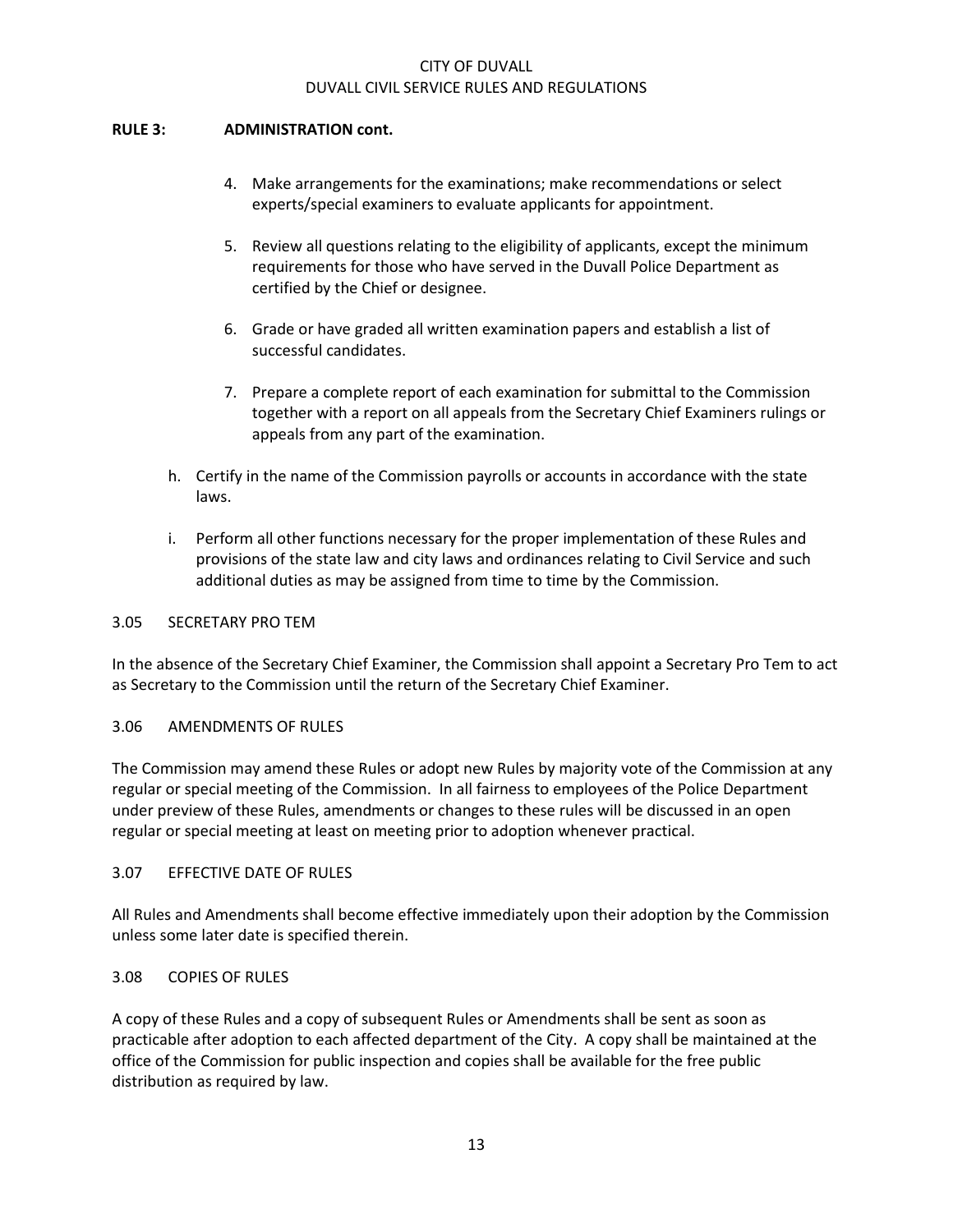## **RULE 4: MEETINGS OF THE COMMISSION**

#### 4.01 REGULAR MEETINGS

Regular meetings shall be held monthly at 5:00 p.m. on the first Wednesday of each month unless same shall be a holiday and then meetings shall be held the next business day or on a date designated by the Commission. \*Meeting time changed from 6:00pm to 5:00pm approved 10-3-18.

#### 4.02 ADJOURNED REGULAR MEETINGS

The Commission may adjourn any regular or adjourned meeting to a time a place specified in the order of adjournment. When so adjourned, the adjourned meeting is a regular meeting for all purposes.

#### 4.03 SPECIAL MEETINGS

A special meeting may be ordered at any time by the chairman or by any two Commissioners by delivering personally or by mail, written notice to each member of the Commission and all departments affected. Notification of said meeting with agenda items shall be posted on the official bulletin board not less than twenty-four hours prior to the meeting.

## 4.04 PLACE OF MEETINGS

All meetings shall be held in a conference room located in the Duvall Municipal Building unless the notice of the special meeting or the order of adjournment of a regular or adjourned meeting specifies some other place or unless the Commission determines at a prior meeting to meet at some other place.

#### 4.05 EMERGENCY MEETINGS

If by reason of fire, flood, earthquake or other emergency, it shall be unsafe to meet in the place designated, the meetings may be held for the duration of the emergency at such place as is designated by the chairman of the Commission.

#### 4.06 PUBLIC MEETINGS

All meetings of the Commission shall be open and public. All persons shall be permitted to attend any meetings of the Commission except as otherwise provided in Rule 4.07.

#### 4.07 EXECUTIVE SESSIONS

In accordance with RCW 42.30.110, the Commission may hold executive sessions to consider the employment of dismissal of a Police Officer or employee or to hear complaints or charges brought against the officer or employee by another Police Officer, person or employee, unless the officer or employee requests a public hearing. The Commission also may exclude witnesses and others as provided in Rule 5.09.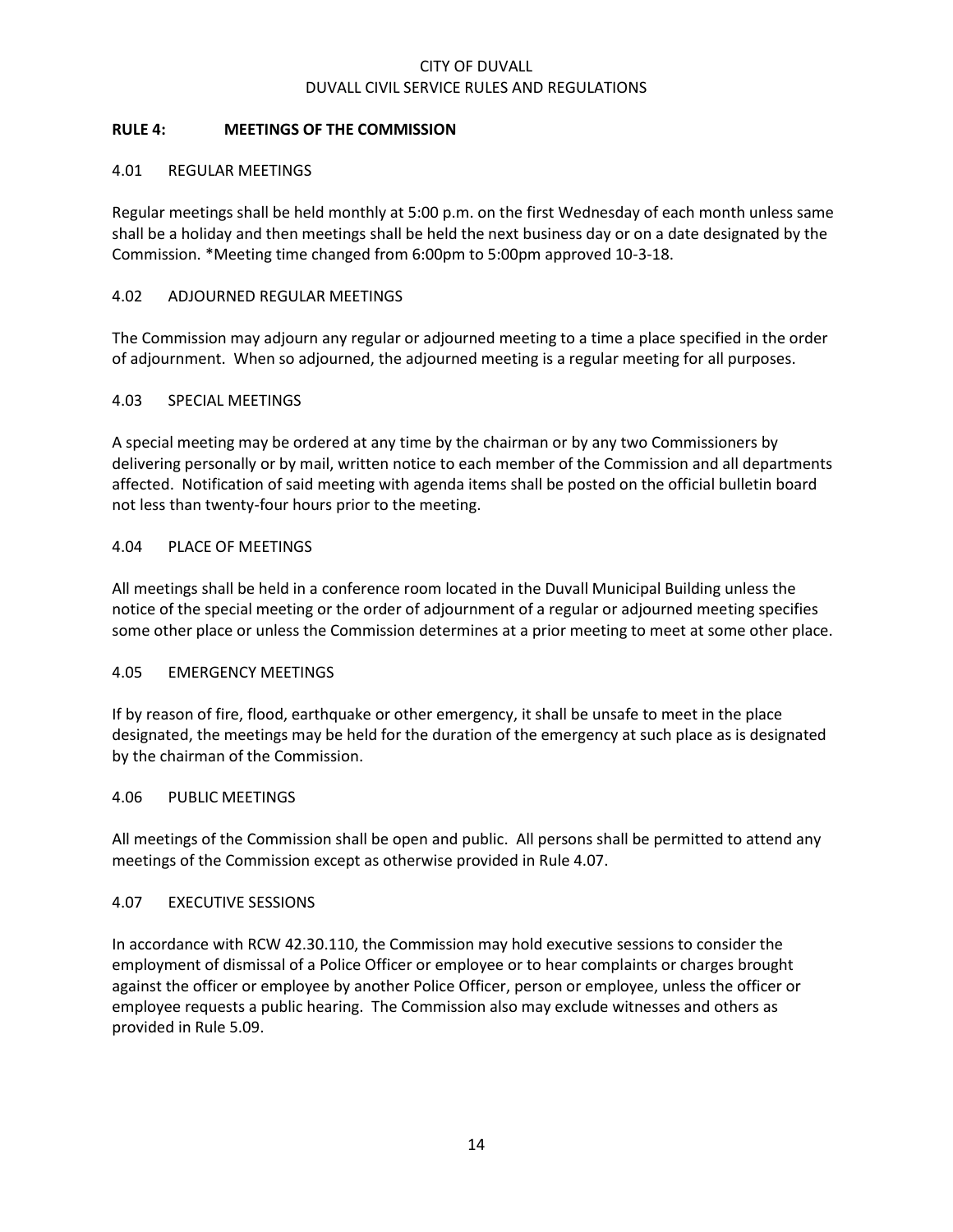#### **RULE 4: MEETINGS OF THE COMMISSION cont.**

#### 4.08 RULES OF ORDER

Except as otherwise provided herein, Robert's Rules of Order – Newly revised, shall guide the Commission in its proceedings.

#### 4.09 QUORUM

Two members of the Commission shall constitute a quorum and the concurrence of two members shall be required for any action.

## 4.10 COMMUNICATIONS

Communications and requests to the Commission insofar as practicable shall be in writing. The substance of each request and the action of the Commission thereon shall be noted in the minutes.

#### 4.11 MINUTES

The Secretary Chief Examiner or the Secretary Pro Tem shall record in the minutes the time and place of each meeting, the names of the Commissioners present, all official acts of the Commission and the votes of the Commissioners except when the action is unanimous. When requested, Commissioner's dissent or approval with reasons shall be recorded. The minutes shall be written and presented for corrections and approval at the next regular meeting. The minutes or a true copy thereof, certified by the Secretary or the Secretary Pro Tem shall be open to public inspection.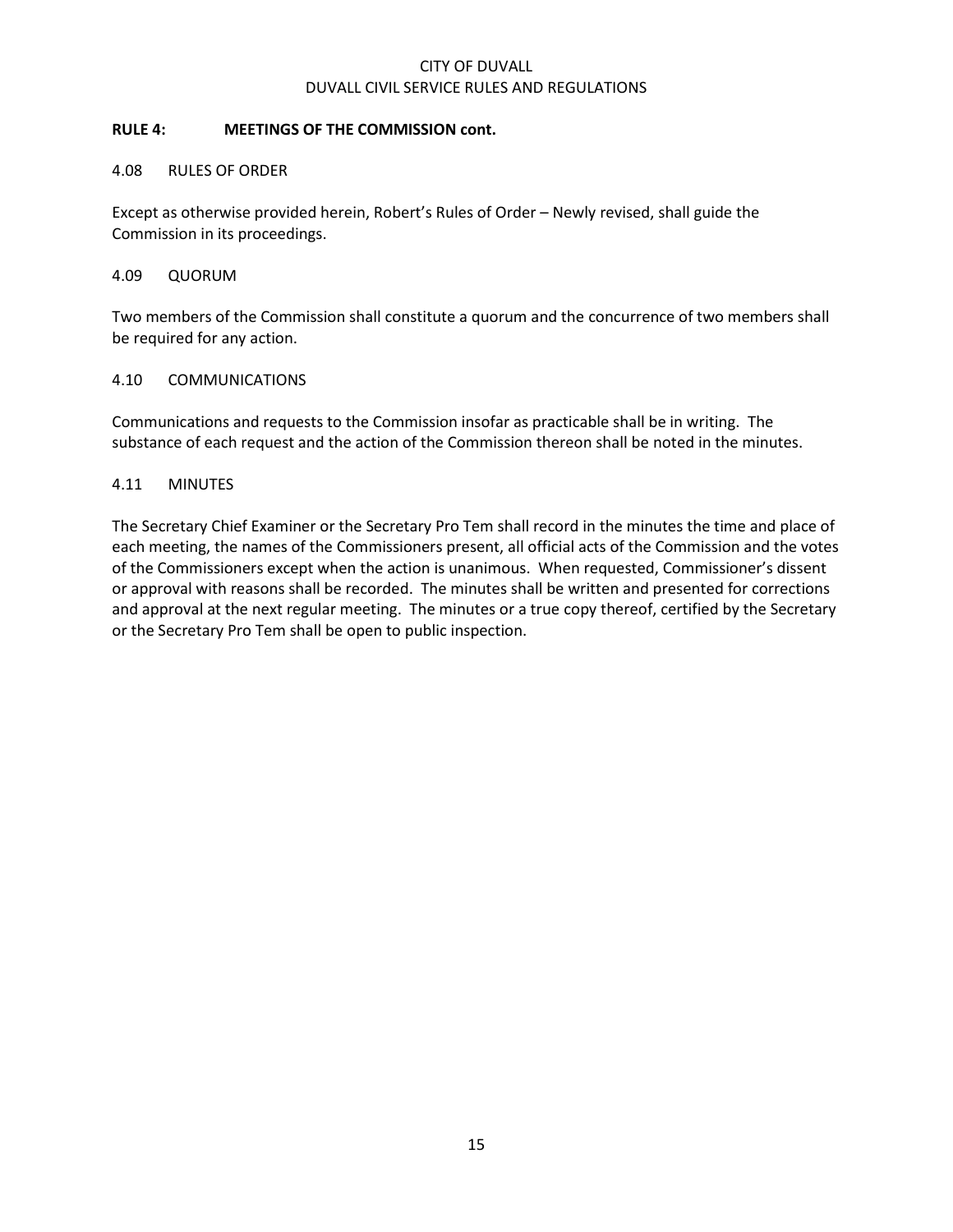## **RULE 5: HEARINGS**

## 5.01 RIGHT TO HEARING

Any person entitled to a hearing before the Commission under state law or these Rules or adversely affected by an action or decision of the Secretary Chief Examiner or of the Commission made without notice to and opportunity for such person to be heard may petition for a hearing before the Commission.

## 5.02 PETITION FOR HEARING

A petition shall be in writing, signed by the petitioner, giving the mailing address, the ruling from which the petitioner appeals and in detail the facts and the reasons upon which the petition is based. A hearing on the merits may be denied if the petition fails to state specific facts and reasons or if in the opinion of the Commission, the facts or reasons stated, if true, would not entitle the petitioner to any relief; but such denial shall be without prejudice to the filing of an amended petition if the time for requesting has not expired.

## 5.03 TIME WITHIN WHICH PETITONS MUST BE FILED

- a. Unless otherwise provided in these Rules, a petition for hearing before the Commission must be filed within the following time limits:
	- 1. In a discharge or reduction matter, ten business days after mailing of notice of discharge or reduction.
	- 2. In an appeal from any ruling of the Secretary Chief Examiner concerning any aspect of an examination, five business days after notice of such ruling or, if no notice of ruling is given, five business days after receipt by the Commission of the report of examination under Rule 8.
	- 3. In all other matters not later than five business days after the ruling or order complained of.
- b. The Secretary Chief Examiner of the Commission may extend the time for filing a petition where good cause for the delay is shown and it is shown that other parties are not likely to suffer substantial hardship from a delay.

## 5.04 HEARING BOARD OR OFFICER

On receiving a petition that complies with the foregoing Rule, the Commission shall determine whether the matter will be heard before the entire Commission or one or more named members of the Commission.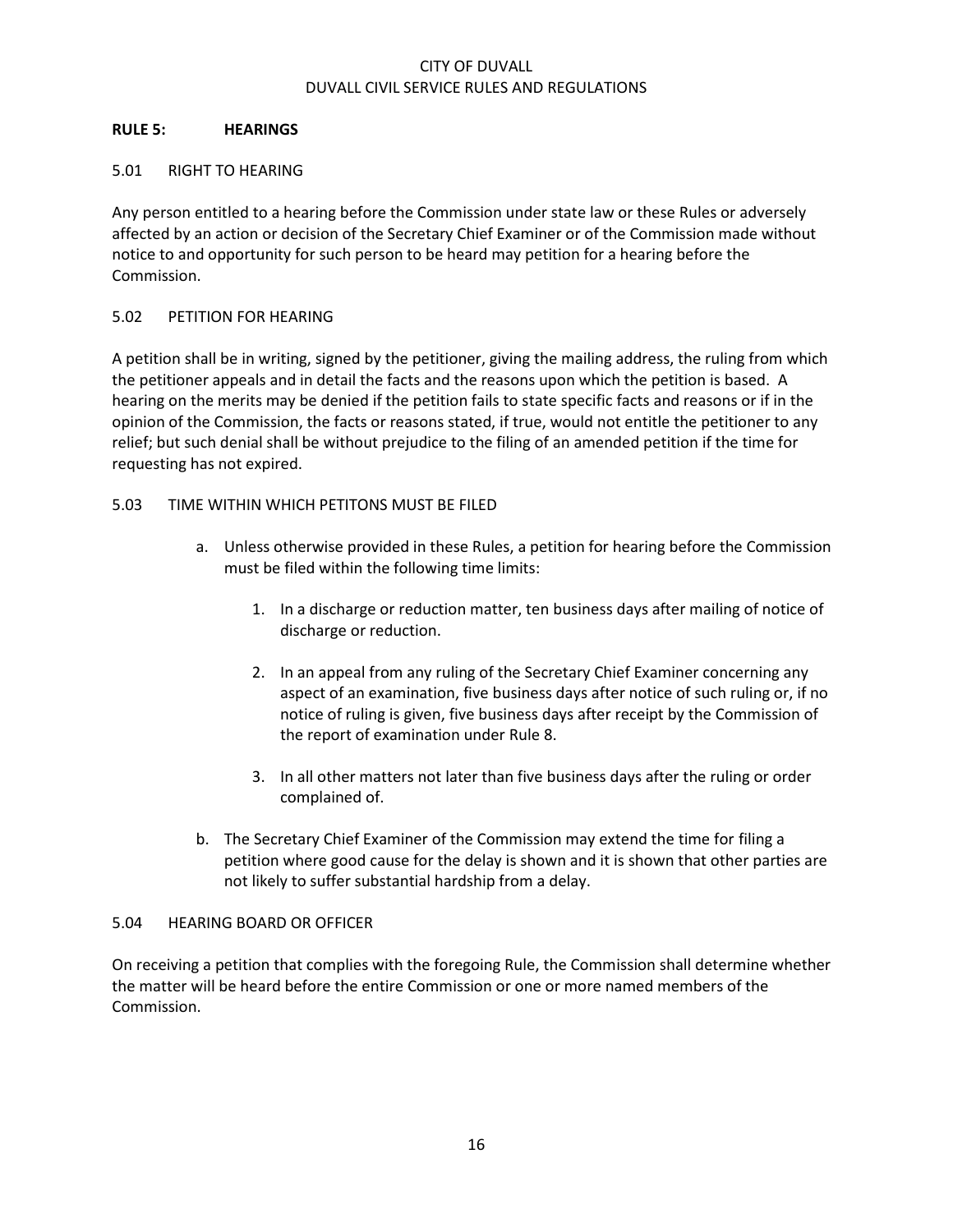## **RULE 5: HEARINGS cont.**

## 5.05 NOTICE

The Commission or the Hearing Board shall set the matter for hearing and shall give the petitioner at least five business days' notice in writing of the date and place of such hearing. In discharge or reduction hearings, similar notice shall be given to the appointing authority/Chief.

## 5.06 RIGHTS OF PETITIONER

When a hearing is granted, the petitioner shall attend, unless excused by the Commission at the petitioner's request or by the Secretary Chief Examiner and shall be entitled to:

- a. Be represented by Counsel at such hearings.
- b. Testify under oath.
- c. Subpoena witnesses to testify.
- d. Cross-examine all witnesses appearing against the petitioner.
- e. Impeach any witness before the Commission or Hearing Board.
- f. Present such affidavits, exhibits and other evidence as the Commission deems pertinent to the inquiry.
- g. Argue the case.

The appointing authority/Chief, the Secretary Chief Examiner and any other person whom the Commission or hearing board finds to be interested in the matter shall be entitled to the same privileges.

#### 5.07 FAILURE OF PETITIONER TO APPEAR

In all hearings on the petition of an employee, the failure of the petitioning employee to appear in person or by counsel at the time and place set for hearing without good cause being given to the Commission in advance, shall be deemed a withdrawal of the petition and consent to the action or ruling from which the appeal was taken.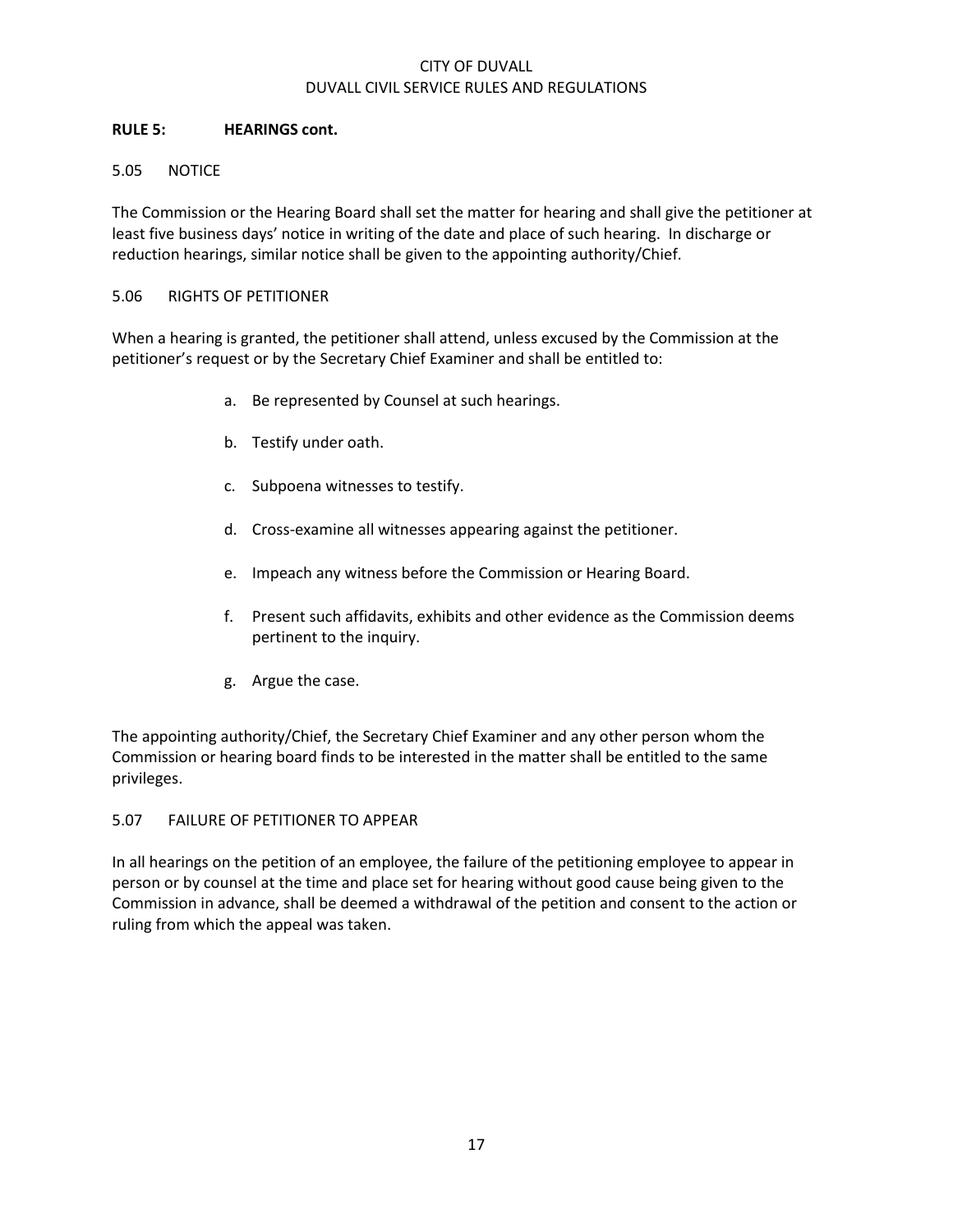#### **RULE 5: HEARINGS cont.**

## 5.08 EVIDENCE

Hearings shall be informal and need not be conducted according to technical rules relating to evidence and witnesses. Any relative evidence shall be admitted if it is the sort of evidence that responsible persons are accustomed to rely on in the conduct of serious affairs; regardless of the existence of any common law or statutory rule that might make the admission of such evidence improper over objection in civil action. The Rules of privilege and of official or judicial notice shall be effective to the same extent as the civil actions. Irrelevant and repetitious evidence shall be excluded. Oral evidence shall be taken only under oath or affirmation.

## 5.09 EXCLUSION OF WITNESS

The Commission or the hearing board may, at its discretion, exclude witnesses not under examination except the Secretary Chief Examiner, the petitioner or person to be charged or reduced, the appointing authority/Chief and Counsel. When hearing testimony of scandalous or indecent conduct, all persons not having a direct interest in the hearing shall be excluded.

## 5.10 TESTIMONY OF PETITIONER

In all hearings, the petitioning employee may be allowed to testify and may be cross-examined as to any matter relevant to the hearing.

#### 5.11 BURDEN OF PROOF

In discharge or reduction hearings, the burden of proof shall be on the appointing authority/Chief. In all other types of hearings, unless in conflict with State or Federal law, the burden of proof shall be on the petitioner.

## 5.12 FINDINGS AND DECISION

Formal findings of fact are not required. If such hearing is not before the full Commission, written findings shall be submitted to the Commission for its approval. If the Commission declines to accept such finding, it must hold a hearing de nova, after which it may adopt the finding made by the hearing board or make its own findings.

The Commission shall announce its decision as soon as possible after the hearing and enter the same in its minutes.

Unless the decision provides otherwise, it shall be effective immediately. Notice of the decision shall be mailed promptly to the petitioner and to any interested party. Except for the correction of clerical errors, such decision shall be final and conclusive.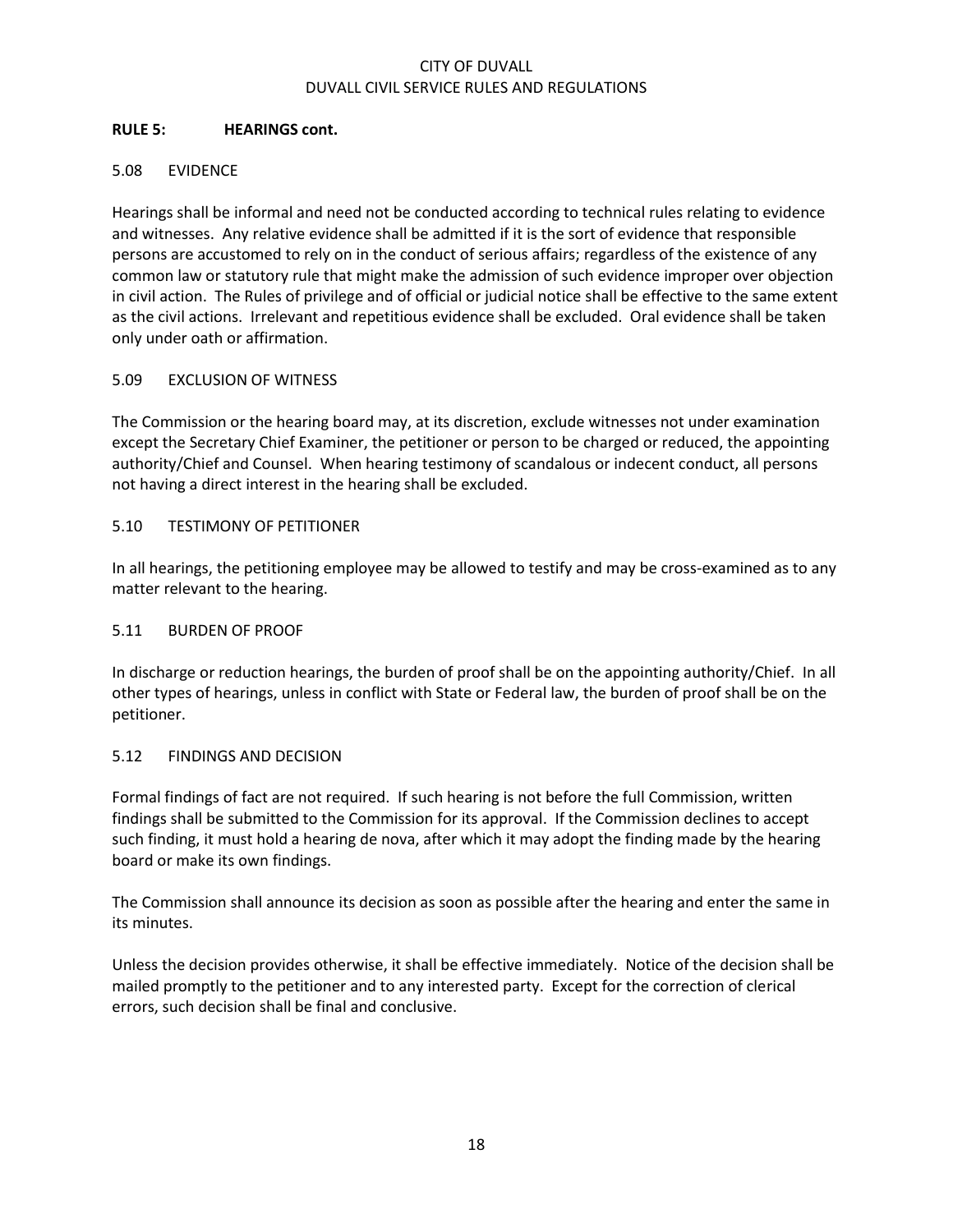## **RULE 5: HEARINGS cont.**

## 5.13 REPORTS OF HEARINGS

Hearings will be recorded by a stenographic reporter or recording device.

## 5.14 TRANSCRIPTS OF HEARINGS

A transcript of hearing will, upon request, be furnished to the petitioner or appointing authority/Chief at the requesting party's expense.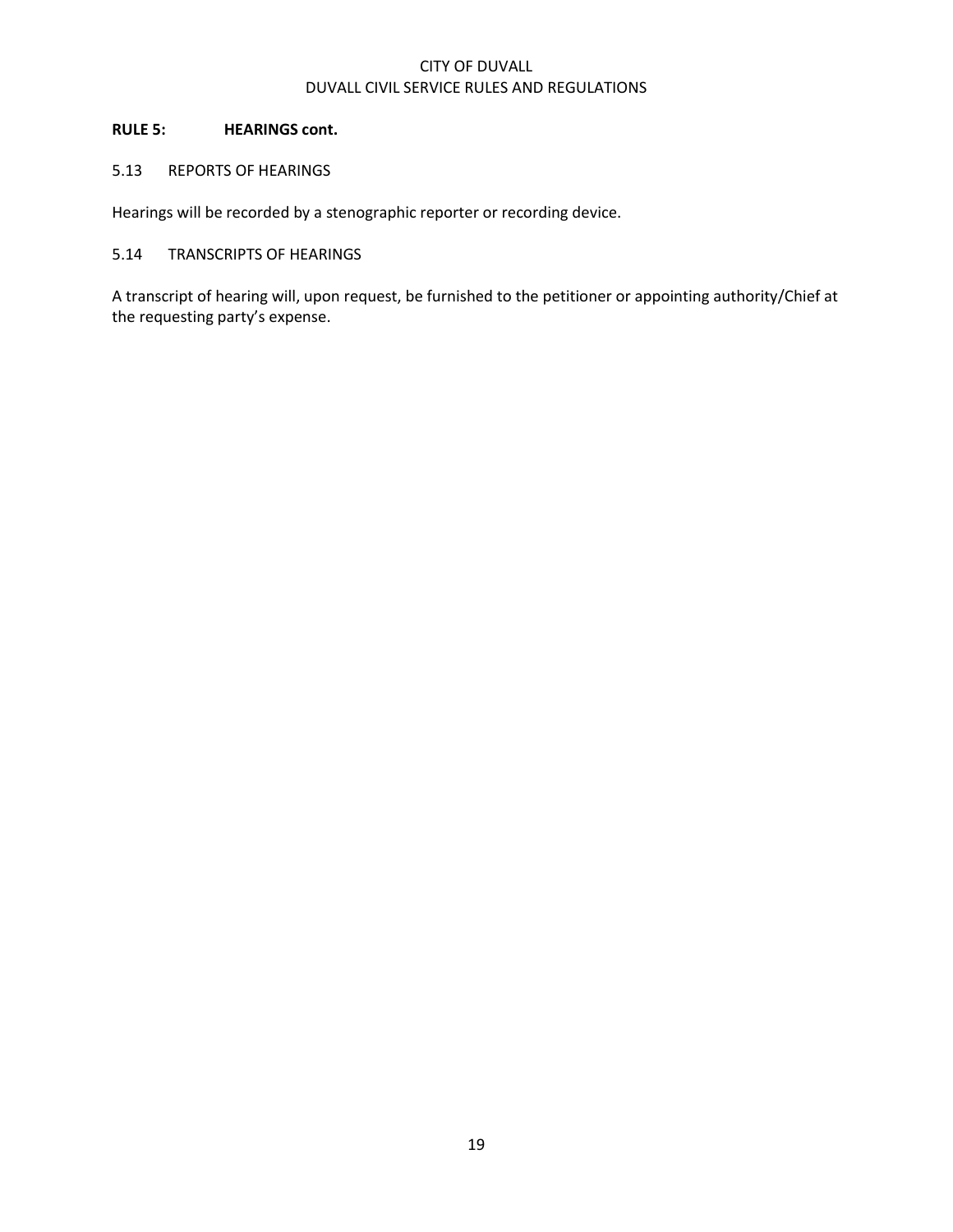## **RULE 6: CLASSIFICATION**

#### 6.01 CLASSIFICATION PLAN

Recommendations for new class specifications and revisions of existing class specifications shall be considered by the Commission at a regular Commission meeting and if approved, shall be set forth in Rule 22.

Class specifications shall be prepared and maintained by the Secretary Chief Examiner and the Chief or all classes in City Police service. Such specifications or true copies thereof, shall be open to public inspection and available for public distribution. Each specification shall describe the class generally, distinguish it from other classes and give examples of typical duties assigned to positions in class. It shall also contain a statement of minimum requirements not otherwise provided in these Rules for applicants of positions in the class. Any changes in classification shall be sent to the Mayor, City Council and to the incumbent of that position if any.

#### 6.02 REVIEW AND APPEALS

- a. If the appointing authority/Chief or any employee is affected by any classification action, he or she may request the Commission and Secretary Chief Examiner to review such action. The request shall be made in writing within thirty days of notification of the action.
- b. After notification of the results of a review, the employee or appointing authority/Chief so affected may appeal to the Commission. Such appeal shall be made no later than five business days after date of notification of results or review and shall be made in accordance with Rule 5.

#### 6.03 EFFECT OF CLASSIFICATION CHANGES ON INCUMBENT

- a. Whenever a position is reclassified from one class to a higher class, the incumbent shall not continue in the position except for a reasonable adjustment period approved by the Commission unless the incumbent gains eligibility for the new class and received an appointment thereto in accordance with these Rules.
- b. Whenever a position is reclassified from one class to a lower class, the incumbent may elect to retain the position in the lower class. If the incumbent declines to retain the position in the lower class, a layoff list shall be created and the position filled by reduction in-lieu of layoff in accordance with the provisions of the Rule for layoff. Any person reduced involuntarily to fill a position reclassified downward shall be placed on a reemployment list in accordance with the provision for the rule for reemployment. If the position cannot be filled by reduction in-lieu of layoff, it shall be filled by certification from an appropriate eligibility list for the lower class.
- c. Whenever the title of a class is changed without a change in duties or responsibilities, the incumbent shall have the same status in the re-titled class as held in the former class.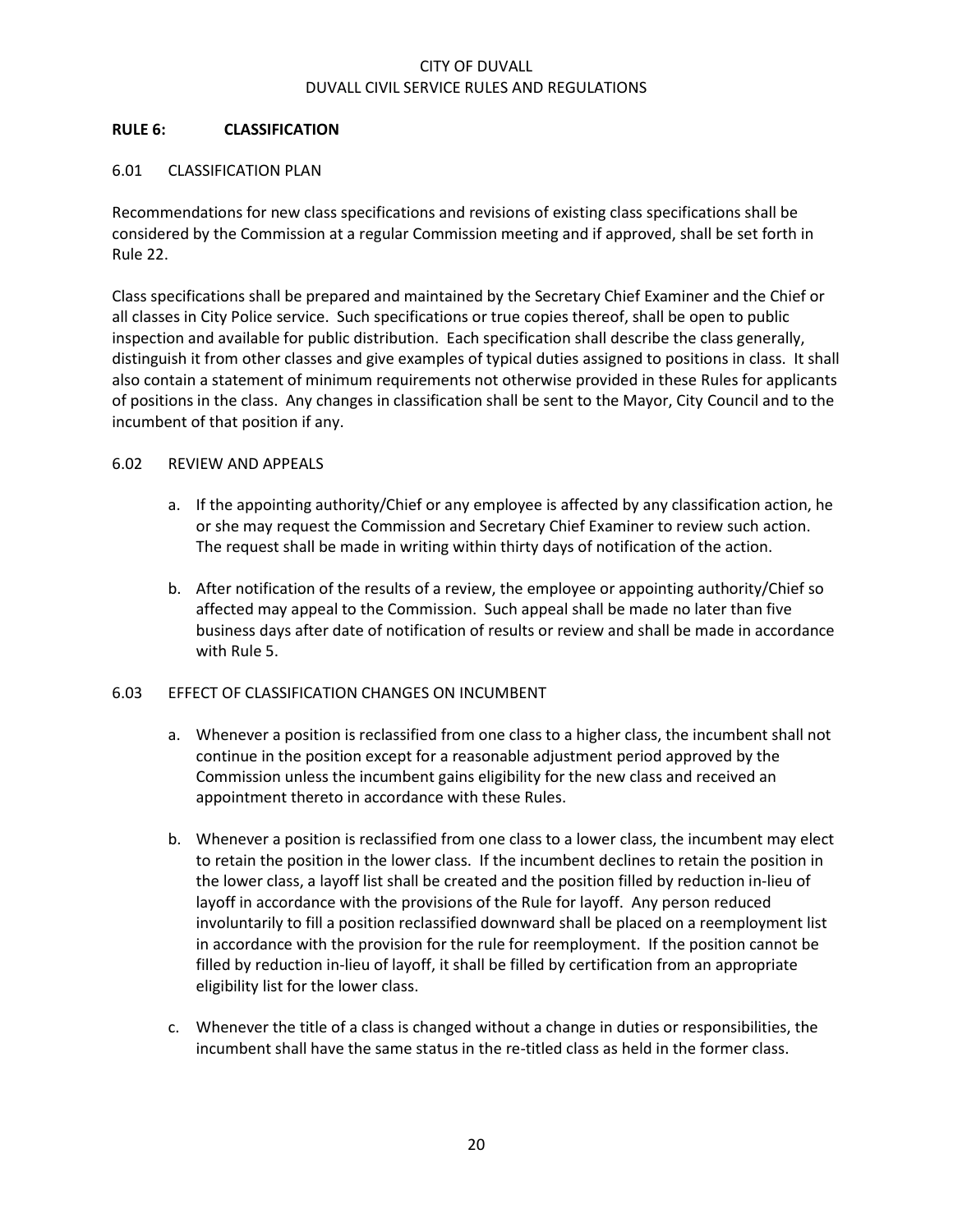#### **RULE 7: APPLICATIONS AND APPLICANTS**

#### 7.01 QUALIFICATIONS OF APPLICANTS

In order to apply for examination at the time of filing application:

- a. An applicant must be a citizen or \*lawful permanent resident of the United States and able to read and write the English language as specified in RCW 41. \*per Senate Bill 6145 adopted 9-5-18.
- b. Unless otherwise provided in these Rules, no person will be admitted to an entrance examination for Police Officer who is less than 21 years of age at the time of examination.
- c. An applicant must file a completed application form prescribed by the Commission giving fully, truthfully and accurately all information required. A certification to the truth and completeness of the information contained in the application and applicant's signature shall be required on each application.
- d. An applicant must have successfully graduated from high school at a State accredited school or have earned a GED certificate. If veterans' or education credit is claimed, copies of the appropriate documents must accompany the application.
- *e.* An applicant for lateral Police Officer must have at least 12 months sworn law enforcement experience in the last 36 months; passed a State law enforcement training academy; and if from out-of-state, must successfully pass a State of Washington law enforcement equivalency examination within one year of date of employment *\*or successful completion of the Washington State Criminal Justice Training Commission, Basic Training Academy or approved Basic Training (see WAC 139-05-210) within the last 24 months. \*Amended (3-14-11)*
- *f. \*An applicant considered for Exceptional Entry Police Officer must be certified with the Washington State Basic Law Enforcement Academy (BLEA) or an equivalent academy to the Washington State Criminal Justice Training Commission (WSCJTC) training academy. In addition, the candidate must have been employed full time as a paid Police Officer, Deputy Sheriff, Tribal Officer or State Trooper not greater than 12 months past certification, without completing FTO, up to 36 months. A valid academy peace officer certificate must be provided. \*Amended \*(8-3-16)*

#### 7.02 FILING TIME FOR APPLICATION

- a. Applications must be received in the office of the Commission not later than 4 p.m. on the last day of filing or as posted on the official bulletin board of the Commission or as contained in the official announcement.
- b. Applications will be subject to amendment not later than 4 p.m. on the last day for filing. The burden of proof of meeting requirements shall lie with the applicant.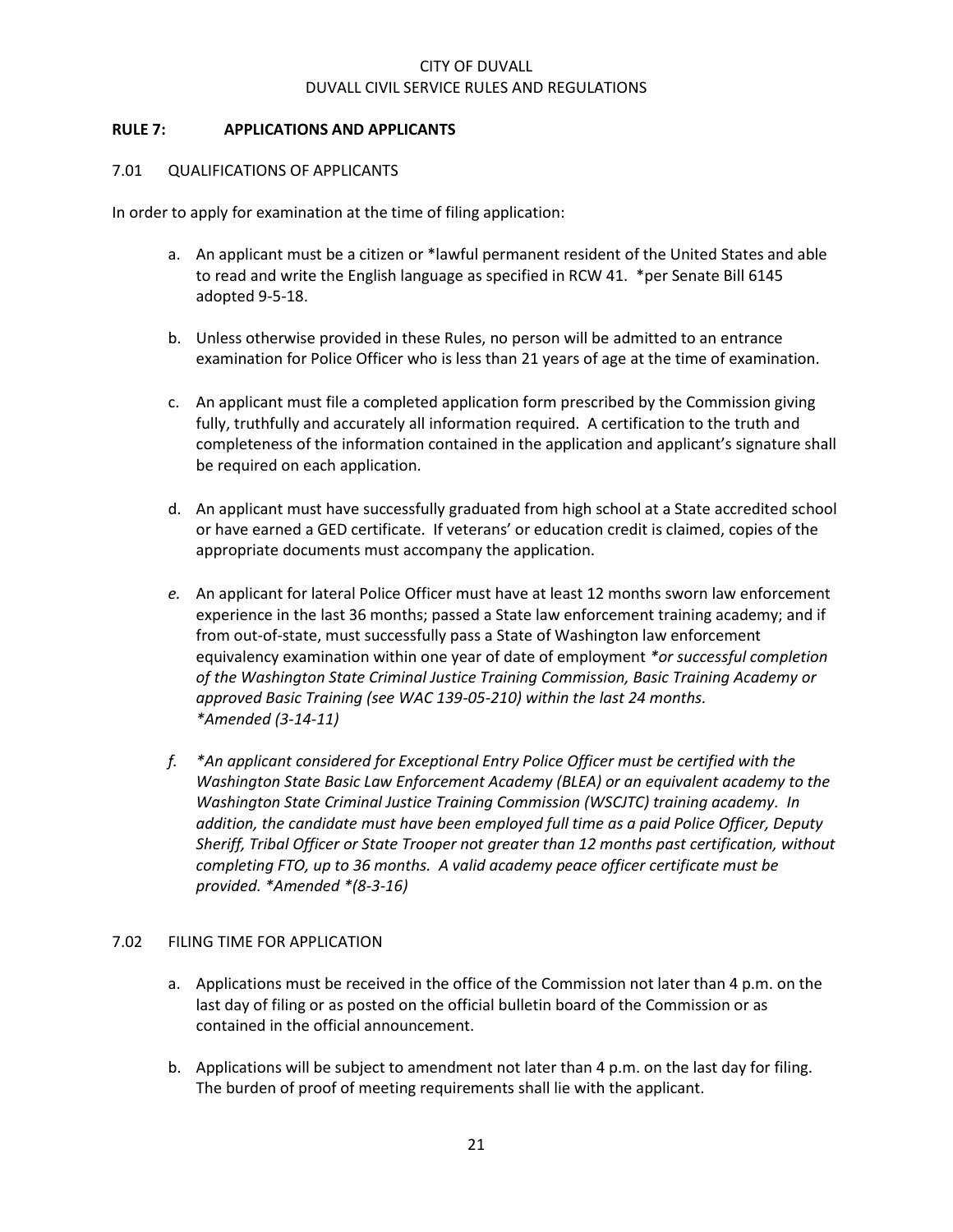## **RULE 7: APPLICATIONS AND APPLICANTS cont.**

- c. In case of any dispute as to the time of filing, the Commission's official date or time recorded on the application shall be conclusive.
- d. The time for filing applications may be extended or reopened by the Secretary Chief Examiner as ordered by the Commission as the needs of the service require, provided notice is immediately posted in the same manner as originally advertised.

#### 7.03 NON-ACCEPTANCE OF APPLICANT

The Secretary Chief Examiner, subject to the right of any person aggrieved to appeal to the Commission as provided in Rule 5, may refuse to accept an application or to examine an applicant or may withhold the name of any person from the eligibility list who;

- a. Does not meet the requirements set forth in these Rules or in the bulletin announcing the examination.
- b. Is deemed by competent medical authority to be physically or mentally unfit to perform the duties of the position.
- c. Has been convicted of a felony.
- d. Has been convicted of a misdemeanor within the last 5 years.
- e. Has made any materially false statement or who has attempted any deception or fraud in connection with this or any other civil service examination.
- f. Refuses to furnish all information required to complete the application.
- g. Who is knowingly a member of any organization which is included in the official list of subversive organizations or who is knowingly a member of any organization which, to his knowledge, now advocates the overthrow of the government of the United States or of this State by force or violence or other unlawful means, or who now advocates the support of a foreign government against the United States in the event of hostilities.

#### 7.04 NOTICE OF NON-ACCEPTANCE

The person against whom action is taken under Rule 7.03 shall be notified promptly of the reasons. Oral notice at the time of filing the application shall be sufficient except where written notice is requested. Written notice mailed to the address shown on the application shall be effective on mailing.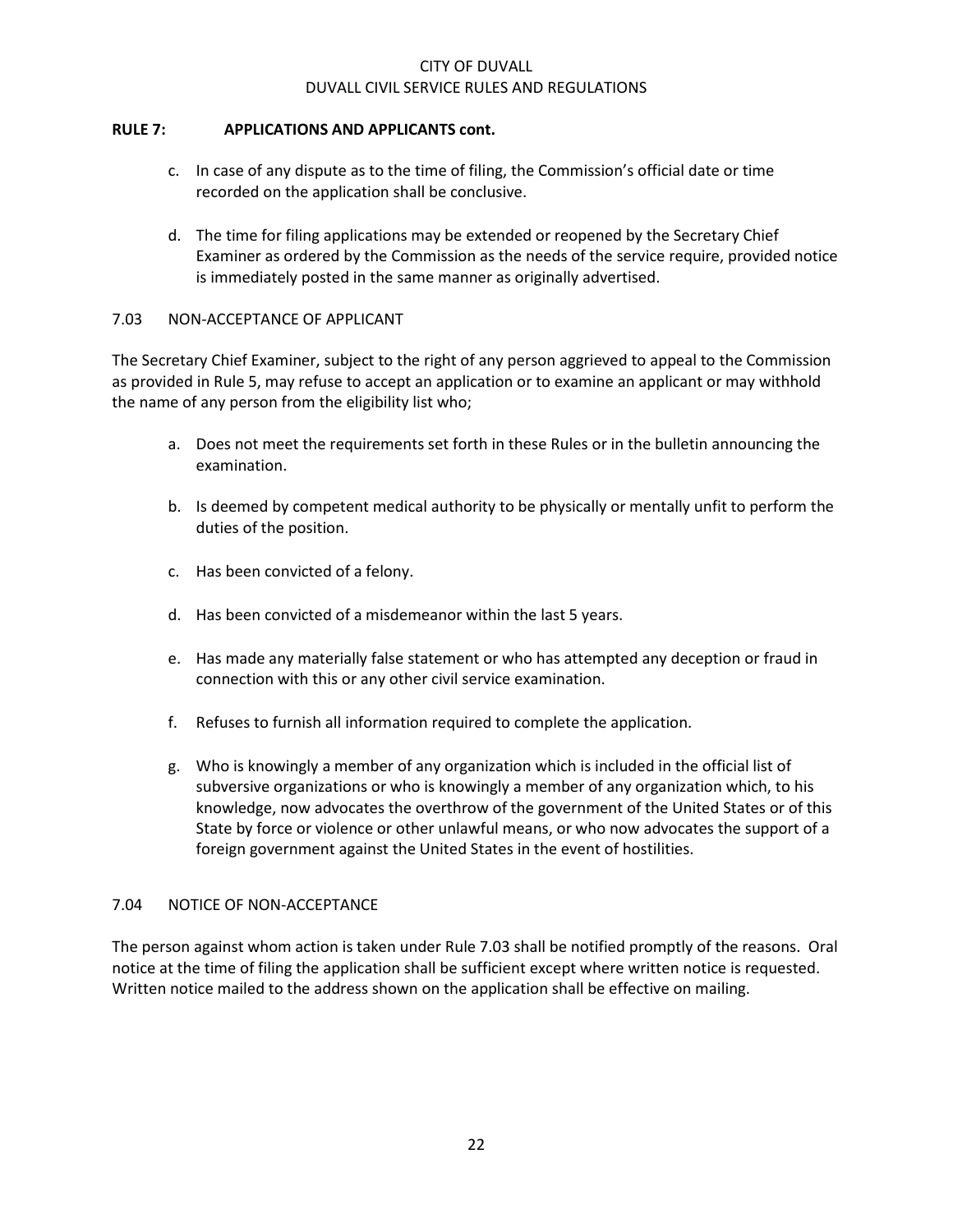## **RULE 7: APPLICATIONS AND APPLICANTS cont.**

## 7.05 APPEALS

Any person aggrieved by any ruling of the Secretary Chief Examiner concerning an examination or the eligibility or disqualification of applicants or the withholding of name from certification may appeal to the Commission in writing within five business days after notice of such ruling as provided in Rule 5.

## 7.06 ADMISSION TO EXAMINATION PENDING APPEAL

The Secretary Chief Examiner shall admit to the examination any person whose application was not accepted, pending final disposition of the appeal; the admission will be without prejudice.

#### 7.07 AMENDMENT OF APPLICATIONS

The Secretary Chief Examiner shall permit any applicant, whether or not the application has been accepted, to amend the application or to file an amended application prior to the closing date and time for acceptance of applications.

#### 7.08 APPLICATIONS NOT RETURNED

All applications when completed and filed become the property of the Commission and thereafter may not be returned to the applicant.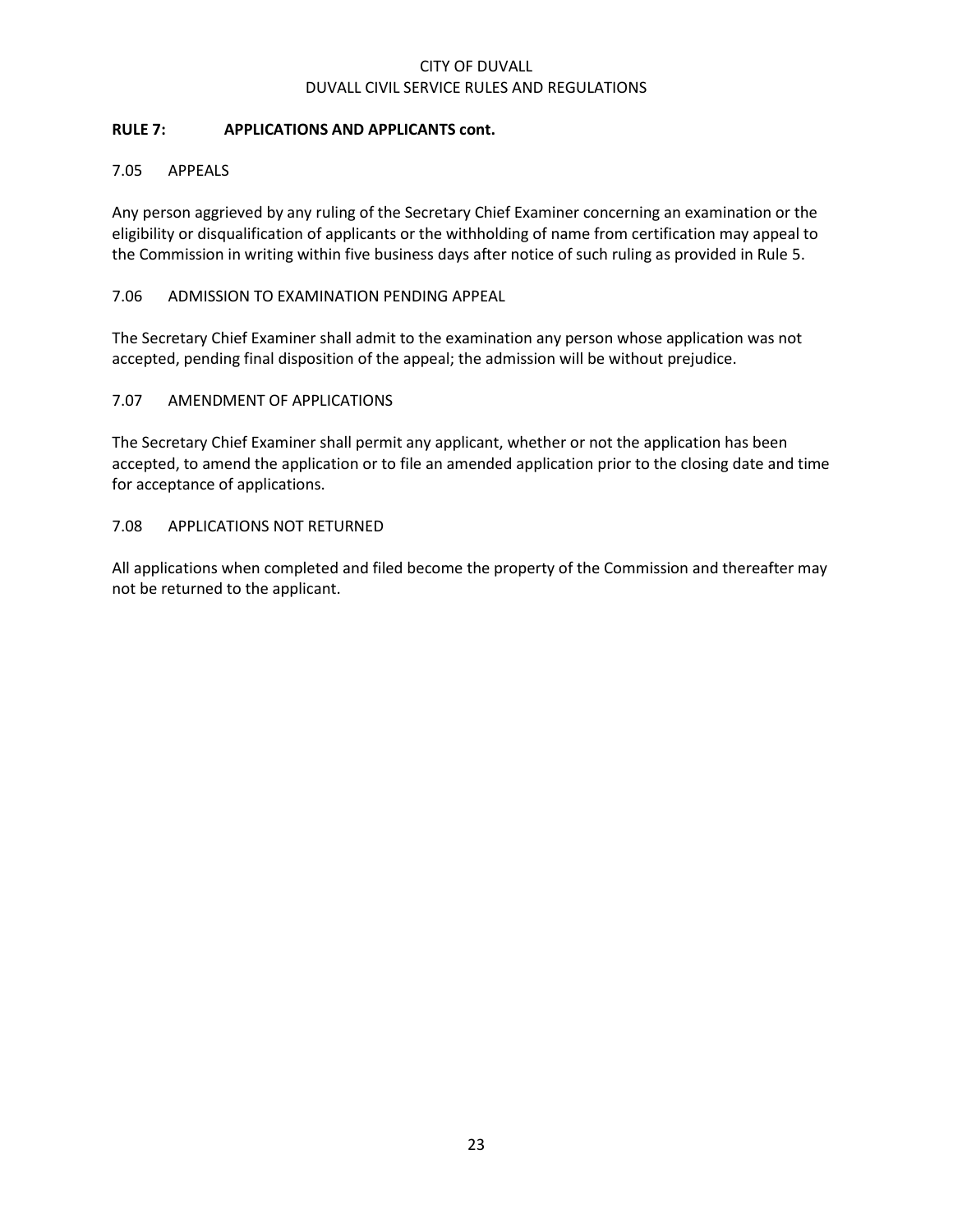## **RULE 8: COMPETITIVE AND PROMOTIONAL EXAMINATIONS**

#### 8.01 ORDERING EXAMINATIONS

The Secretary Chief Examiner shall order an examination whenever necessary. Such order shall specify the class for which the examination is ordered. The order shall be reported to the Commission and be subject to its review. Examinations for promotion shall be practical in character and shall embrace such subjects as will test the technical, supervisory or managerial qualifications of the applicant for the position involved.

## 8.02 PERIODIC EXAMINING PROGRAMS

Notwithstanding anything to the contrary in these Rules, a periodic examining program may be ordered and administered by the Secretary Chief Examiner with the approval of the Commission for both entrance and promotional examination to establish eligibility lists.

## 8.03 NOTICE OF EXAMINATION

A written notice of each examination shall be posted and advertised by the Secretary Chief Examiner a minimum of ten (10) days prior to exam.

## 8.04 TIME AND PLACE OF EXAMINATIONS

Whenever applicants are required to appear for an examination, the time and place shall be designated in the official announcement on the official bulletin board or the applicants shall be notified in person, by email, mail or by telephone. The Secretary Chief Examiner when he/she finds the good of the service requires it, may at his/her discretion have an examination given more than one session and/or more than one place either within or outside the City of Duvall.

#### 8.05 POSTPONEMENT OR CANCELLATION OF EXAMINATIONS

The administration of an examination or any part thereof may be postponed or cancelled at any time. Notice of such postponement or cancellation shall be posted on the official bulletin board at the place originally set for the examination (if necessary) and emailed, mailed or telephoned to the applicants.

#### 8.06 LATE APPLICANTS

Whenever applicants are required to assemble for a test and the examination has started, no applicant will be admitted after the designated time.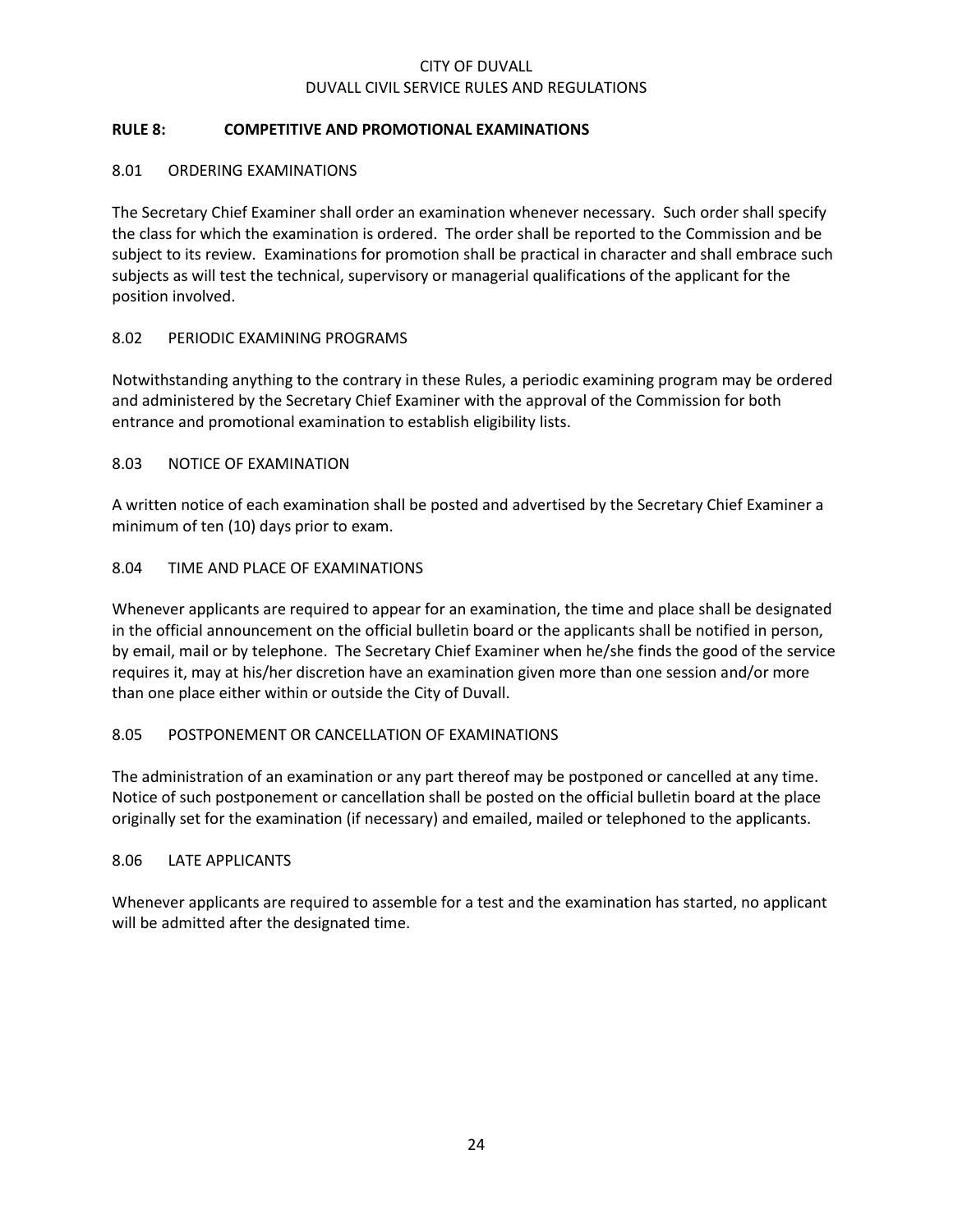#### **RULE 8: COMPETITIVE AND PROMOTIONAL EXAMINATIONS cont.**

#### 8.07 PARTS AND WEIGHTS

Entry, Lateral and promotion examinations shall consist of one or more parts to which a raw score, rank order, percentage weight or pass/fail method shall be assigned. One or more of the following options shall be utilized in scoring an examination.

- a. A raw score (actual number of questions answered correctly) shall be the final indicator of a written examination or oral board interview.
- b. A rank order list shall be the final result of any assessment center examination. The order shall be determined by the number of points earned through consensus scoring. Assessors shall have the flexibility to recommend participants for promotion and inclusion on the eligibility list in addition to failing participants as unqualified for promotion.
- c. A percentage weight shall be determined by multiplying the weight assigned to one or more parts of an examination and the sum of the resulting products shall be called the weighted average.
- d. A pass/fail interview with no points or weight assigned shall be utilized, whereby a majority agreement is required to place an applicant on an eligibility list.

#### 8.08 PASSING GRADES

- a. A final minimum passing score required shall be seventy (70%) percent.
- b. Where an examination consists of two or more parts, the Commission may set a minimum score to be required in any part of the examination. Any applicant who fails to attain such minimum score shall be considered as having failed in the entire exam and shall not be entitled to take the balance of the exam. \*Oral Board Passing Score is 70%. \*Amended (12-3-09)

#### 8.09 SELECTION PROCESS

The selection process used to screen, rank and select candidates for positions shall be job related for the position and fairly assess the candidates for the qualifications, knowledge, abilities, skills and temperament needed to successfully perform the job.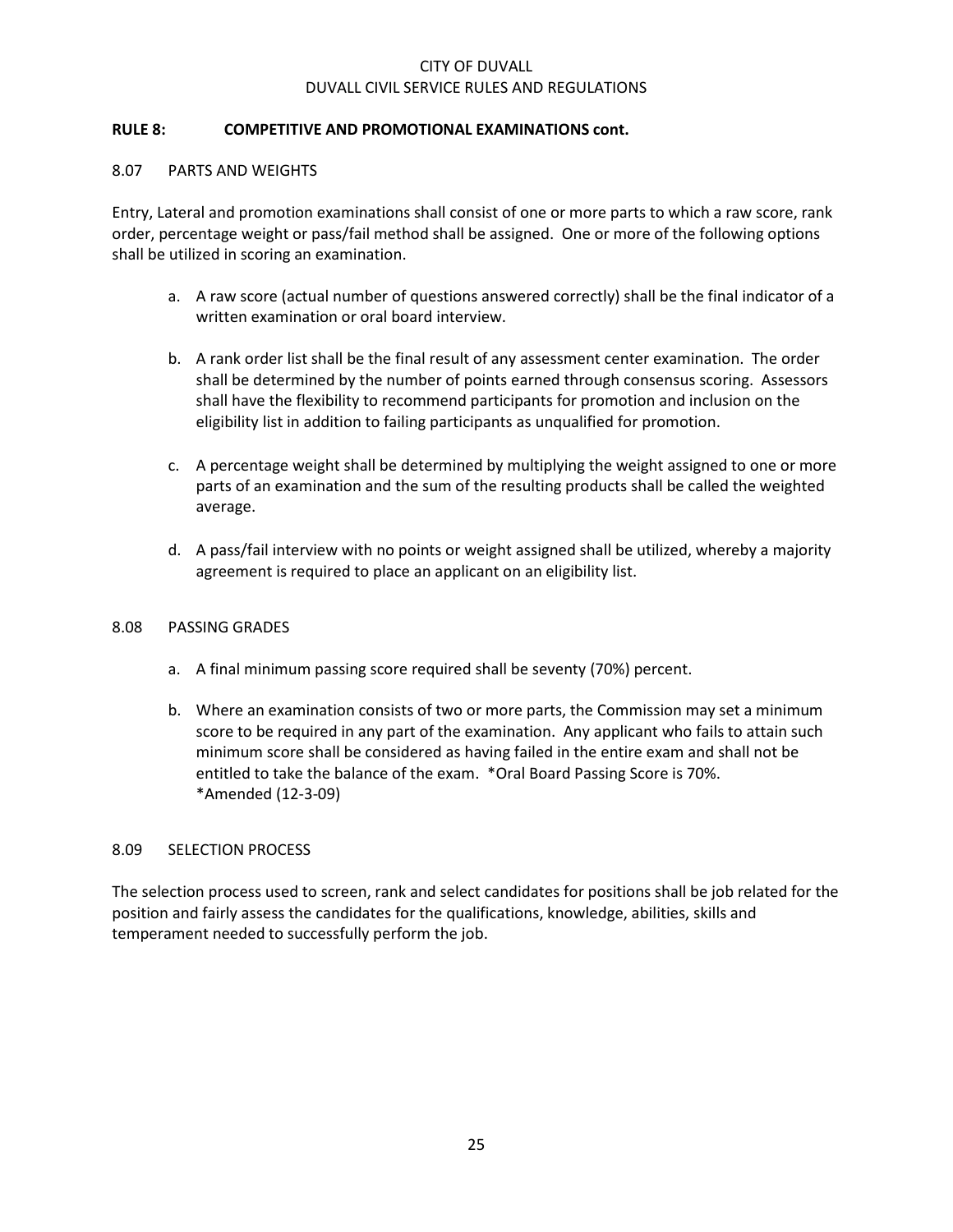## **RULE 8: COMPETITIVE AND PROMOTIONAL EXAMINATIONS cont.**

#### 8.10 EXAMINATION COMPONENTS

Applicants for Police Department positions shall be required to participate in a competitive examination for placement on a class eligibility list. Examinations and components may vary for specific positions and may consist of one or more of the following steps or devises:

- a. Written examination.
- b. Physical skill/agility test.
- c. Assessment center.
- d. Work samples/simulation exercise.
- e. Oral test.
- f. Psychological profile.
- g. Structured reference check/background investigation.
- h. Polygraph examination (initial application for Police employment only).
- i. Medical evaluation.

#### 8.11 VETERANS CREDIT

In all competitive examinations for entrance into the City Service, a percentage credit of the final earned score in such examinations shall be given to all persons passing the examination who, have or who shall have, served in the armed forces of the United States in accordance with state law as defined in RCW 41.04.005 and RCW 41.04.010. Proof of such service will be filed with the Secretary Chief Examiner upon initial application.

#### 8.12 EDUCATIONAL CREDIT

The all competitive examinations for entrance into the City Service, a credit of four percent of the final earned score shall be given to all persons passing the examination who have earned at the time of taking the examination a bachelor's degree from a four-year college or University \*in the field of law enforcement, or a person possessing a two-year applied science degree \*in law enforcement will receive a two percent credit.

\*Commission approved to remove "law enforcement" from Rule 8.12. (January 5, 2017).

The percentage for veterans' or educational credit shall be added to the weighted average or final score, except that credit shall not be added unless the weighted average or final score is at least equal to the passing grade determined for the examination. *Applicant must meet the standard first then the additional credit is allowed.* Approved to remove the word weighted. (2-7-18).

Eligible applicants shall receive either veterans' or educational credit, whichever is the larger amount.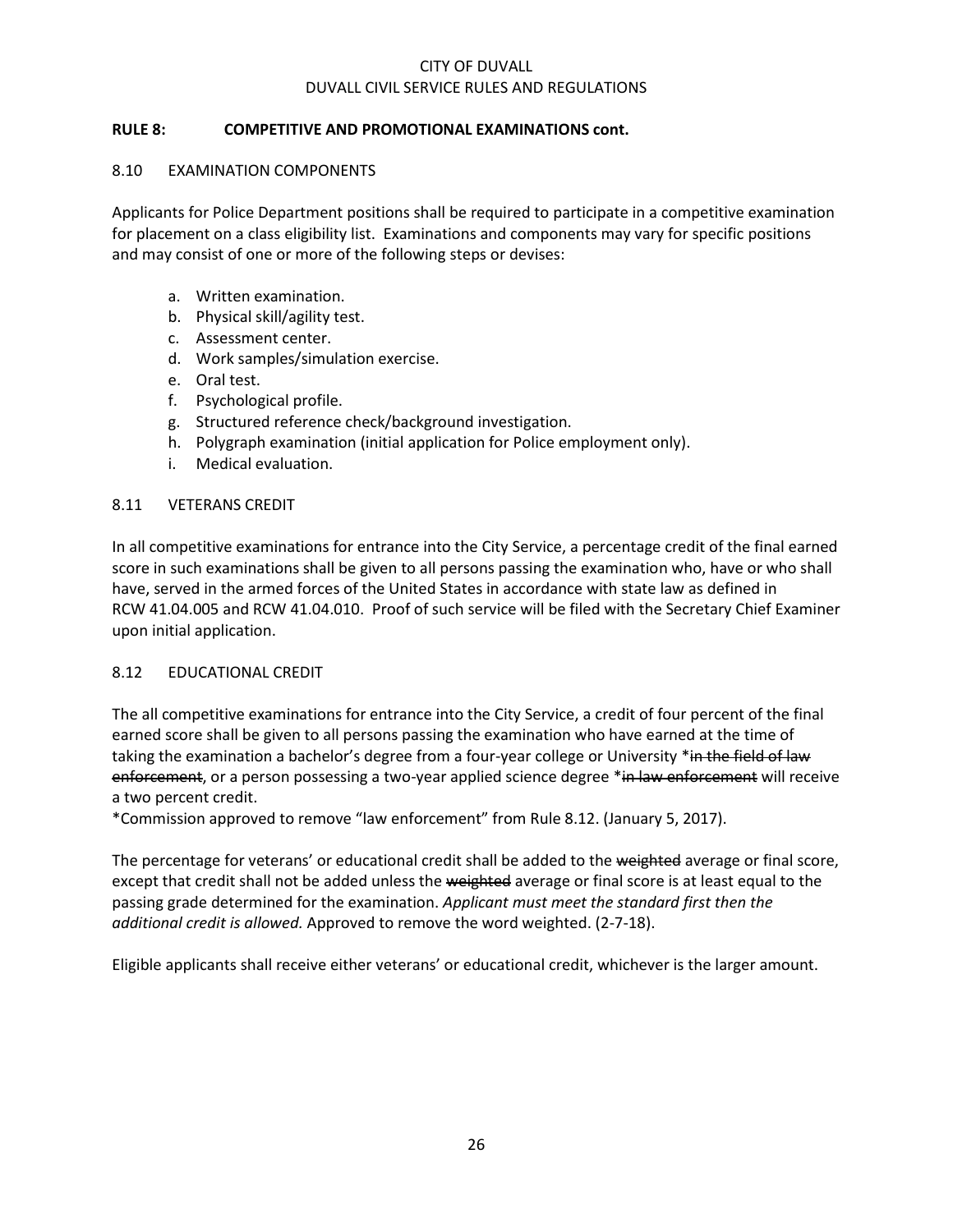## **RULE 8: COMPETITIVE AND PROMOTIONAL EXAMINATIONS cont.**

## 8.12a CURRENT EMPLOYEE CREDIT

Any of the following three categories of City of Duvall Police Department employees shall receive in addition to any other credit, five additional percentage points towards their final grade. The percentage for veterans' or educational credit shall be added to the weighted average or final score, except that credit shall not be added unless the weighted average or final score is at least equal to the passing grade determined for the examination.

- a. Current temporary full-time employees.
- b. Current part-time paid employees.
- c. Current reserve officers who are at the reserve grade level four or above.

## 8.13 PROMOTIONAL EXAMINATIONS/FREQUENCY OF/ADVANCE NOTICE

Promotional examinations will be given as determined by department need. Promotional eligibility lists may not be extended beyond the expiration date. Promotional examinations shall be open to members of the City of Duvall Police Department who have been employed three consecutive years or more in law enforcement and who have held their present rank or position for one year or more with the City of Duvall Police Department subsequent to their regular appointment and meet the minimum job requirements as contained in the position classification description. Advance notice of not less than 60 days prior to an impending examination shall be posted to provide sufficient time for test preparation.

#### 8.14 CHIEF-SPECIAL REQUIREMENTS

In testing for the position of Chief of the department, a psychological evaluation and polygraph screening will be obtained. Removed (5-4-16)

#### 8.15 EFFECTIVE DATE OF LISTS

An eligibility list shall become effective on the date it is approved by the Secretary Chief Examiner as being accurate, complete and legally prepared. The Secretary Chief Examiner shall notify the Commission in writing that the eligibility list was approved. Such approval is subject to Commission review.

#### 8.16 INSPECTION OF RATING STANDARDS AND SCORING KEY

The applicants shall be allowed a period of five business days following the posting of an eligibility list in which each may request the opportunity in writing to inspect the scored answer sheets and any rating standards and scoring keys by which the applicant has been rated during any part of the examination. Appropriate arrangements will be made by the Secretary Chief Examiner to comply with the request.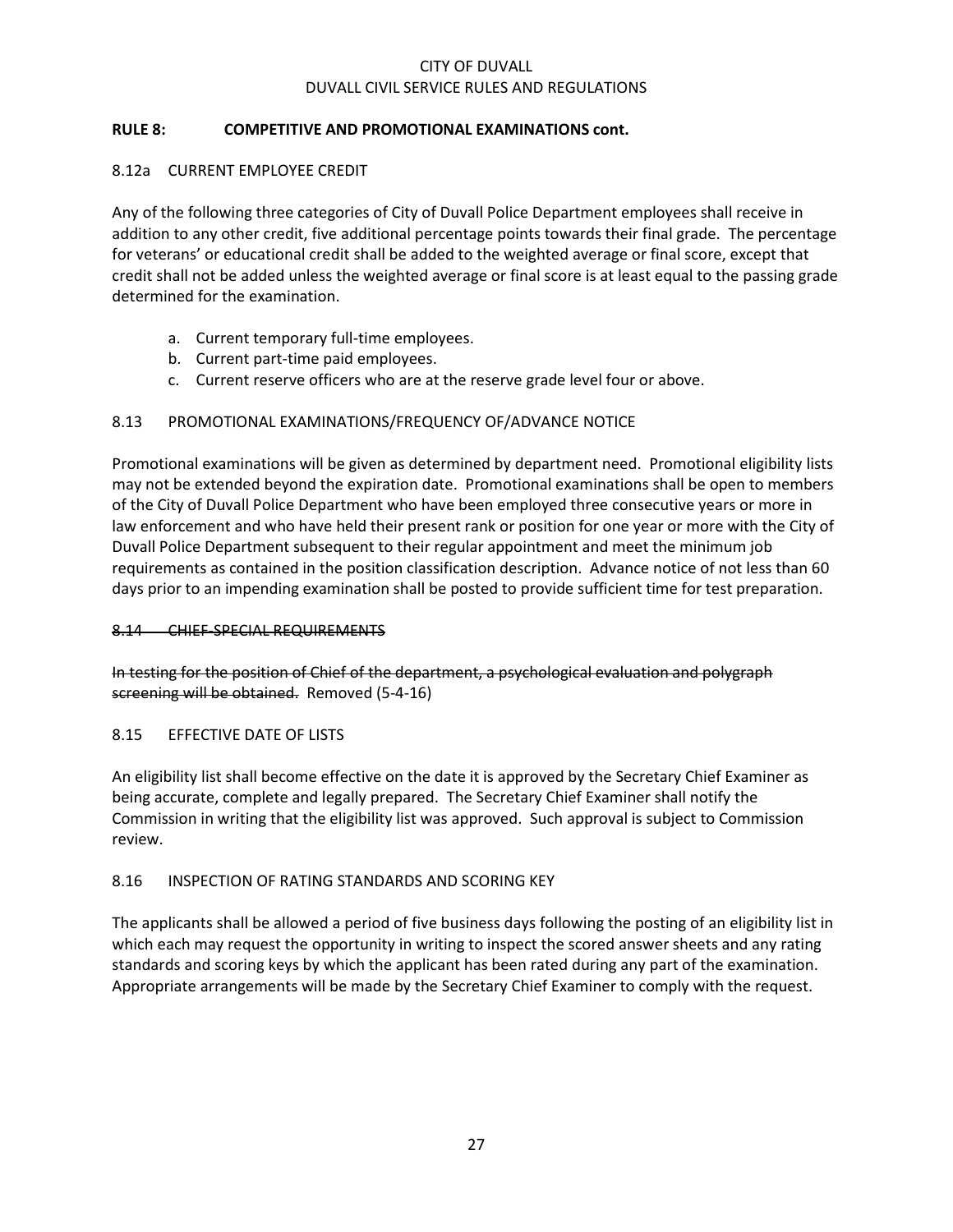## **RULE 8: COMPETITIVE AND PROMOTIONAL EXAMINATIONS cont.**

## 8.17 PROTEST AGAINST RATINGS TO THE SECRETARY CHIEF EXAMINER

If the applicant believes an error has been made in the application of the written test, scoring key or in the rating given on any part of the examination or that any other error has been made, the applicant may make a protest in writing stating specifically where it is believed errors have been made. Each protest shall give specific authoritative references or opinions of recognized experts where such exist. No protest may be made after the seventh day following the inspection provided for in RULE 8.16. Upon receipt of a written protest or request for rescoring or re-rating, a review of the protest shall be made by the Secretary Chief Examiner who shall recommend to the Commission any necessary corrections or adjustments in grades and ratings.

#### 8.18 REPORT OF EXAMINATION

After the expiration of the five-day period as provided in RULE 8.16, the seven-day period provided in RULE 8.17 and the review as provided in RULE 8.17, the Secretary Chief Examiner shall submit a report on each examination to the Commission. The report shall include applicants' names, grades and all protests in connection with the examination and the disposition of such protests.

#### 8.19 APPEAL TO COMMISSION

Any person aggrieved may appeal to the Commission form the ruling of the Secretary Chief Examiner pursuant to RULE 5 within seven business days after notice of such ruling. No correction made by the Secretary Chief Examiner under RULE 8.17 or by the Commission shall affect any appointment made from a certification made prior to the correction.

#### 8.20 CORRECTION OF CLERICAL ERRORS

The Secretary Chief Examiner upon discovery may correct any clerical error at any time during the life of the eligibility list, but no such correction shall affect an appointment made from a certification made prior to the correction.

#### 8.21 PERMANENT RECORD OF EXAMINATION

The Commission shall preserve the following as permanent record of each examination.

- a. The report of examination as provided in RULE 8.18 containing the names and scores of all applicants on each part of the examination and in the total examination.
- b. A summary or narrative statement of the examination showing the method of testing used or the general nature of the examination, the weights of the various parts, the time and place each part was given, the minimum scored required, if any and the names of the examiners.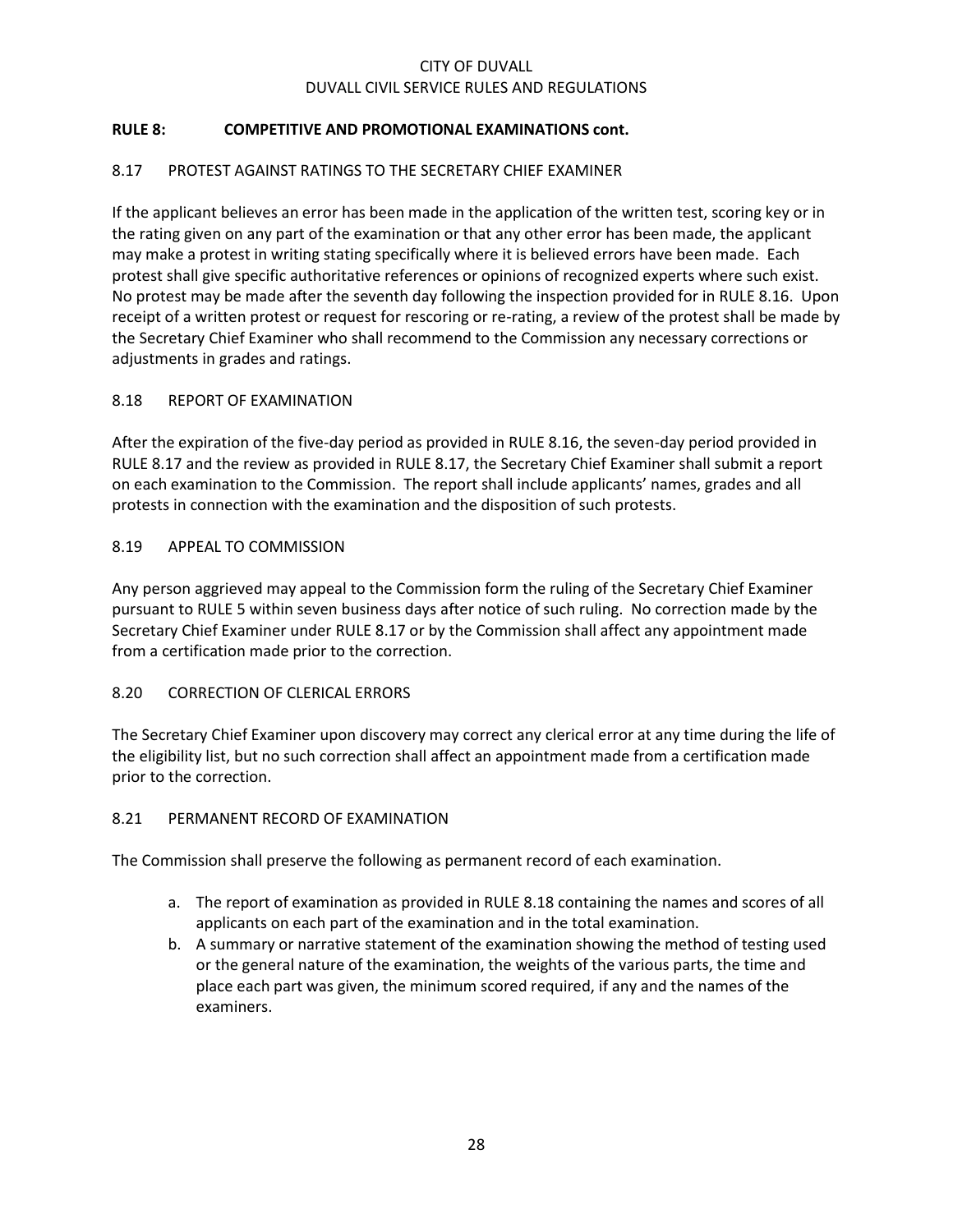## **RULE 8: COMPETITIVE AND PROMOTIONAL EXAMINATIONS cont.**

## 8.22 OTHER RECORDS OF EXAMINATION

All original records prepared or received in connection with any examination shall be retained for a period of at least 90 days after the date the eligibility list is established.

## 8.23 EXAMINATIONS TO BE IMPARTIAL

All examinations shall be fair and impartial. So far as practicable, written examinations shall be conducted so that the examiners or other persons scoring the answers will not know the identity of applicants. So far as practicable, different parts of an examination shall be scored separately without the examiners or other persons scoring a part of the examination knowing the applicants scores in the other parts of the examination. No person shall reveal before the completion of an examination any information about such examination except in the official bulletin or by announcement to all applicants or candidates equally.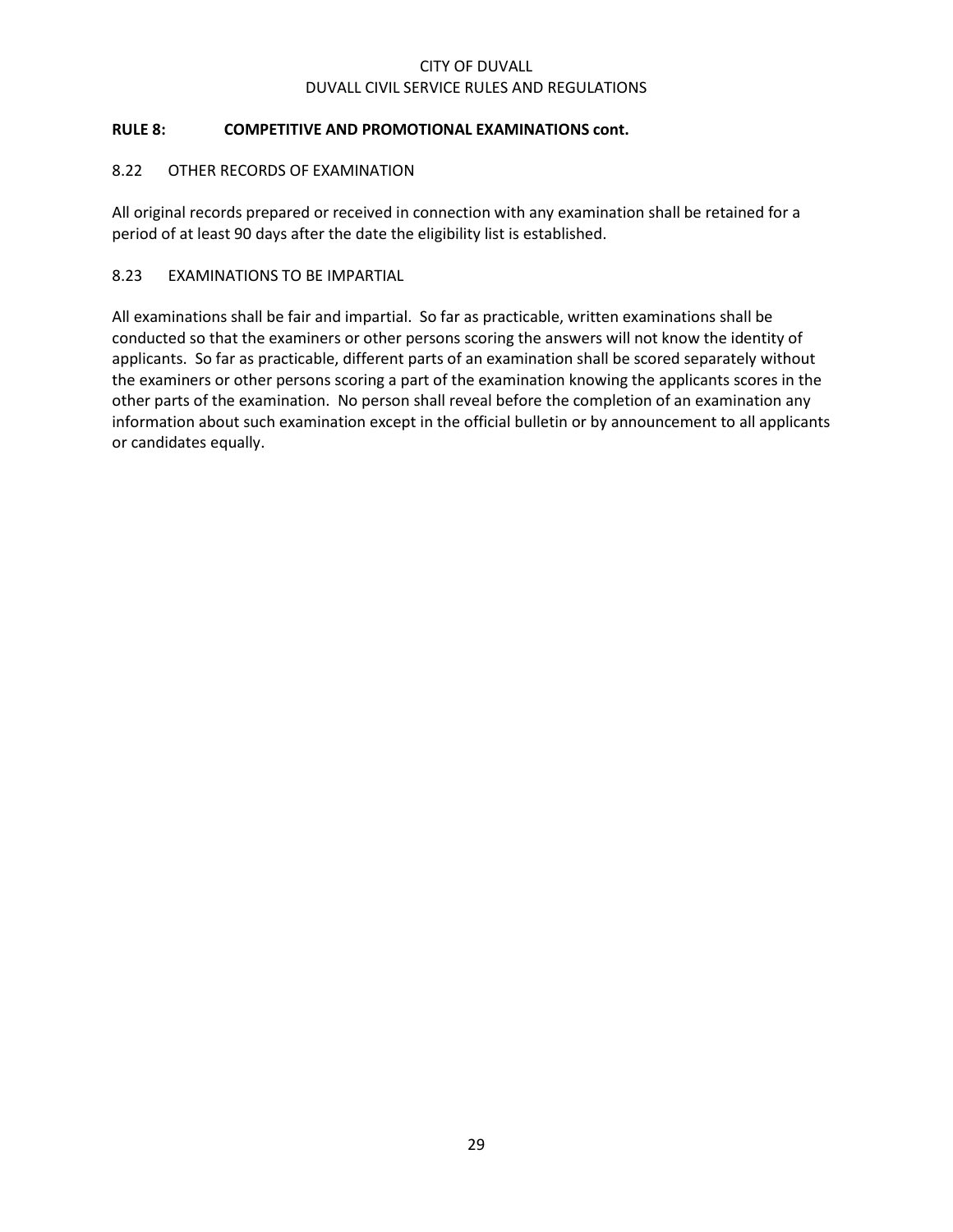## **RULE 9: SUBCRIPTION TESTING SERVICES**

#### 9.00 SUBSRIPTION TESTING SERVICES AUTHORIZED

The Secretary Chief Examiner following approval by the Commission may enter into contracts with one or more Subscription Testing Services.

## 9.01 DEFINITION OF TESTING SERVICE

Subscription Testing Service means a person or organization offering a service that tests and maintains lists of candidates for employment who have successfully completed the Subscription Testing Service process.

#### 9.02 PROCESS VERIFICATION

The Secretary Chief Examiner shall verify that the Subscription Testing Service provides qualified testing resources that are content valid and job related.

## 9.03 CERTIFICATION

- a. All applicants certified as a qualified candidate by the Subscription Testing Service shall be reviewed and approved by the Commission prior to referral to the appointing authority. Following qualification of candidates pursuant to the procedure set forth in the contract with the Subscription Testing Service, candidates may be certified as eligible for appointment to the Appointing Authority.
- b. By motion or other approval, the Commission may delegate to the Secretary Chief Examiner the review and approval of candidates. Upon such delegation, the Secretary Chief Examiner shall verify that the candidates for placement on the eligible register meet the minimum eligibility requirements for employment.

#### 9.04 CONTRACT REGISTER

Candidates qualified for appointment pursuant to the procedures established in this RULE shall be placed in a separate register, entitled Contract Register. Candidates will be placed on this register in the same rank and order as lists maintained by the Subscription Testing Service.

Candidates rejected by the Commission for the following reasons shall be removed from the eligible register:

- a. Not satisfying any test requirement.
- b. Not completing probation.
- c. Not responding to the appointing authority for consideration following certification.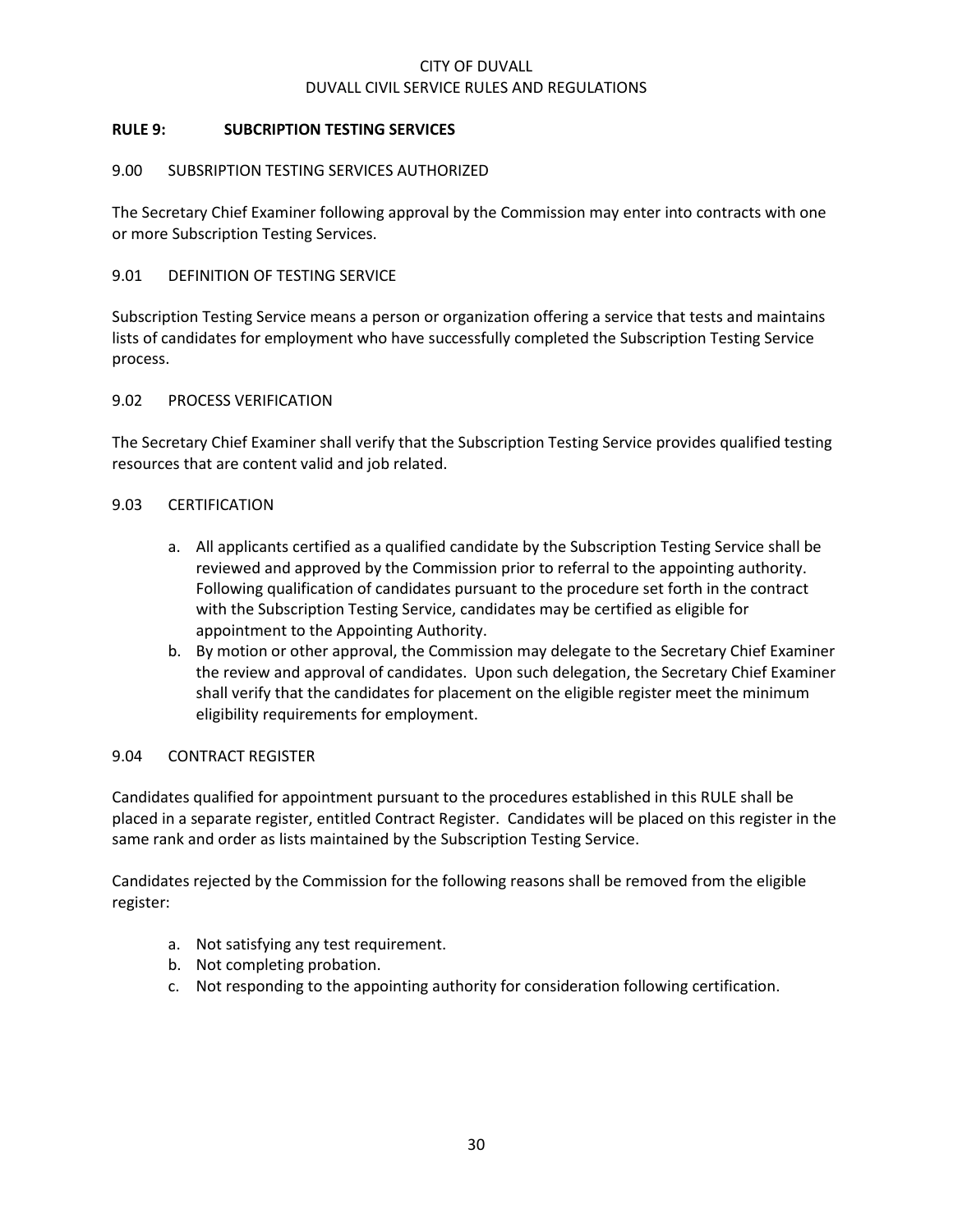## **RULE 9: SUBCRIPTION TESTING SERVICES cont.**

#### 9.05 ADDITIONAL TESTING

Candidates qualified pursuant to a Subscription Testing Service shall be subject to such additional testing as may be required by the Commission or the appointing authority. Such testing shall include, but not be limited to:

- a. Background.
- b. Polygraph.
- c. Psychological.
- d. Physical agility.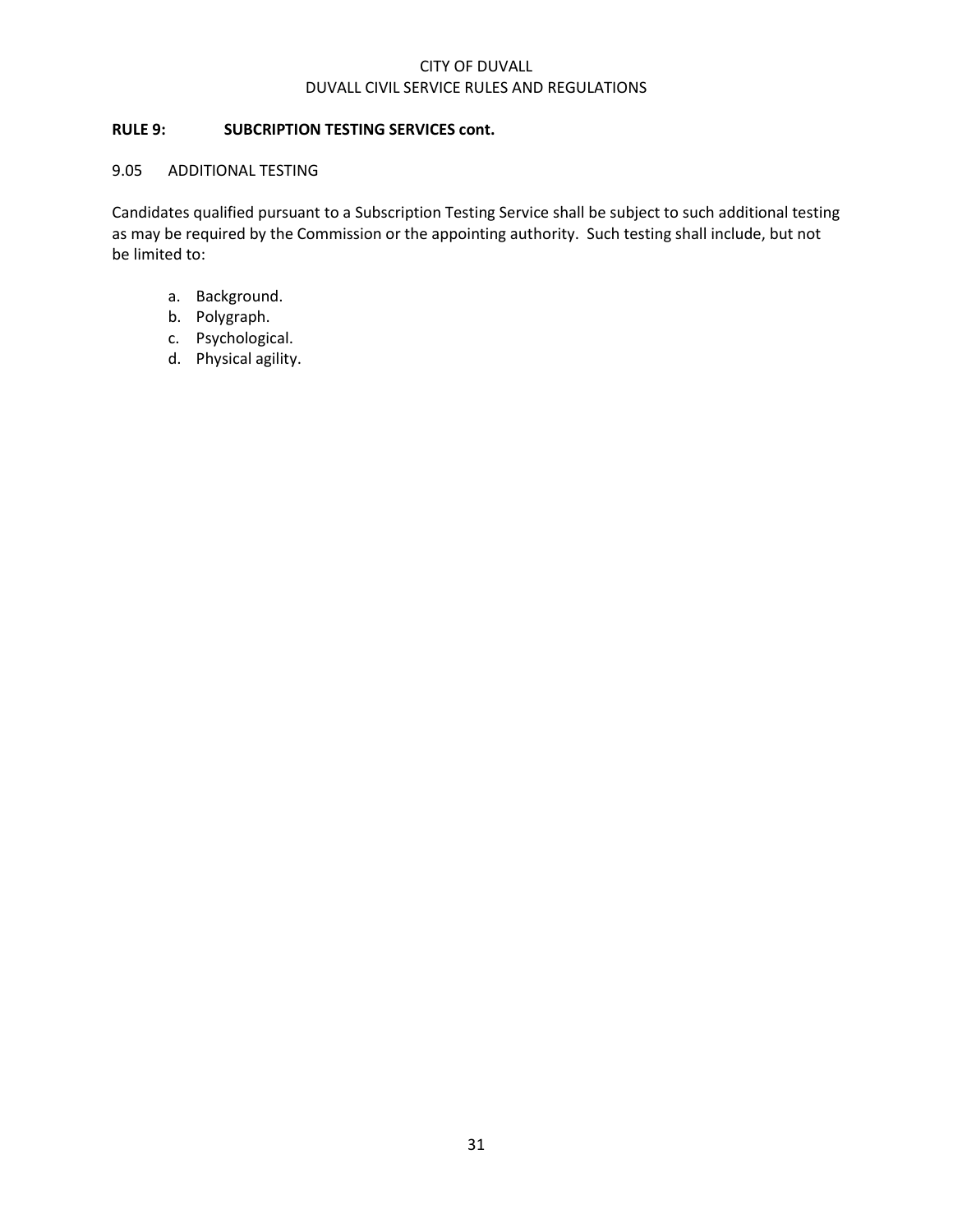## **RULE 10: CONTINUOUS TESTING**

## 10.01 CONTINUOUS TESTING ELIGIBILITY LIST

The Secretary Chief Examiner, following approval by the Commission, may establish any eligibility list for use by applicants tested through and certified for eligibility through this continuous testing process.

#### 10.02 CONTINUOUS TESTING DEFINED

Continuous testing shall mean a written examination or a standardized physical fitness/agility test conducted pursuant to set and commonly applied standards whose results shall be valid for a period on one Calendar year from date of certification to a Continuous Testing Initial Eligibility list. Continuous testing may, at the discretion of the Commission, be offered through Secretary Chief Examiner or pursuant to a subscription testing agreement.

#### 10.03 CERTIFICATION

Applicants certified pursuant to a continuous testing process shall be place on a Continuous Testing Initial Eligibility list. Certification shall be in accordance with the rules and regulations of this Commission. As each applicant is placed in accordance with his or her scores and veterans' preference, education and employee credit, the placement of all others on the list shall be adjusted.

#### 10.04 ADDITIONAL TESTING

Applicants placed upon this eligibility list shall be subject to such other testing processes as the Commission shall direct, including but not limited to oral boards or any other testing process conducted by the Commission or by a subscriber pursuant to RULE 9.

#### 10.05 REMOVAL OF NAMES

The names of candidates certified on the eligibility list shall remain on the list until either certified to a secondary hiring list following an oral board or other testing as established by the Commission, the expiration of 15 months from the date of certification or until the candidate has been hired by another public safety organization. Names may be removed upon notification by the candidate, upon the written notification of another public safety employer, or an entity providing subscription testing.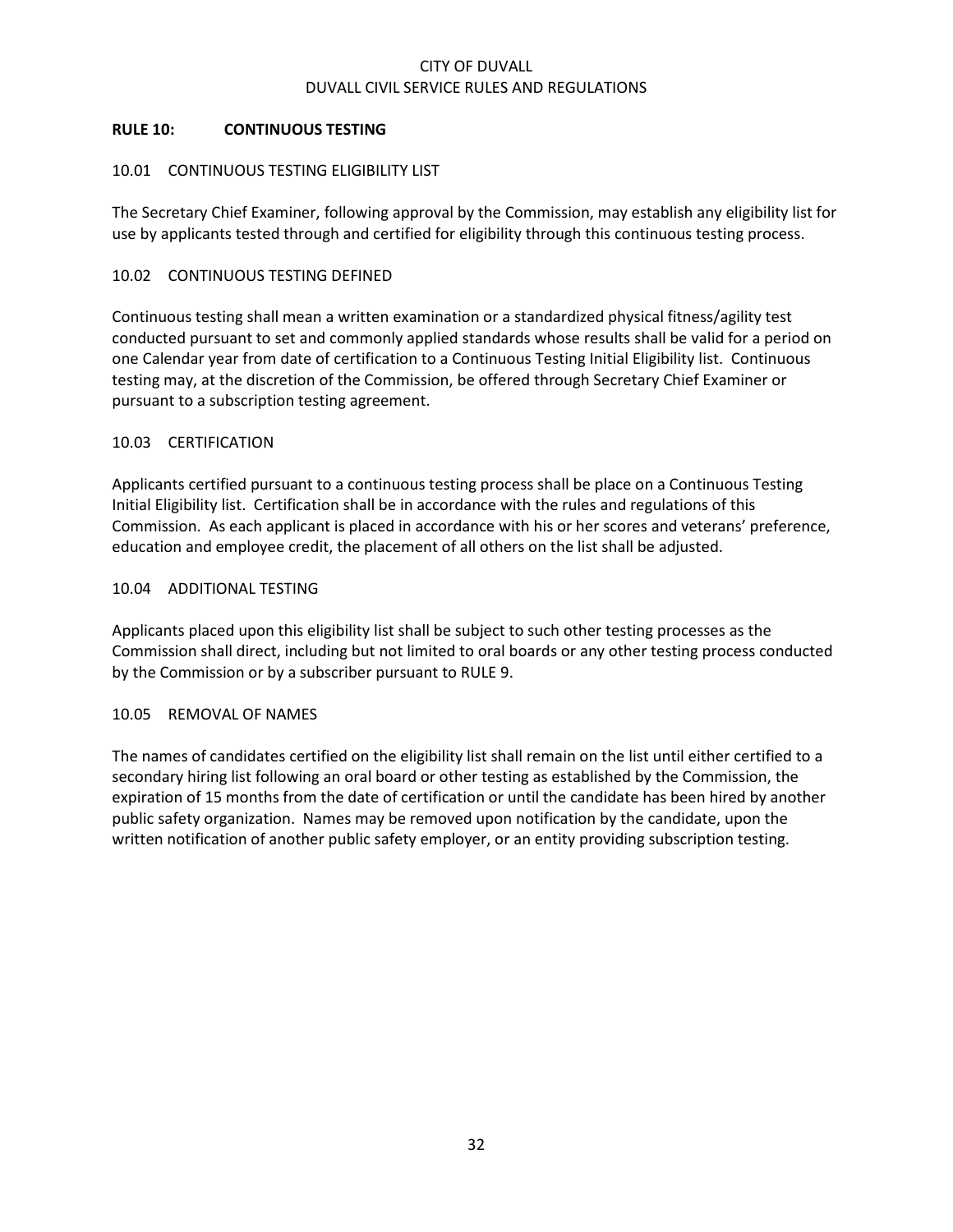#### **RULE 11: MEDICAL STANDARDS FOR EMPLOYMENT**

#### 11.01 MEDICAL STANDARDS

The Civil Service Commission shall validate and adopt basic medical standards required for entrance into the Police Service.

#### 11.02 MEETING THE MEDICAL STANDARDS

The Secretary Chief Examiner shall require each candidate to meet the general standards of the City as specified in these Rules:

- a. Police Officers must meet medical standards as set forth by the Duvall Civil Service Commission as described in the minimum medical and health standards and receive a favorable evaluation from a licensed psychologist and successful completion of polygraph testing.
- b. Other employees under the jurisdiction of the Civil Service Commission must pass those tests necessary to determine that the applicant is physically and mentally capable of discharging the duties of the position.

#### 11.03 FAILURE TO MEET MEDICAL STANDARDS

Candidates who fail to meet the applicable medical standards shall not be employed.

A candidate who has failed to meet the applicable medical standards may present new or additional medical evidence within ten business days after notification of disqualification (see RULE 13.08) relating to the case in order to be reconsidered for appointment within the duration of the eligibility list. The evidence and request for reconsideration just be in writing; the burden of proof shall be on the candidate; the Commission shall consider the evidence and render a decision. The decision shall be final.

#### 11.04 SPECIAL MEDICAL REEVALUATION

With the approval of the Commission, the Secretary Chief Examiner or the appointing authority/Chief may require a medical or psychological reevaluation of the employee at any time. Such reevaluation shall be concerned only with the medical conditions related to the satisfactory performance of the required duties or with protecting the health, safety and welfare of the employee or public.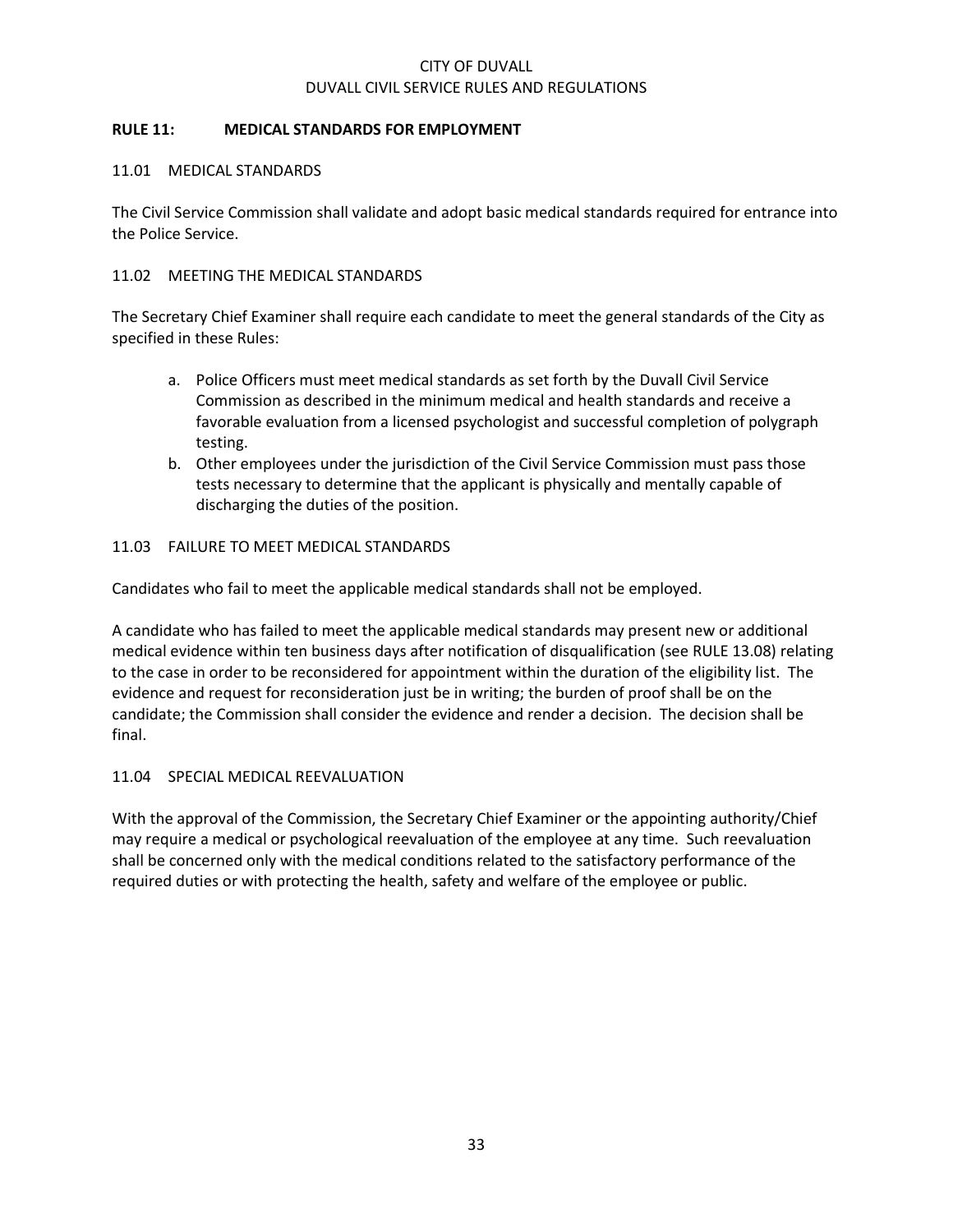## **RULE 11: MEDICAL STANDARDS FOR EMPLOYMENT cont.**

## 11.05 PATIALLY OR FULLY INCAPACITATED EMPLOYEES

Whenever, upon reevaluation, an employee who has previously qualified is found to be unable to perform the duties on the position satisfactorily due to a medical incapacity of a continuing nature:

- a. The employee may submit a request to the appointing authority of department head for voluntary reduction or assignment to another position for which the employee has the qualifications. Any voluntary reduction or reassignment under this Rule must be with the approval of the Civil Service Commission. Any such reassignment shall not constitute a promotion.
- b. The appointing authority/Chief may reassign the employee to another position for which the employee is qualified, or may reduce the employee to a lower level position for which the employee is qualified, subject to the employee's right to appeal as provided in these Rules.
- c. If there is not a suitable position in which the employee can perform satisfactorily, the appointing authority/Chief may discharge the employee subject to the employee's rights of appeal as provided in these Rules; said discharge to be without prejudice as to reemployment should the condition improve, or the employee may be retired on disability as provided by the applicable retirement program.

Any layoffs resulting from the restoration, reduction, or reassignment of an employee under this Rule will be in accordance with the provisions of the Rule of layoff.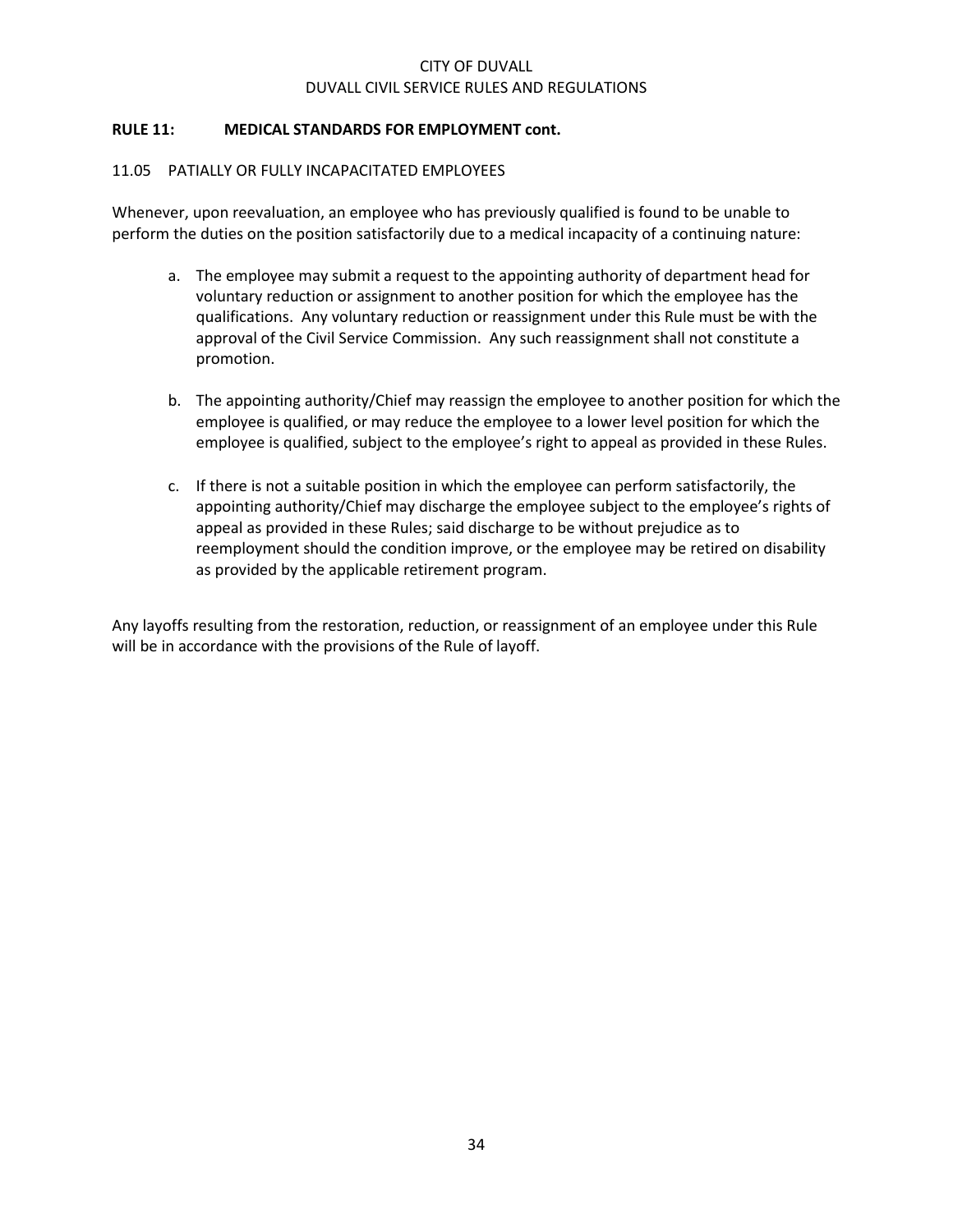#### **RULE 12: PHYSICAL STANDARDS FOR UNIFORMED POLICE SERVICES**

#### 12.01 REQUIREMENT

- a. Medical/physical examination administered by a licensed physician/surgeon as set forth under provisions of RCW 18.71.
- b. A medical history will be supplied by each applicant to the examining physician. The medical history will include information on past and present diseases, injuries and operations.
- c. Applicant must possess normal vision. They must demonstrate normal visual functions and visual acuity not less than 20/100 vision in each eye without correction and corrected to 20/20 in the better eye and not less than 20/30 in the lesser eye. Normal color vision must be possessed.
- d. Applicant must be at least twenty-one years of age at the time of appointment (Police Officer only).

#### 12.02 PROCEDURE

- a. Completion of the Report of Medical History by the applicant.
- b. The physical examination will be conducted by a licensed physician/surgeon after a review of the Report of Medical History completed by the applicant.
- c. The physician shall record the findings on the Report of Medical History and shall note any past or present defects, diseases, injuries, operations, or conditions of an abnormal or unusual nature and indicate whether applicant is or is not qualified.
- d. Physical examination reports shall be placed in permanent files by the Civil Service Commission and kept as long as State law requires.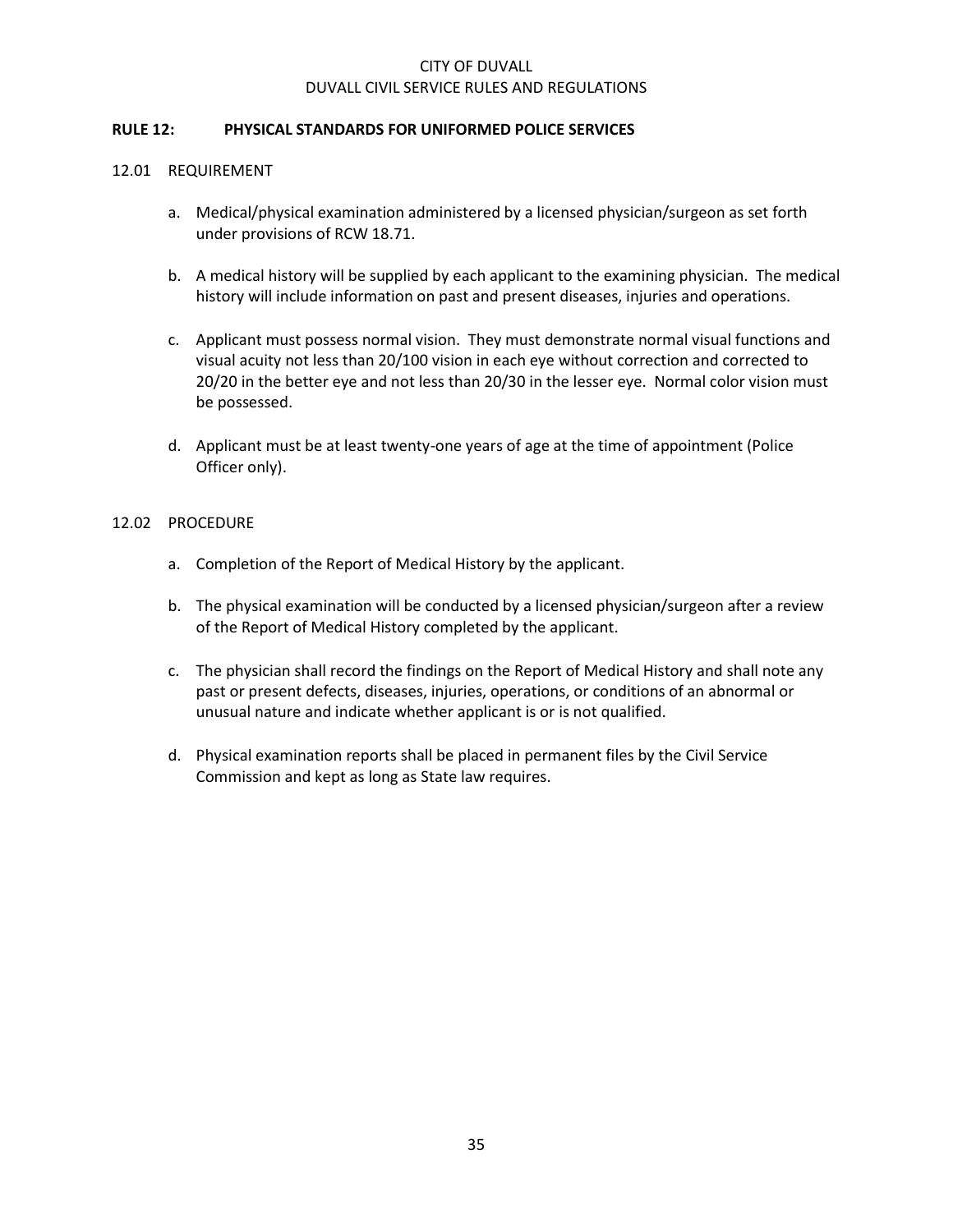## **RULE 13: ELIGIBILITY LISTS**

## 13.01 ELIGIBILITY LISTS CREATED

The Secretary Chief Examiner shall establish eligibility lists resulting from examinations as provided in Rule 8.

## 13.02 ORDER OF NAMES ON ELIGIBILITY LISTS

The names of applicants who pass an examination shall be entered upon the eligibility list for the class in order of their grades, including veterans' credit or other applicable credits, or as otherwise provided in Rule 8.08, without preference as to the priority of time of examination. The names of applicants for Lateral and Exceptional Entry\* (3-7-18) Police Officer who pass oral board test shall be entered upon the eligibility list in an unranked fashion and shall remain on the list for a period of one year from the initial date of application. \*Additional names may be added to the list using a like process. \*(9-17-15)

## 13.03 THE SCORES – ENTRY LEVEL EXAMINATIONS

Whenever two or more applicants in an examination have the same final grade, priority shall be determined by highest grade on the most heavily weighted part of the examination. If the scored still remain the same, the Commission shall determine additional appropriate components to the examination process.

## 13.04 DISCLOSURE OF NAMES OF PERSONS ON ELIGIBILITY LISTS

The eligibility list, including the names of all those who passed the examination, shall be open to public inspection.

## 13.05 DURATION OF ELIGIBILITY LISTS

An entrance eligibility list shall be in effect for one year from date approved by the Secretary Chief Examiner. Before the expiration of an eligibility list, the Commission may extend the period of eligibility for one year at a time for all eligible who are available for employment. An extended eligibility list shall be terminated automatically upon approval of an eligibility list from a new examination for the class. An eligibility list for Lateral and Exceptional Entry\* (3-7-18) Police Officer shall be carried on a continuous basis.

Promotional eligibility lists shall be in effect for one year from date of approval and may be extended for one additional year.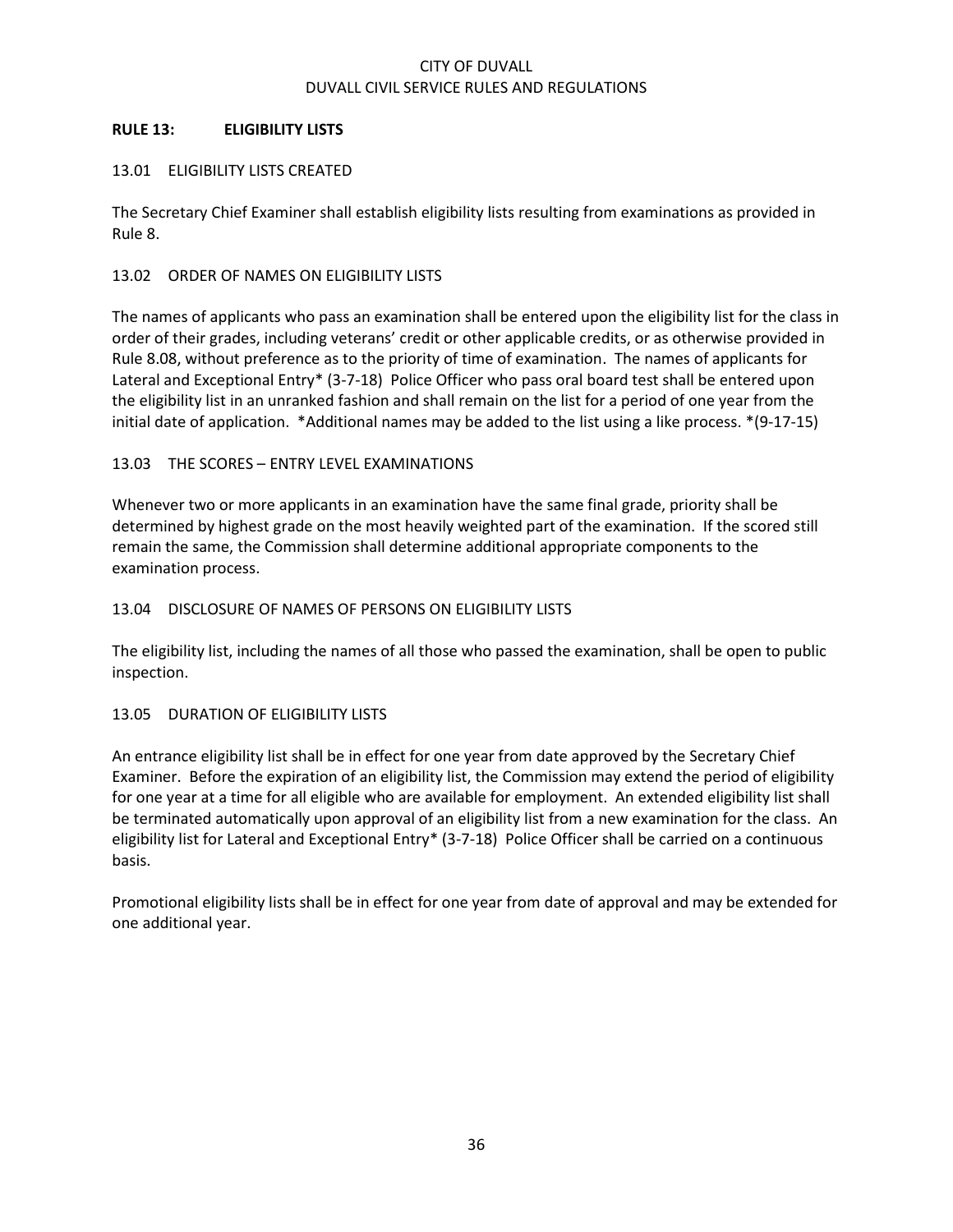#### **RULE 13: ELIGIBILITY LISTS cont.**

#### 13.06 REJECTION OF CANDIDATE –DROPPED FROM LIST

The name of any person may be removed from the eligibility list for any of the reasons in Rule 7.03 or the following;

- a. Is addicted to the use of intoxicating liquors or narcotics or habit-forming drugs.
- b. Is addicted to gambling.
- c. Refuses to execute any oath as prescribed by law.
- d. Has assisted in preparing, conducting, or scoring any examination for which the candidate applies or who has in any other manner secured confidential information concerning such examination which might give an unfair advantage over other applicants in the examination.
- e. Fails to be present for or fails to pass the medical examination prescribed by the Commission. (See Rule 11).
- f. Fails to pass the background investigation as evidenced by information received from past/present employers, references, etc.
- g. Fails to receive a favorable psychological evaluation prescribed by a licensed psychologist appointed by the Commission.

#### 13.07 EFFECT OF APPEALS

No appeal shall affect the eligibility list or any appointment made from a certification during the pendency of the appeal. When the appeal is terminated, the Secretary Chief Examiner shall add the name of the appellant to the eligibility list at the appropriate place if it has been determined the appellant is entitled to be on the eligibility list.

#### 13.08 REMOVAL OF NAMES FROM LISTS

The Secretary Chief Examiner may remove the name of any eligible applicant from a list if the eligible applicant fails to respond to a notice of employment, declines an appointment without reason satisfactory to the Secretary Chief Examiner, cannot be located or fails to pass a portion of the selection process not scored or used to establish rank on the list, such as the medical examination (Rule 11.03) or background investigation. In the case of such removal, the Secretary Chief Examiner shall notify the eligible applicant in writing at his/her last known address or email.

The names of eligible on promotional lists who resign from the City shall automatically be removed from promotional lists.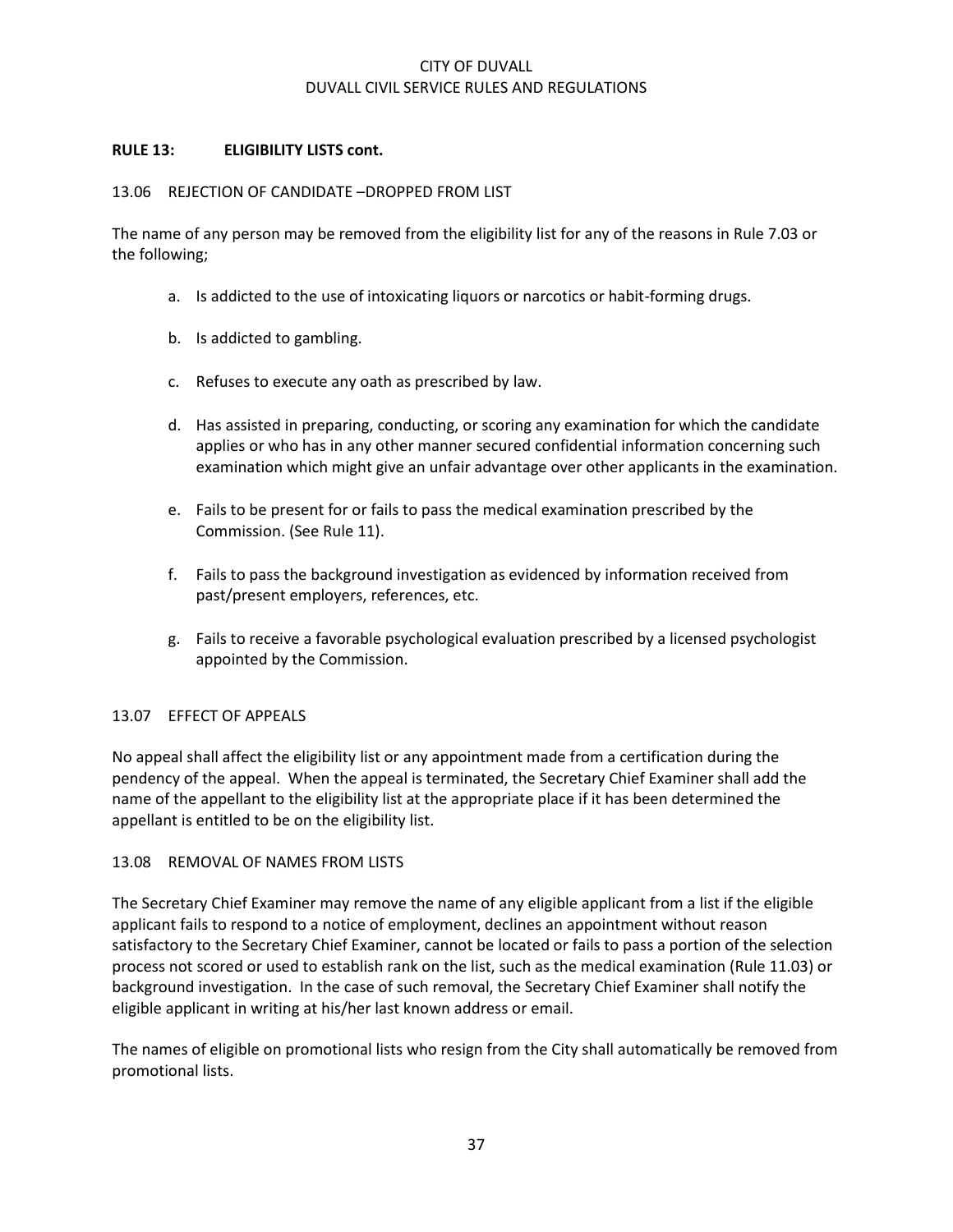## **RULE 14: CERTIFICATION AND APPOINTMENT**

## 14.01 CERTIFICATION FROM ELIGIBILITY LIST

Upon request for certification of names to fill a Police Department vacancy, with the exception of Lateral and Exceptional Entry\* (3-7-18) Police Officer, the Secretary Chief Examiner shall certify to the appointing authority/Chief, the names of the five persons highest on the appropriated eligibility list. If more than one vacancy is to be filled an additional name shall be certified for each additional vacancy. When a vacancy is to be filled for Lateral or Exceptional Entry\* (3-7-18) Police Officer, the appointing authority/Chief shall review candidates from the eligibility list and request certification of the five candidates whose skill, experience, and education most closely meet the needs of the department for the existing vacancy.

In the absence of an appropriate eligibility list, the appointing authority may authorize a provisional appointment for a period not to exceed four months. No person shall receive more than one provisional appointment or serve more than four months as a provisional appointee in a fiscal year.

When a vacancy exists for a Chief, the Mayor shall act as the appointing authority. The Mayor shall select from the three candidates recommended as a result of a competitive selection process.

## 14.02 CERTIFICATION OF PROTECTED CLASS FROM ELIGIBILITY

The appointing authority may request certification from the eligibility list of a member of a protected class (minority or female) when employment statistics indicate under-utilization, or when needed to meet affirmative action goals.

#### 14.03 PRIORITY OF LISTS

When a reinstatement list exists for the class in which a vacancy exists, it shall be exhausted before any certification can be made from an eligibility list.

#### 14.04 WITHHOLDING NAMES FORM CERTIFICATION OR REMOVING NAMES FROM ELIGIBILIY LISTS

The names of a candidate may be withheld from certification or removed form an eligibility list when the candidate;

- a. Expresses unwillingness or inability to accept appointment or refuses offer of an appointment without adequate explanation.
- b. Fails to respond within ten business days after the mailing of written inquiry regarding availability for regular employment or request to appear for interview regarding such employment.
- c. Fails to be present for duty at the time agreed upon after having accepted and appointment.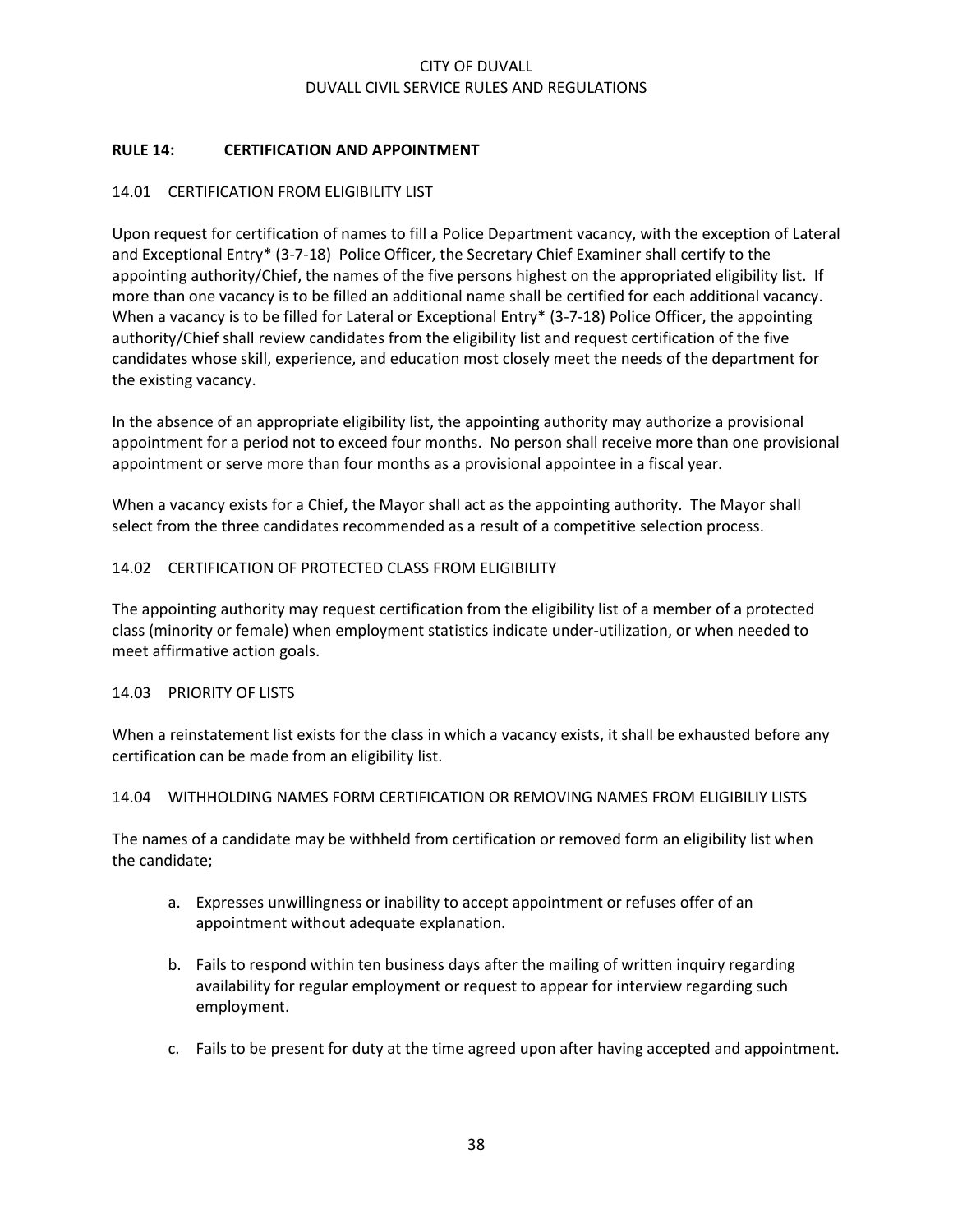d. Cannot be reached in time for appointment when immediate temporary employment is required, but this shall apply to only such immediate temporary employment.

#### **RULE 14: CERTIFICATION AND APPOINTMENT cont.**

- e. Fails to present a license, registration, certificate, or credential required; the name of any such candidate may be restored for certification when the particular requirement has been met.
- f. Fails to maintain a record of current address with the Commission as evidenced by the return of a properly addressed, unclaimed letter, or other evidence.
- g. Is not qualified to perform the duties of the class based upon a finding by the Commission.
- h. Willfully violates any of the provisions of these Rules or any applicable law.
- i. Is not qualified for any reason enumerated in Rules 7.03 and 12.01.

#### 14.05 RESTORATION TO CERTIFICATION

When the name of a person has been withheld from an eligibility list or from certification or has been removed from the list, it may be restored to its original position by the Secretary Chief Examiner or by the Commission on successful appeal by the appellant taken within ten business days after notice of the decision, but only under the following circumstances:

- a. Where the withholding or removal was because the person accepted a regular appointment with the City and where the person is still in City service; or where the person has been separated there from without fault or delinquency on the employee's part and the good of the City and justice to the employee requires that the employee be restored to the eligibility list to be eligible for certification.
- b. Where the withholding or removal was because of the unwillingness or inability of the employee to accept an appointment, or failure to respond to inquiry as to availability to appear for interview or to present a good and valid reason for such unwillingness, inability or failure, and where the employee now certifies to the Secretary Chief Examiner a willingness to accept appointment.
- c. Where the withholding or removal was for a reason stated in Rules 7.03 to 12.01 and such reason no longer exists.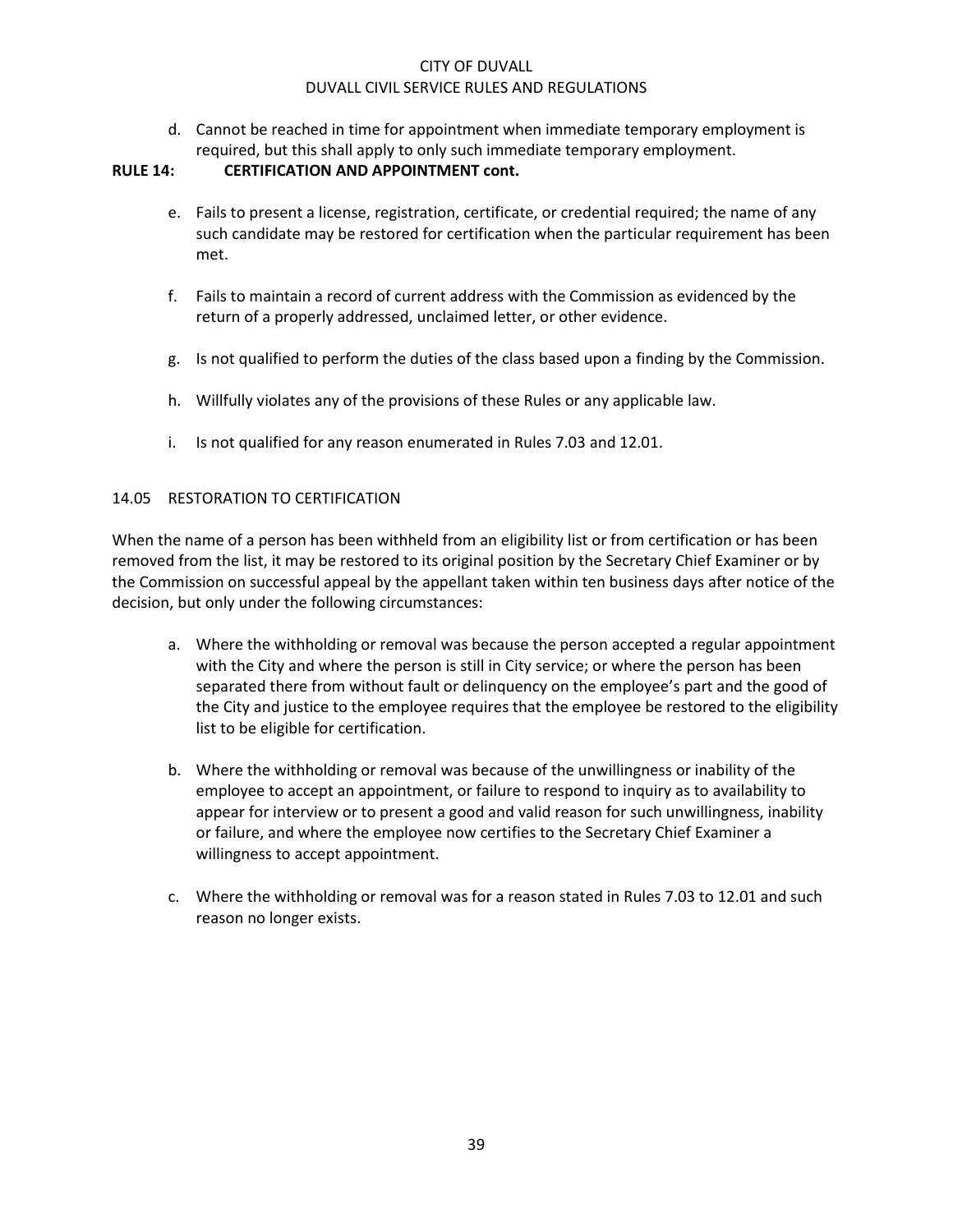## **RULE 14: CERTIFICATION AND APPOINTMENT cont.**

#### 14.06 EFFECT OF REMOVAL, WITHHOLDING OR RESTORATION

The removal or withholding of a name shall automatically advance all of the names below it on the eligibility list.

Should any person whose name is removed or withheld file an appeal of this removal or withholding within the stipulated time allowed for filing of such appeals, no regular appointment shall be made from those names under the name removed pending the disposition of the appeal, unless the appeal cannot be concluded within sixty day.

The acceptance or refusal by a candidate of temporary appointment shall not affect his/her certification from the eligibility list for regular employment.

#### 14.07 APPOINTMENT OF CANDIDATES

In filling vacancies by appointment from an eligibility list, the persons certified in accordance with these Rules shall be appointed, except as noted in Rule 14.02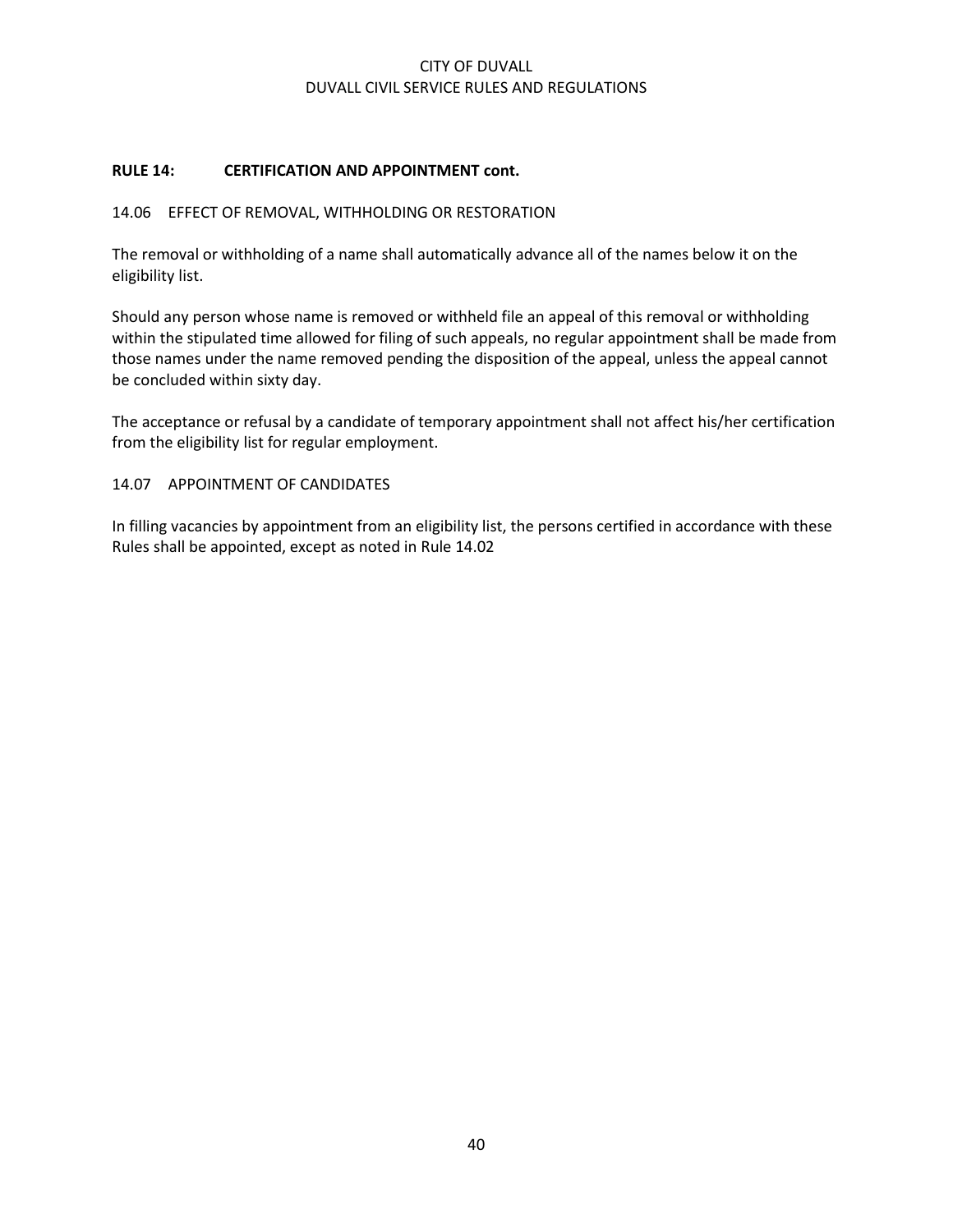## **RULE 15: PROBATIONARY PERIOD**

#### 15.01 PURPOSE

A probationary period is an integral part of the examination process. It shall be utilized as an opportunity to observe the employee's work, to provide special training and to assist the employee in adjustment to his/her new position and as an aid in making the decision to reject any employee whose work performance or personal conduct is unsatisfactory.

#### 15.02 LENGTH OF PERIOD

No person shall be finally appointed to an entry level or promotional position until he/she has satisfactorily served a probationary period of twelve (12) months following successful completion of basic training academy. Upon request of the appointing authority, the probationary period may be extended for an additional three (3) months. Persons re-employed, who have formerly acquired permanent status in the class shall not be subject to probation.

## 15.03 DISMISSAL DURING ENTRANCE PROBATION PERIOD

At any time, during the entrance probationary period, the appointing authority may terminate the appointment of the person certified to him if, during the performance test thus afforded, upon observation or consideration of the performance of duty, he/she is found unfit or unsatisfactory Provided, however, that the appointing authority shall forthwith notify the Commission in writing of any such termination of employment. Such action by the appointing authority is no subject to appeal.

#### 15.04 UNSATISFACTORY PERFORMANCE DURING PROMOTIONAL PROBATIONARY PERIOD

At any time during the twelve month promotional probationary period, the appointing authority may terminate the promotional appointment of the person certified to him/her if, during the performance test thus afforded, upon observation or consideration of the performance of duty, he/she is found unfit or unsatisfactory: Provided, however, that the appointing authority shall forthwith notify the Commission is writing of such termination of a promotional appointment. The appointed employee shall have the right to revert to a position in his last held permanent class. Such action on the part of the appointing authority is not subject to appeal.

#### 15.05 TERMINATION OF PROBATIONARY PERIOD

During the probationary period the appointing authority, at his/her discretion, may terminate the employment of a probationary employee. Notice of such termination, with the reason therefore, shall be given to the probationer and a copy forwarded to the Secretary Chief Examiner.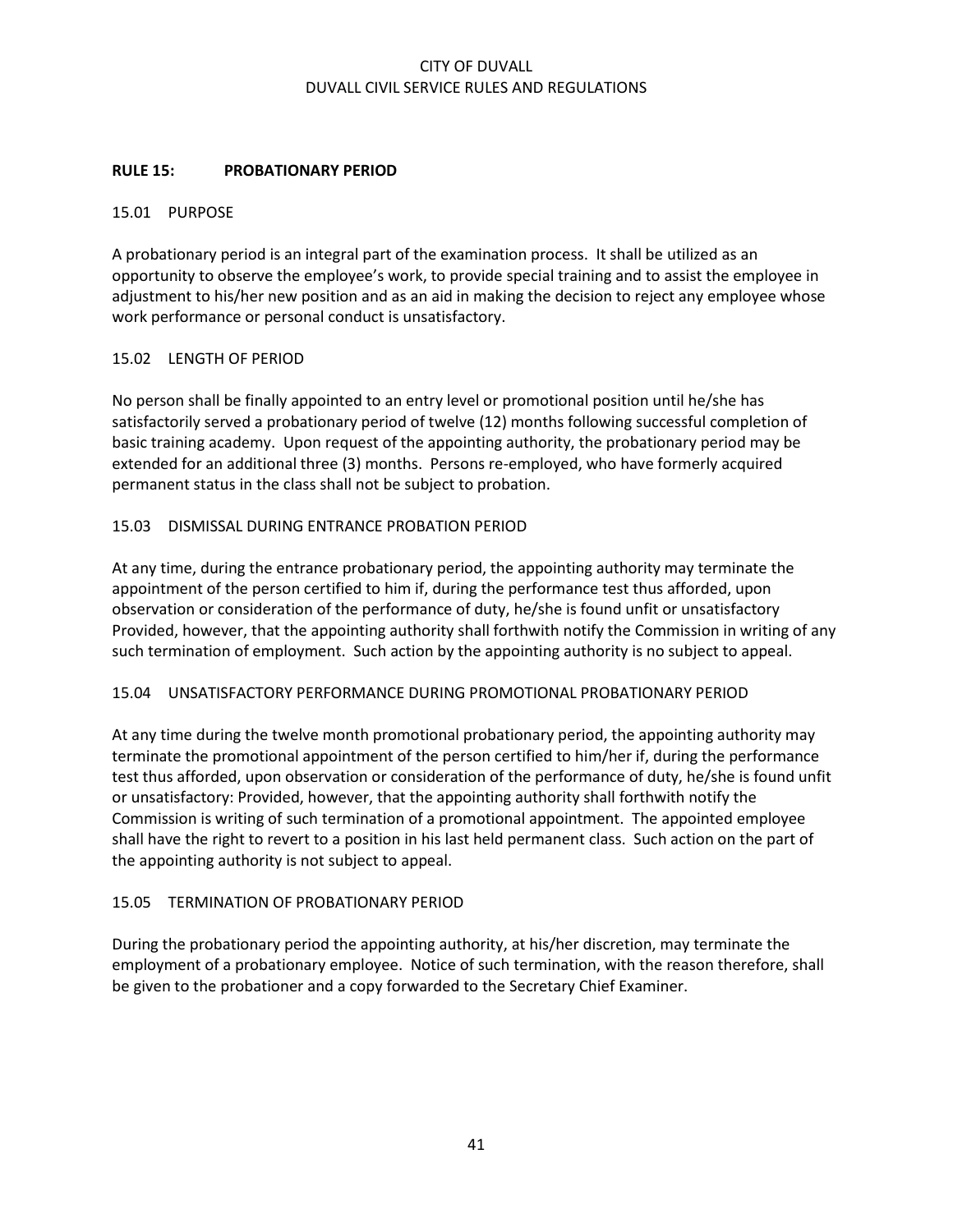## **RULE 15: PROBATIONARY PERIOD cont.**

## 15.06 TERMINATION OF PROBATIONARY STATUS

Upon completion of the entrance probationary period, the appointing authority shall report to the Commission on the probationer's service and efficiency and can request that the probationary status be terminated. No increase in salary shall be paid for the services of any probationer following the expiration of the probationary period until the appointing officer of department has filed with the Commission a statement in writing that the services of the probationary employee were satisfactory and that his/her retention in the service is desired. Upon request from the appointing authority, the probationary period may be extended for an additional three (3) months.

#### 15.07 TERMINATION AFTER PROBATION

A promotional appointee who is terminated during the probationary period from the position to which he/she was promoted shall be restored to the position from which he/she was promoted.

#### 15.08 REMOVAL FROM ELIGIBILITY LIST

If an appointment is not made permanent because of the department's dissatisfaction with the employee's performance during the probationary period and the employee is terminated or reduced in rank, he/she shall no longer be on the eligibility list for the position.

#### 15.09 ACTING OR TEMPORARY APPOINTMENTS

If an employee's appointment to a position is acting or temporary appointment, the time during which the employee performs the duties of the position in the acting or temporary capacity shall not be credited toward the employee's completion of a later probationary period for an equivalent position.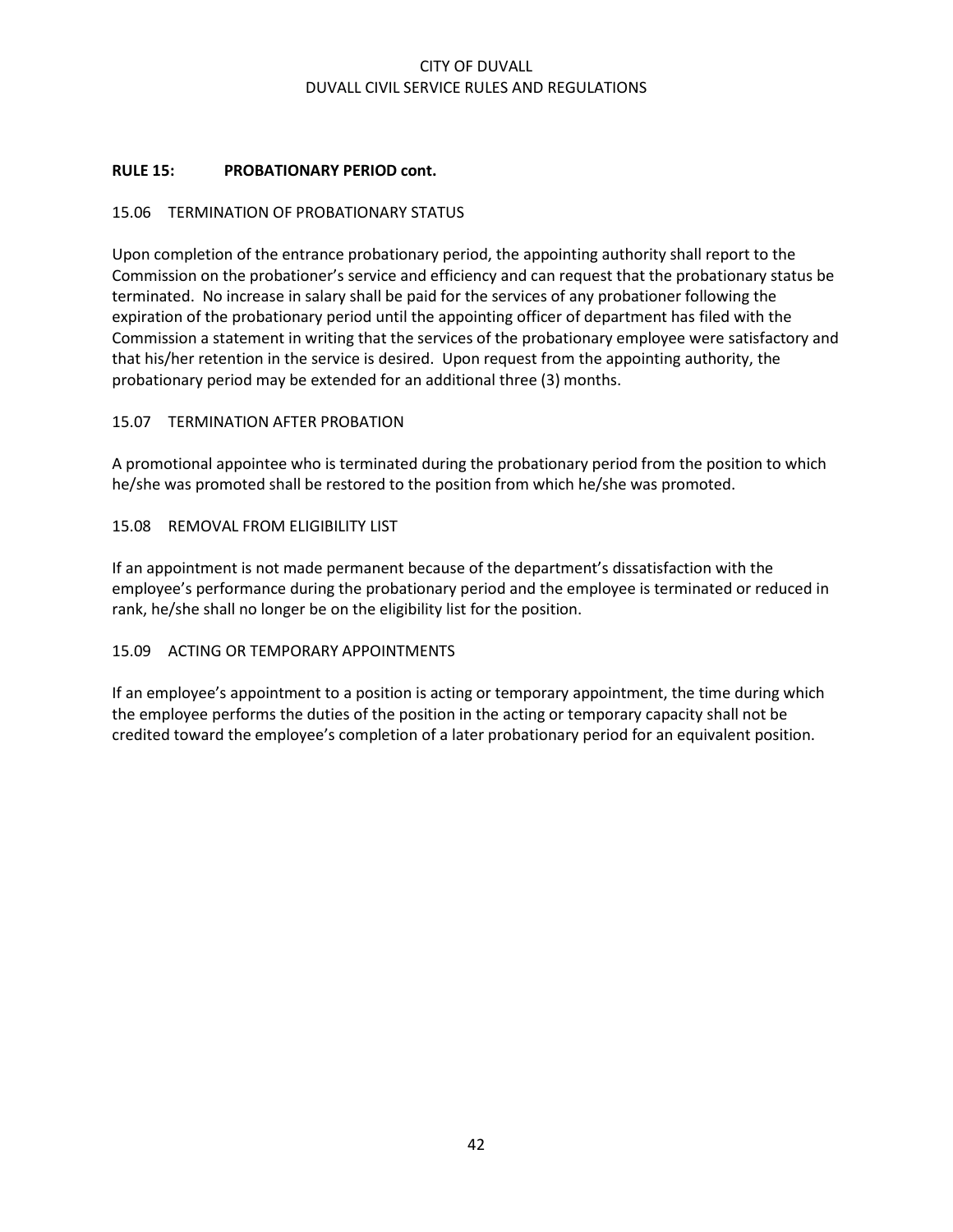## **RULE 16: TEMPORARY AND PROVISIONAL APPOINTMENTS**

#### 16.01 TEMPORARY APPOINTMENTS

A person may be employed in a temporary position only for the duration of the temporary work. If the position is made permanent, it must be filled by appointment on a regular basis in accordance with Rule 13. A person given a temporary appointment may not be transferred or changed to any other position except on a temporary basis and shall never attain regular status from such appointment. Temporary employment may continue only so long as the facts exist justifying a temporary appointment. No person shall receive more than one temporary appointment or serve more than four months as a temporary appointee in any one fiscal year.

## 16.02 PROVISIONAL APPOINTMENTS

A provisional appointment without examination may be made when there is no appropriate eligibility list or persons on the list are not available or cannot be contacted and when the appointing authority/Chief certifies and supports with adequate facts that the emergency exists. The Commission must approve the provisional appointment and the provisional appointee must meet the requirements and file application for examination for the class. The appointment may continue only until such time as the position can be filled from an eligibility list. No person shall receive more than one provisional appointment or serve more than four months as a provisional appointee in any one fiscal year.

An emergency exists when:

- a. Life, health or property is in jeopardy.
- b. The immediate employment of a currently available applicant is imperative because of extreme recruitment difficulties.
- c. The work program of the department will be impaired if the position is left vacant and the work cannot be deferred or reassigned.
- d. A vacancy will result in failure to perform legally required functions or to meet deadlines imposed by law.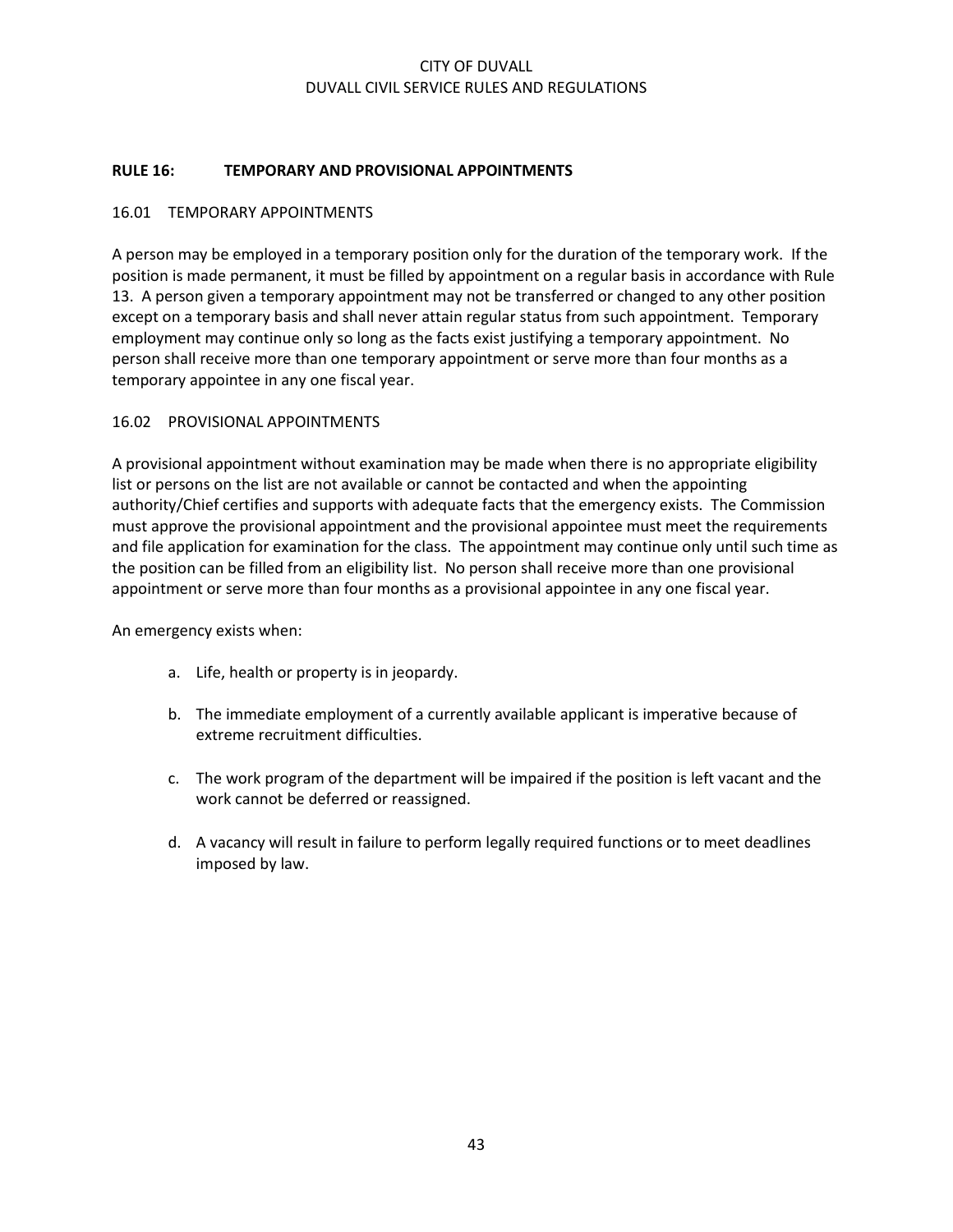## **RULE 17: ASSIGNMENTS, TRANSFERS AND REASSIGNMENTS**

#### 17.01 ASSIGNMENTS

The assignment of a candidate to a position or of an employee from one position to another position within the class and department for which he/she has been certified by the Secretary Chief Examiner pursuant to these Rules is a matter of departmental administration except as provided in Rule 20.

\*add transfers and reassignments to Rule 17 or does Rule 20 suffice?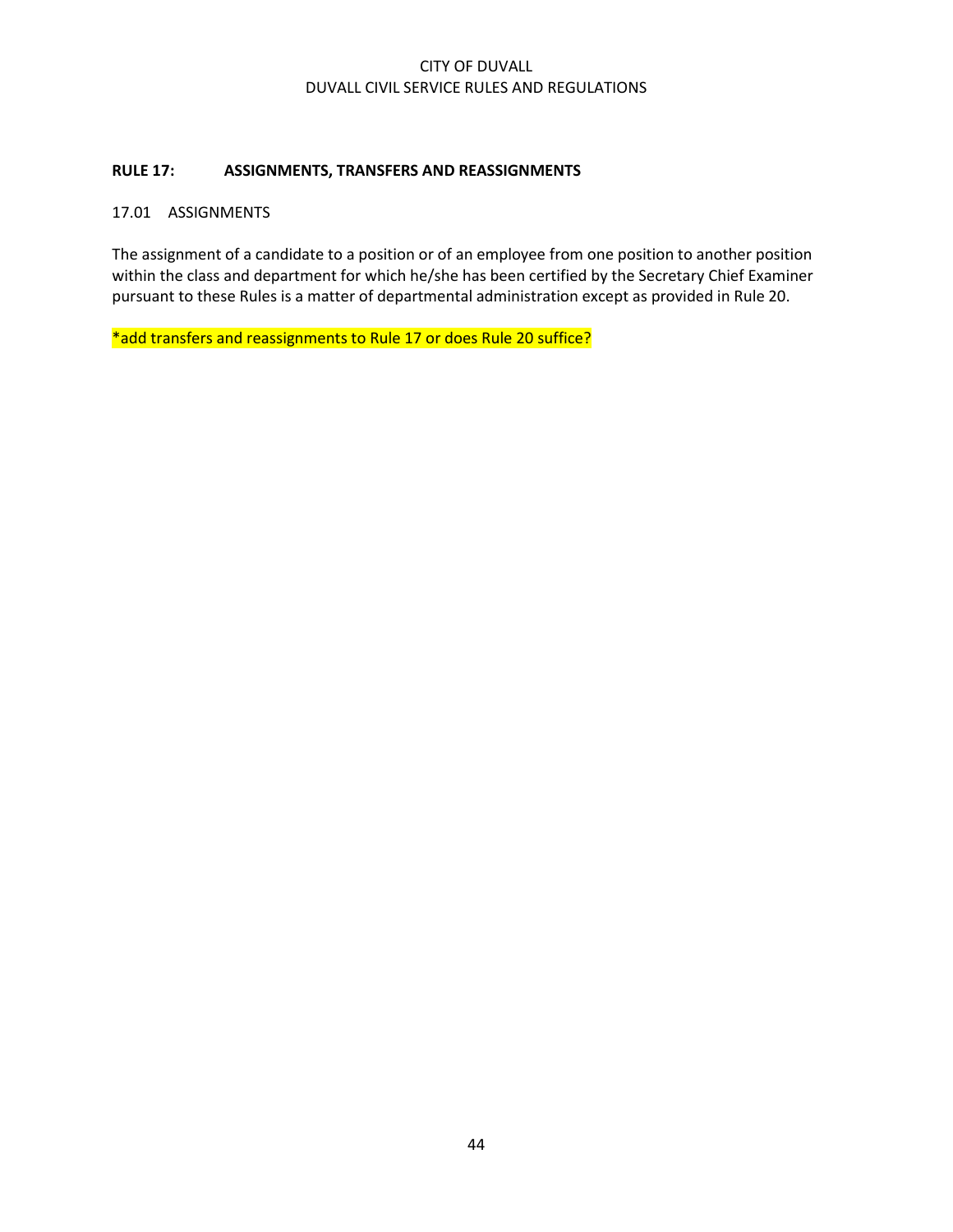#### **RULE 18: LEAVE OF ABSENCE**

#### 18.01 LEAVE OF ABSENCE WITHOUT PAY

A leave of absence without pay from regular duties for the purpose of recovering from a prolonged illness, an injury, pregnancy, child bearing, education or training or assisting another public agency may be granted by the appointing authority/Chief for one year when such leave is in the best interest of the City.

#### 18.02 MILITARY LEAVE OF ABSENCE

Military leave of absence shall be granted by the appointing authority/Chief in accordance with provisions of the laws of the State of Washington.

#### 18.03 MATERNITY LEAVE OF ABSENCE

- a. It shall be the policy of the Commission to adhere to the Revised Washington Administrative Code (WAC 356-18-150, as amended) on maternity leave of absence.
- b. Pregnant employees will be allowed to continue working up to the time of birth, provided they are able to perform the duties of the position they are holding.
- c. In no case will the employee lose seniority or benefits during pregnancy leave.
- d. The period of disability immediately following birth will be normally a period of six weeks.

#### 18.04 EXPIRATION OR TERMINATION OF LEAVE OF ABSENCE

The appointing authority/Chief may terminate any leave of absence by written notice to the employee concerned whenever the conditions or reasons justifying the leave no longer exist unless upon appeal of the employee to the Commission, it is found that the termination is not justified. Upon termination or expiration of leave, the employee shall return to duty. The employee shall be returned to the same class of position as occupied when the leave of absence was granted. An employee who fails to return to duty upon termination or expiration of leave shall be considered as absent without leave and subject to disciplinary action. Disciplinary action may not be taken by the appointing authority/Chief prior to a Commission decision if an appeal has been filed.

#### 18.05 REPORTS OF LEAVE OF ABSENCE

All leaves of absence shall be reported to the Commission promptly and in writing.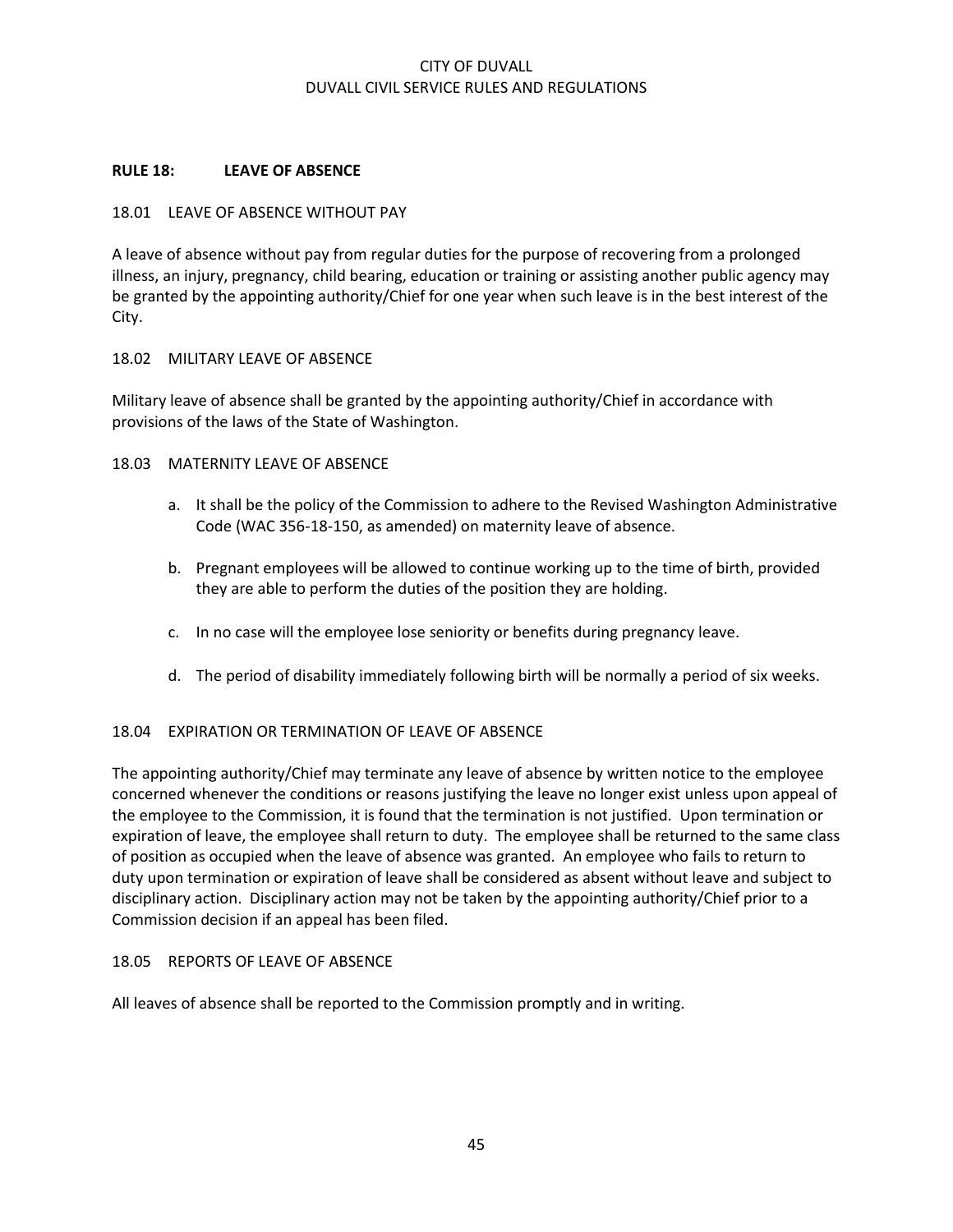## **RULE 19: DISCHARGE, DEMOTION, SUSPENSION, OTHER DISCIPLINARY ACTIONS AND REGULATIONS**

#### 19.01 CAUSES FOR DISCHARGE, DEMOTION, SUSPENSION AND OTHER DISCIPLINARY ACTIONS

A regular employee may be discharged from City service or demoted or deprived of vacation or Other privileges or suspended without pay only after notification in writing of the reasons for such action for any of the following reasons:

- a. Incompetency, inefficiency or inattention to or dereliction of duty.
- b. Dishonesty, intemperance, insubordination, discourteous treatment of the public or a fellow employee, or any other act of omission or commission tending to injure the public service, or any other willful failure on the part of the employee to conduct himself/herself properly, or any willful violation of the provisions of these Rules and Regulations.
- c. Physical or emotional unfitness for the position that the employee holds.
- d. Use of intoxicating liquors, narcotics, or any other habit-forming drug or liquid or preparation to such an extent that the use thereof interferes with the efficiency or physical fitness of the employee, or which precludes the employee from performing properly the functions and duties of his/her position under Civil Service.
- e. Conviction of a felony or misdemeanor involving moral turpitude.
- f. Directly or indirectly receiving or soliciting political contribution or campaigning for any party or municipal political purpose while on duty or in uniform.
- g. Use of Police equipment for personal business or pleasure.

## 19.02 CONDITIONS OF DISCHARGE, DEMOTION, SUSPENSION AND OTHER DISCIPLINARY ACTIONS

A regular employee may be discharged from City service or demoted or suspended without pay or deprived of vacation or other privileges only after notification in writing of the reasons for such action. Such notice shall state the specific grounds and the particular facts upon which the disciplinary action is based and the employee shall be allowed ten business days from the date of service of notice in which to reply in writing and request a hearing before the Commission. Such notice of disciplinary action shall state the time allowed for answer and for requesting a hearing before the Commission. A copy of the notice and a copy of the reply, if any, must be filed in duplicate with the Commission. The appointing authority/Chief shall submit evidence to the Commission showing the employee has been served with the notice of disciplinary action, either personally or by certified or registered mail, addressed to the employees last known address and the date of such service.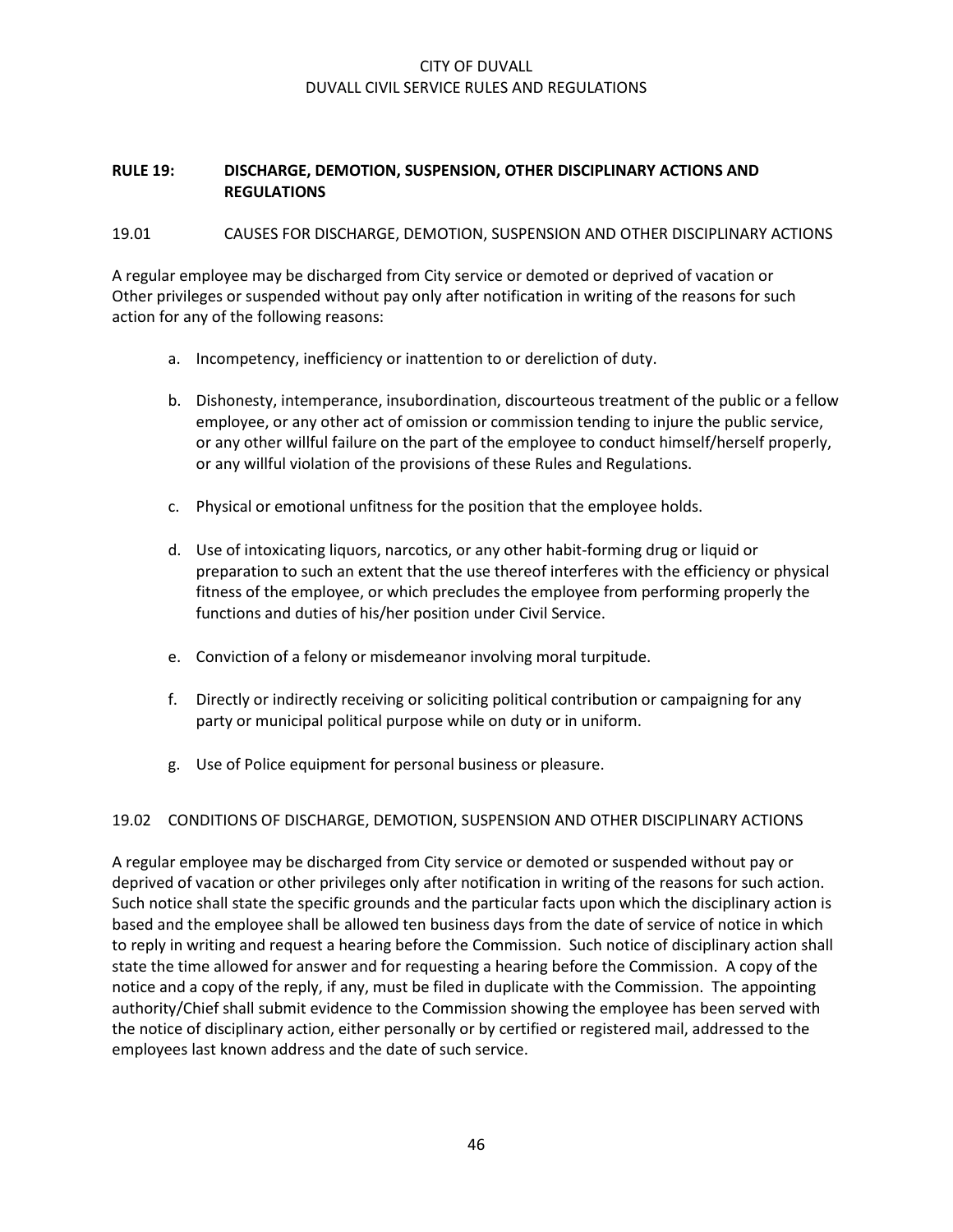## **RULE 19: DISCHARGE, DEMOTION, SUSPENSION, OTHER DISCIPLINARY ACTIONS AND REGULATIONS cont.**

## 19.03 HEARING ON REASONS FOR DISCIPLINARY ACTION

If the regular employee is to be discharged, demoted, suspended or otherwise disciplined pursuant to Rule 19.02, the Commission shall proceed in accordance with Rule 5. A public hearing pursuant to Rule 5 shall be held by the Commission or by the hearing Board, whenever a timely request for hearing has been filed.

#### 19.04 CRIMINAL ACTS

Where the facts alleged in the notice of disciplinary action constitute a crime and the employee has requested a hearing under Rule 19.03 within the time allowed in Rule 5, the employee may at any time, up to one day before the date of the hearing, request a continuance of the Civil Service hearing for a reasonable period to determine whether a criminal charge will be filed or until after termination of the criminal case.

## 19.05 DECISION

After receiving evidence presented in hearings on disciplinary actions:

- a. The Commission may affirm the disciplinary action.
- b. If the Commission finds the disciplinary action was made for political, religious or racial reasons, or not in good faith for cause, or the reasons are otherwise not sufficient to justify such action, the Commission shall order immediate reinstatement of the employee without any loss of pay.
- c. The Commission, in lieu of affirming the disciplinary action, may modify the severity of the disciplinary action by directing a suspension without pay for a given period and a subsequent restoration to duty or demotion in classification or pay.

The findings of the Commission shall be certified in writing to the appointing authority/Chief and shall be enforced by said officials.

#### 19.06 PROBATIONARY PERIOD FOLLOWING FIRST APPOINTMENT

The Chief may discharge an employee who has not yet completed his/her probationary period in accordance with Rule 19.08 with the concurrence of the Commission. The action requires a written notice to the employee and a copy to the Commission specifying the grounds and the particular facts on which the discharge is based.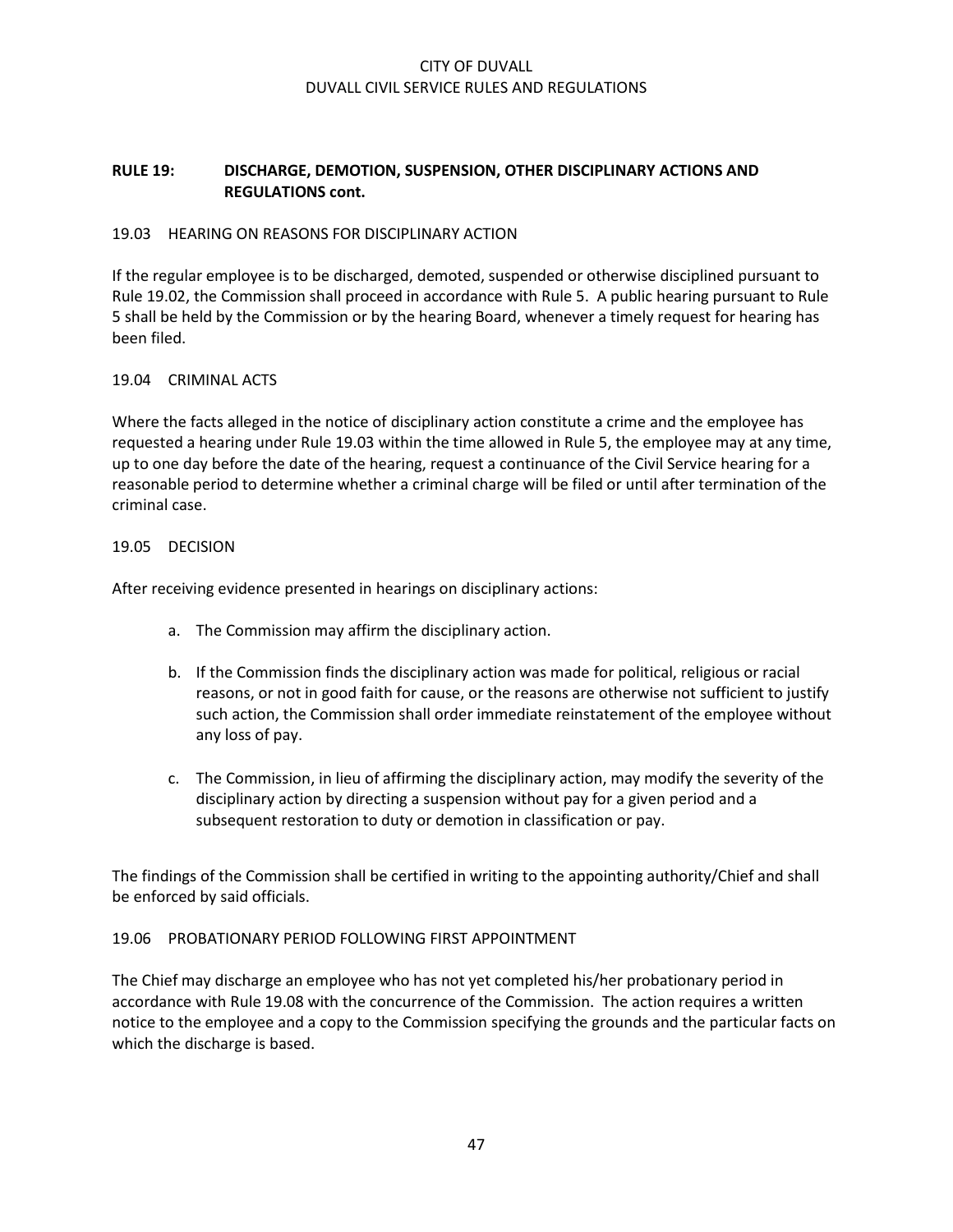## **RULE 19: DISCHARGE, DEMOTION, SUSPENSION, OTHER DISCIPLINARY ACTIONS AND REGULATIONS cont.**

#### 19.07 PROBATIONARY PERIOD FOLLOWING SECOND APPOINTMENT

Nothing in Rule 19.06 or elsewhere in these Rules shall be construed to permit the discharge from the Police Department without a hearing of an employee during the probationary period in a second appointment where, before such appointment, the employee completed the probationary period in another class. "Second" refers to any appointment of a regular employee that starts a new period of probation under Rule 15.

Such employee shall be considered to be a regular employee and under such circumstances may be discharged from City service only pursuant to preceding applicable sections of this Rule with the right to a hearing if requested.

During the probationary period in the second appointment, an employee may be demoted, pursuant to Rule 19.06, without a hearing to a position in the class in which the employee was last employed before such second appointment. In the event of such demotion and if no vacancy exists in the class and department in which the employee served the first appointment, a vacancy may be created by layoff or reduction in accordance with Rule 20.

## 19.08 CONSENT OF COMMISSION

In the case of a probationary employee, the consent of the Commission must be secured for a discharge or demotion under Rule 19.06 and/or 19.07. The Commission shall consent if it believes the grounds and facts alleged, if true, justify the discharge or demotion of a probationer and that no fraud or discrimination because of political or religious opinions, racial extraction, or union affiliation exists.

If the Commission has consented prior to the filing of an answer by the employee, and the answer alleges fraud or discrimination as above stated and the employee requests a hearing, the Commission shall immediately set aside consent. The hearing shall be limited to the question of fraud or discrimination. After such hearing, the Commission may consent to the discharge or demotion or may order the employee reinstated and unless said order otherwise provides it shall be effective as of the date of the discharge or demotion.

No consent need be secured for the discharge or demotion of a temporary employee.

## 19.09 TIME FOR DISCHARGE OF PROBATIONER

To be effective, the written notice of discharge or demotion of a probationary employee must be served and become effective before midnight of the last day of the probationary period. The consent of the Commission must also be requested by the appointing authority/Chief within such time, but the fact that the action of the omission is delayed by reasons of a request for hearing or otherwise until after the expiration of the probationary period shall not invalidate the discharge or demotion.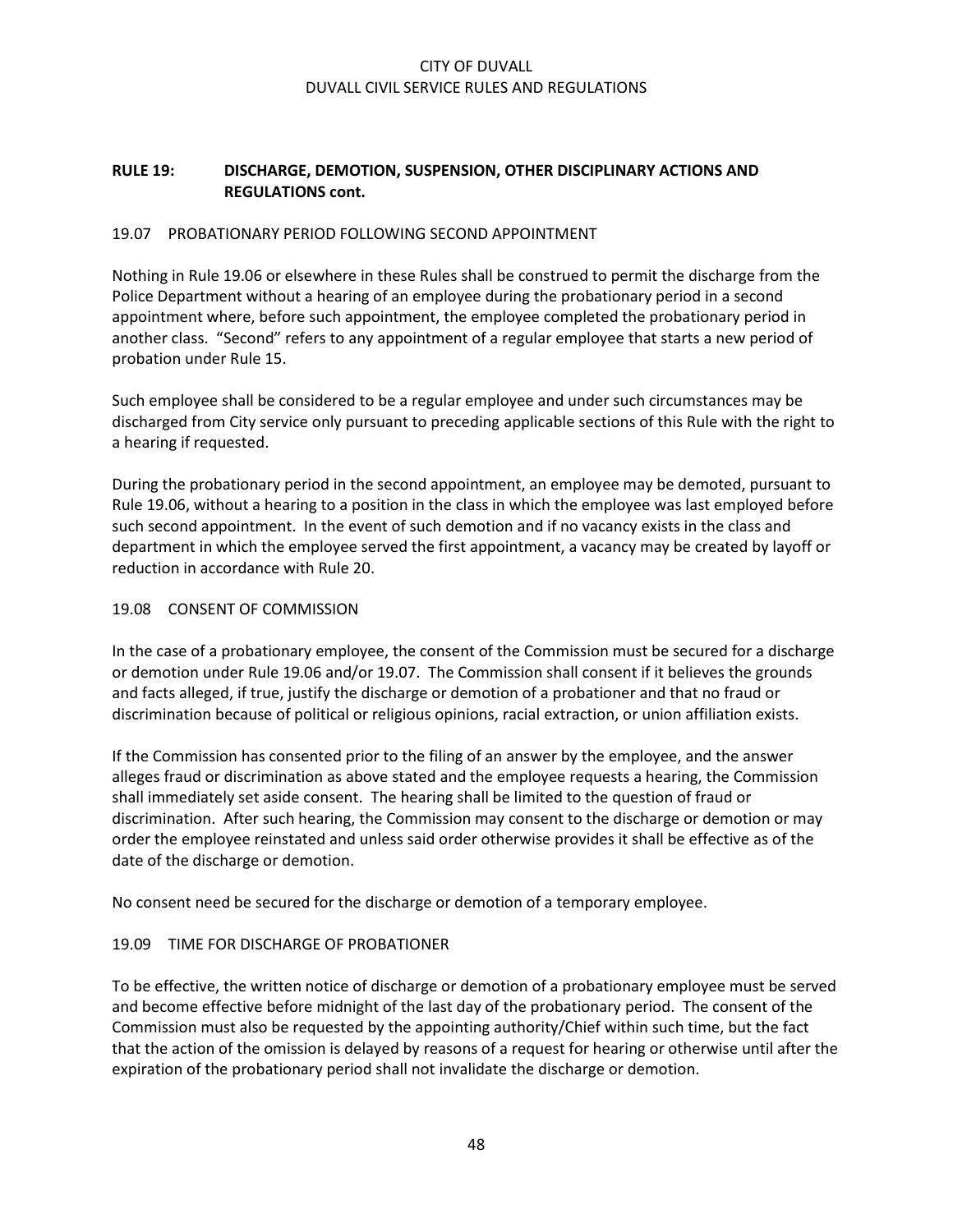## **RULE 19: DISCHARGE, DEMOTION, SUSPENSION, OTHER DISCIPLINARY ACTIONS AND REGULATIONS cont.**

#### 19.10 RESIGNATIONS

Resignations shall be in writing and shall be directed to the appointing authority/Chief. A resignation shall be effective on the date designated and if no date is designated it shall be effective immediately. A resignation, once it has become effective or has been accepted by the appointing authority/Chief, may be withdrawn only with the consent of the appointing authority/Chief and the Commission.

A resignation claimed to have been obtained by duress or fraud may be treated by the Commission as notice of discharge, provided the employee notified the Commission that such resignation was not voluntary and the employee demands a hearing within ten business days after the filing with the Secretary Chief Examiner of a report showing such resignation.

#### 19.11 CHARGES FILED BY A CITIZEN

When written charges are filed by a citizen to the City against any person in the classified Civil Service pursuant to the applicable state law, the Commission shall refer such action as deemed necessary. The person against whom the charges are filed may file an answer to such charges. No hearing on such charges shall be held unless the appointing authority/Chief discharges or demotes such employee for the reasons stated in the charges and the employee requests a hearing in accordance with the applicable Rules, or unless the Commission finds the charges, if true, reflect on the integrity of the Civil Service system or show serious violations of the Civil Service provisions of the law or Rules and that a public hearing is desirable to restore confidence in the Civil Service system or to secure compliance with the Civil Service provisions.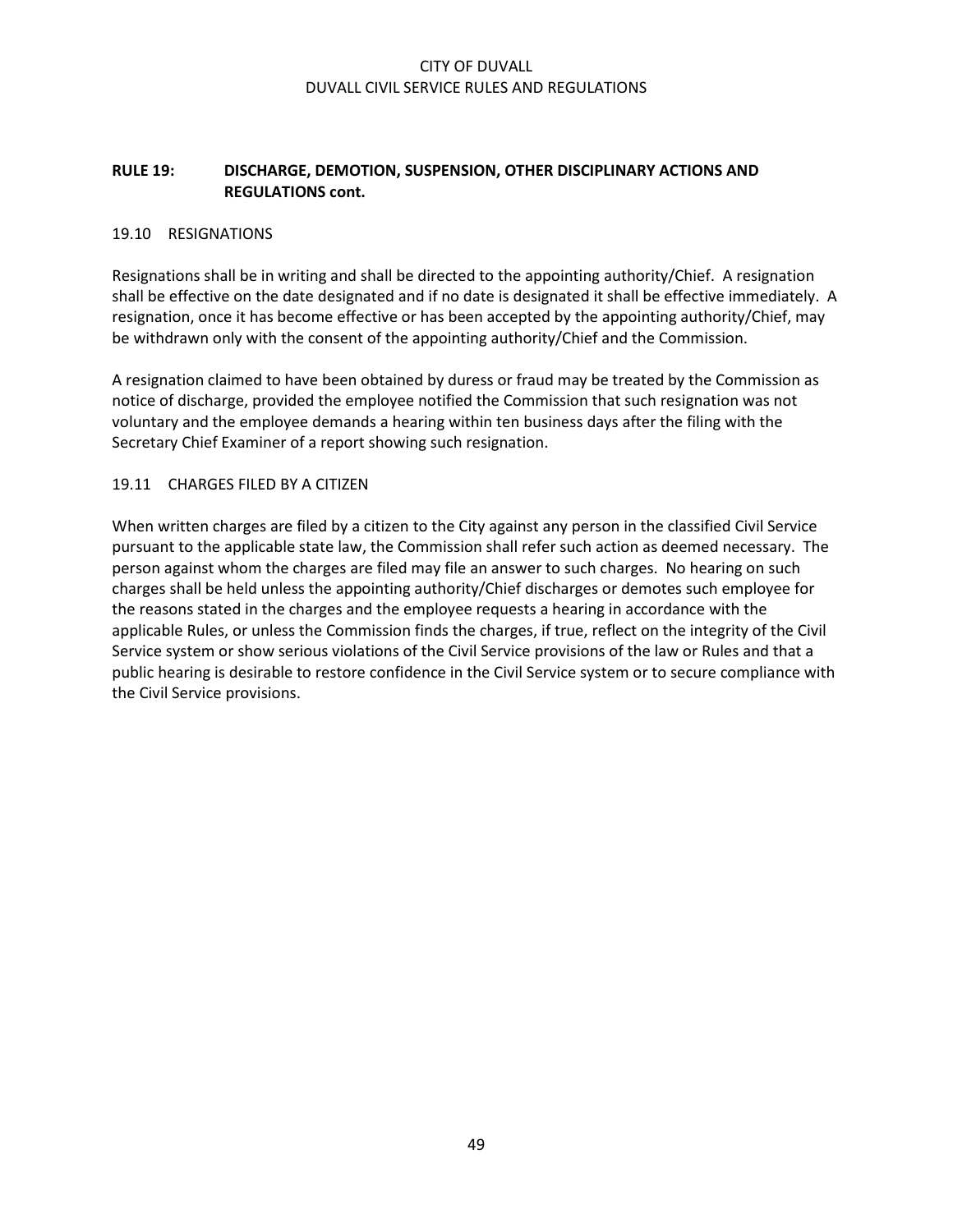## **RULE 20: LAYOFF AND REINSTATMENT REGISTER**

#### 20.01 LAYOFFS

The Chief may layoff or reduce an employee when necessary, due to the lack of funds, lack of work, or abolishment of the position.

#### 20.02 EMPLOYMENT STATUS AND ORDER OF LAYOFF

Whenever it becomes absolutely necessary, through lack of finances or for any other reasonable and just cause, to reduce the number of employees of this unit, such reductions shall be carried out in the following order:

- 1. Temporary appointees.
	- a. Civilian personnel.
	- b. Commissioned Officers.
- 2. Probationers (first appointment).
	- a. Civilian personnel.
	- b. Commissioned Officers.
- 3. Regular Employees in order of length of service; the one with the least service/credit years being laid off first.

#### 20.03 REDUCTION IN LIEU OF LAYOFF

At the time of any layoff, certified employees shall be given an opportunity to accept reduction to the next lower class in the department; provided that any employee so reduced shall be entitled to credit for any previous regular service in the lower class and to any other service credit.

20.04 TRANSFER IN LIEU OF LAYOFF

Transfer in lieu of layoff may be made to a different position within the department upon showing that the transferee is capable of satisfactorily performing duties of the position and that a certified employee or probationer is not displaced.

#### 20.05 REINSTATEMENT LIST

The names of persons laid off or reduced in accordance with these Rules shall be entered upon a reinstatement list in inverse order of layoff. Lists from different times for the same class of position shall be combined into a single list. The Chief shall use such list when a vacancy arises in the same or lower class of position before certification is made from an eligibility list. When a vacancy occurs, the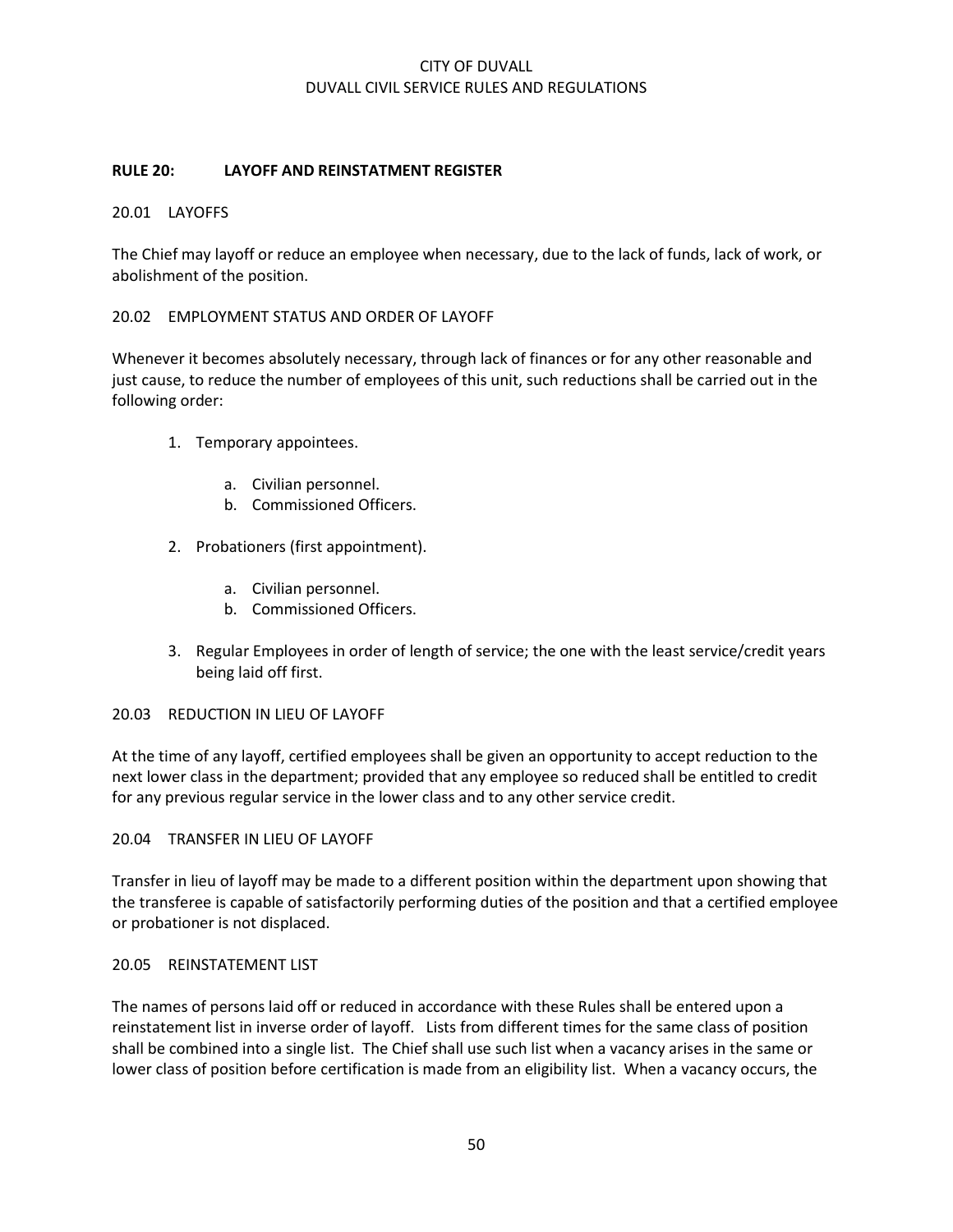Chief shall appoint the person highest on the reinstatement list who is available, who was laid off from a position in the department.

## **RULE 20: LAYOFF AND REINSTATMENT REGISTER cont.**

After six months in a laid-off status a physical examination is a prerequisite for reemployment. A reinstated employee shall serve a period of probation as defined in 15.02 if the employee has been laid off for a period of more than two years.

## 20.06 NAME DROPPED

Names of persons laid off or reduced in lieu of layoff shall be carried on a reinstatement list for two years, except that the names of persons appointed to regular position of the same level as that from which laid off shall, upon appointment, be dropped from the list. Persons reduced or reinstated in a lower class or reinstated on a temporary basis shall be continued on the list for the higher class for two years.

## 20.07 RESTORATION TO REINSTATEMENT LIST

The name of any person who has been appointed to a regular position from a reinstatement list and subsequently is separated from the service without delinquency or fault on his/her shall be restored to the reinstatement list. This restoration shall have the effect of extending the time the employee's name is carried on the reinstatement list.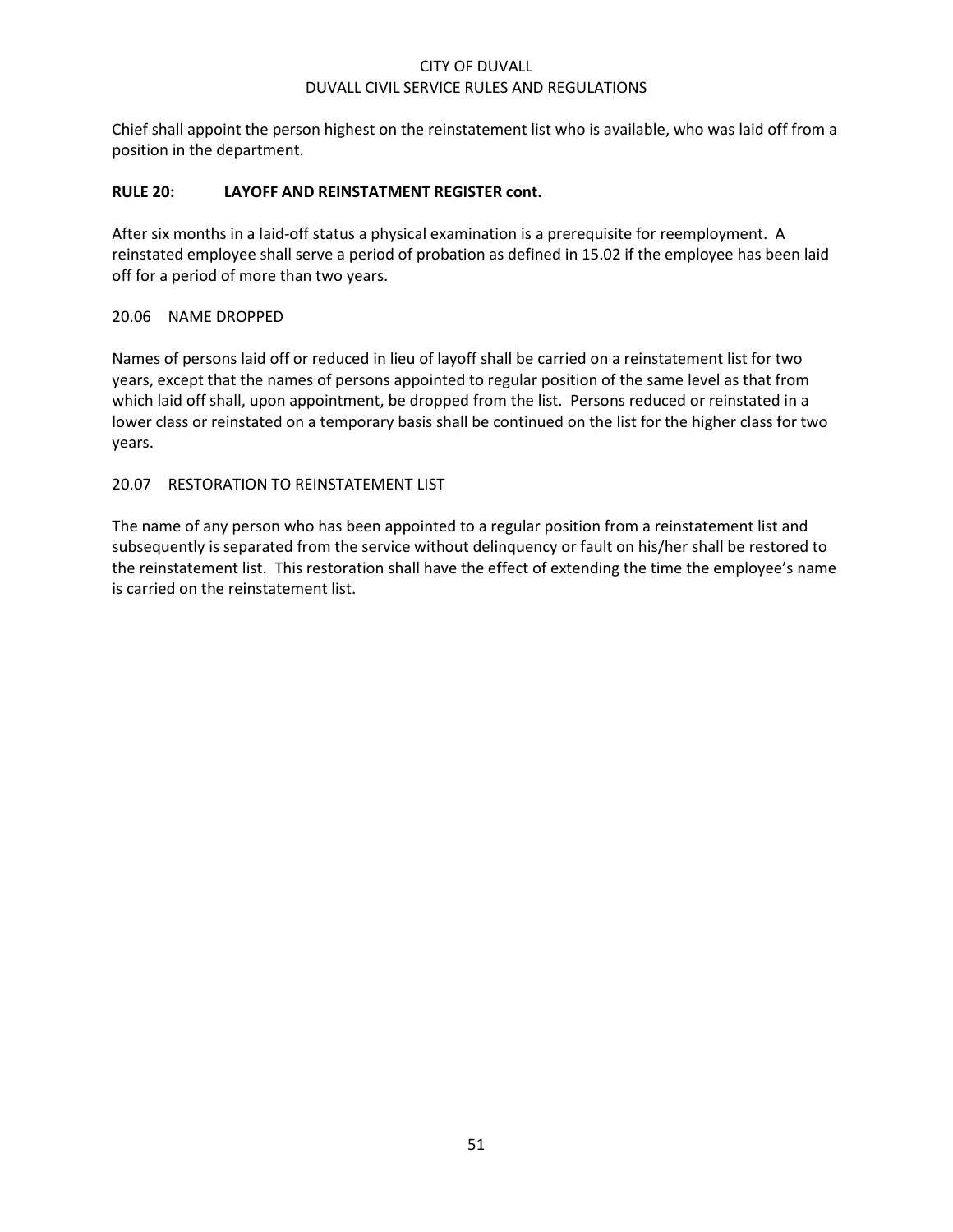## **RULE 21: CERTIFICATION OF SALARY ACCOUNTS**

#### 21.01 CERTIFICATION OF ACCOUNTS

The Commission shall certify the salary account for each employee in the Police Department of the City when it is satisfied that the employee has been appointed and is performing service in accordance with the provisions of Chapter 41 of the state law and of these Rules.

## 21.02 BASIS FOR CERTIFICATION

In making the certification required in Rule 21.01, the Commission may rely on the reports submitted by the respective appointing authority/Chief and may rely on the absence of a more recent report as showing that there has been no change in conditions since the submission of the last report on file with the Commission.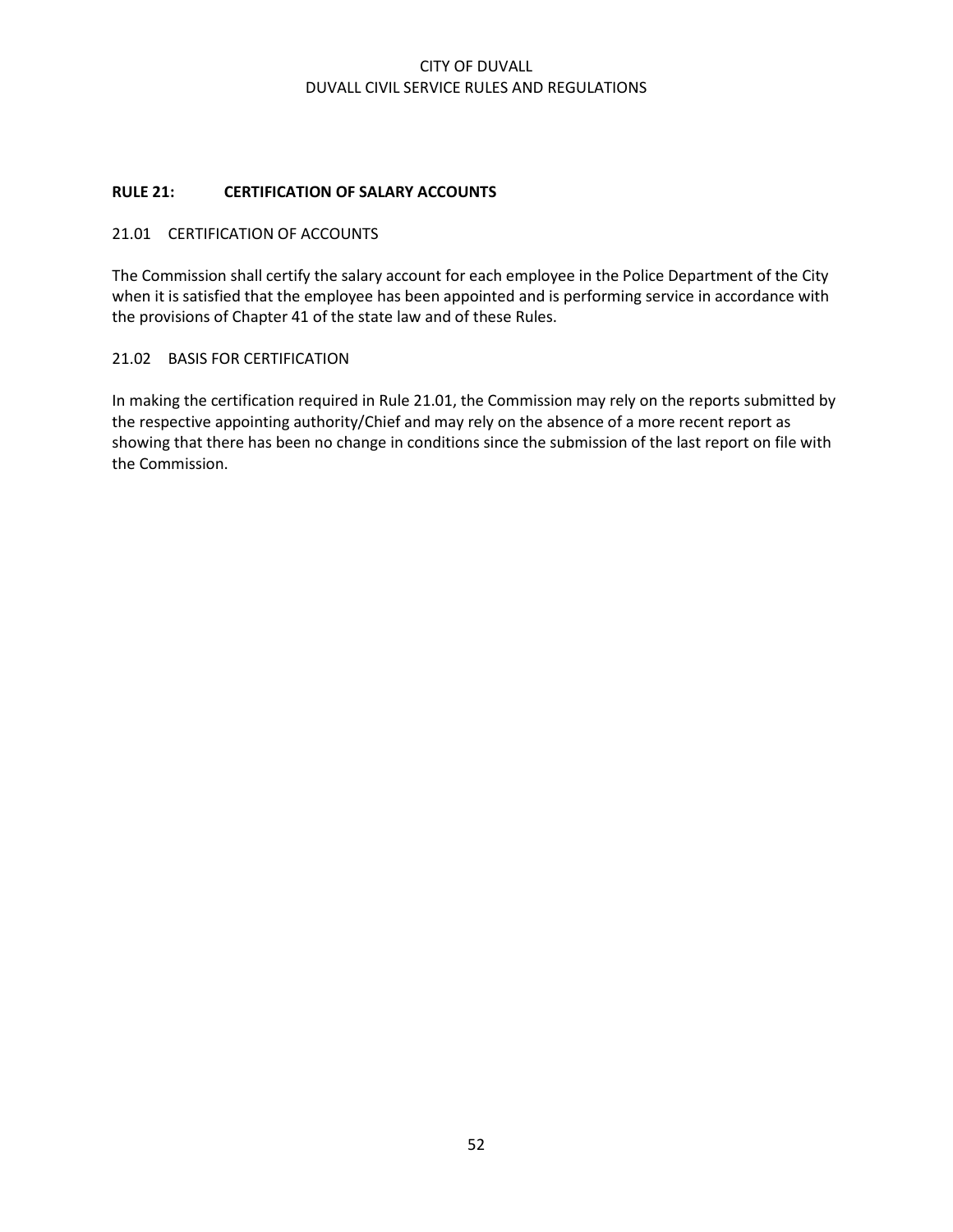#### **RULE 22: REPORTS REQUIRED**

#### 22.01 REPORTS FROM THE APPOINTING AUTHORITY/CHIEF

The appointing authority/Chief shall report immediately to the Secretary Chief Examiner in detail the following:

- a. Appointment.
- b. Suspension.
- c. Separation.
- d. Reinstatement.
- e. Layoff.
- f. Transfer.
- g. Demotion.
- h. Reduction.
- i. Reassignment.
- j. Refusal or failure to accept an appointment on the part of a candidate certified by appointment.
- k. Changes of duties.

#### 22.02 OTHER REPORTS

The Secretary Chief Examiner may require such other information as necessary for the proper administration of the Civil Service system.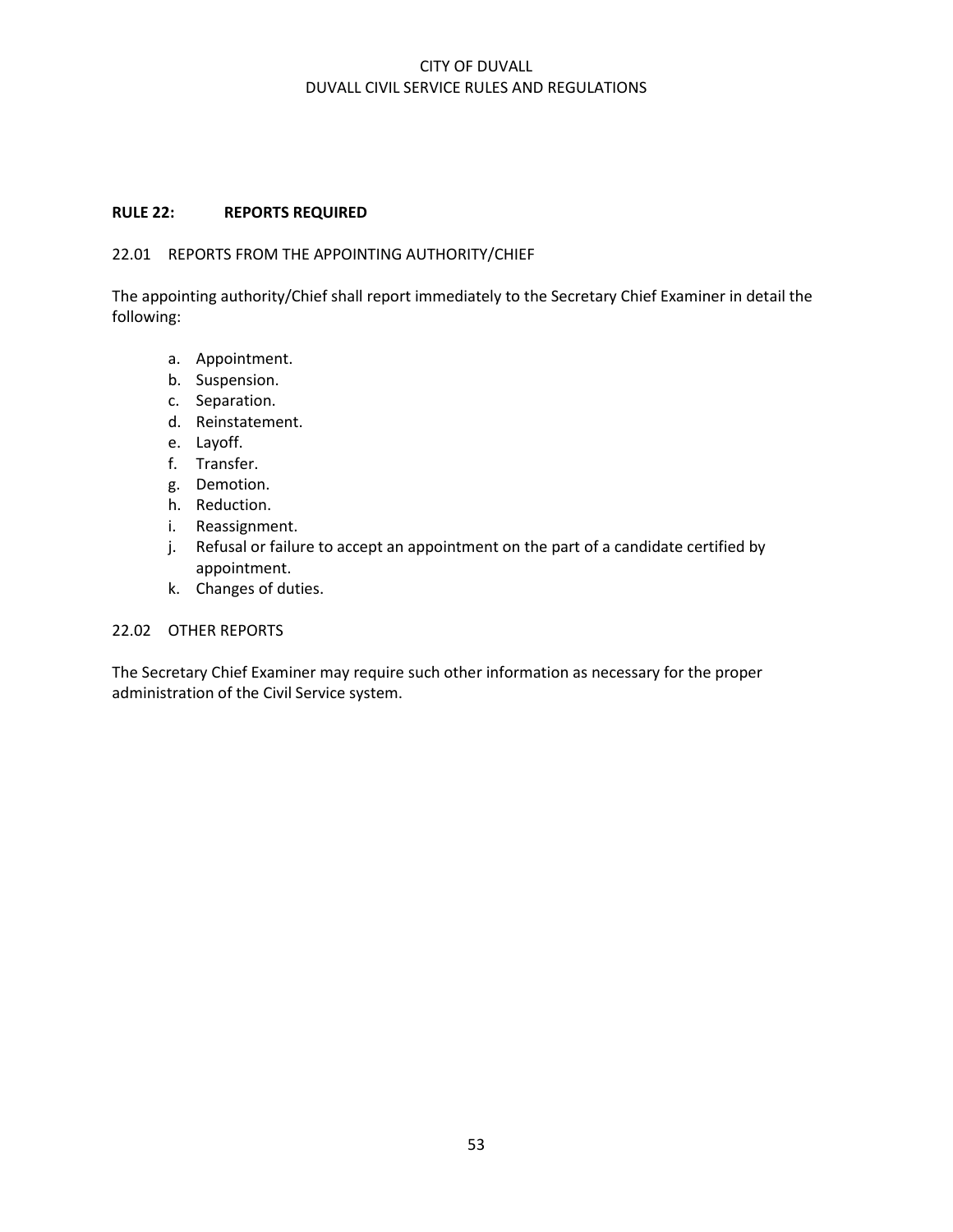## **RULE 23: PERFORMANCE EVALUATION**

## 23.01 PERFORMANCE EVALUATION

The Chief shall evaluate the comparative efficiency and performance of each employee during the employee's one-year probation period following an appointment or a promotion in relation to standards for efficient performance of the work. The Chief shall maintain a file of the evaluations and make them available for examination by the employee when reasonably requested.